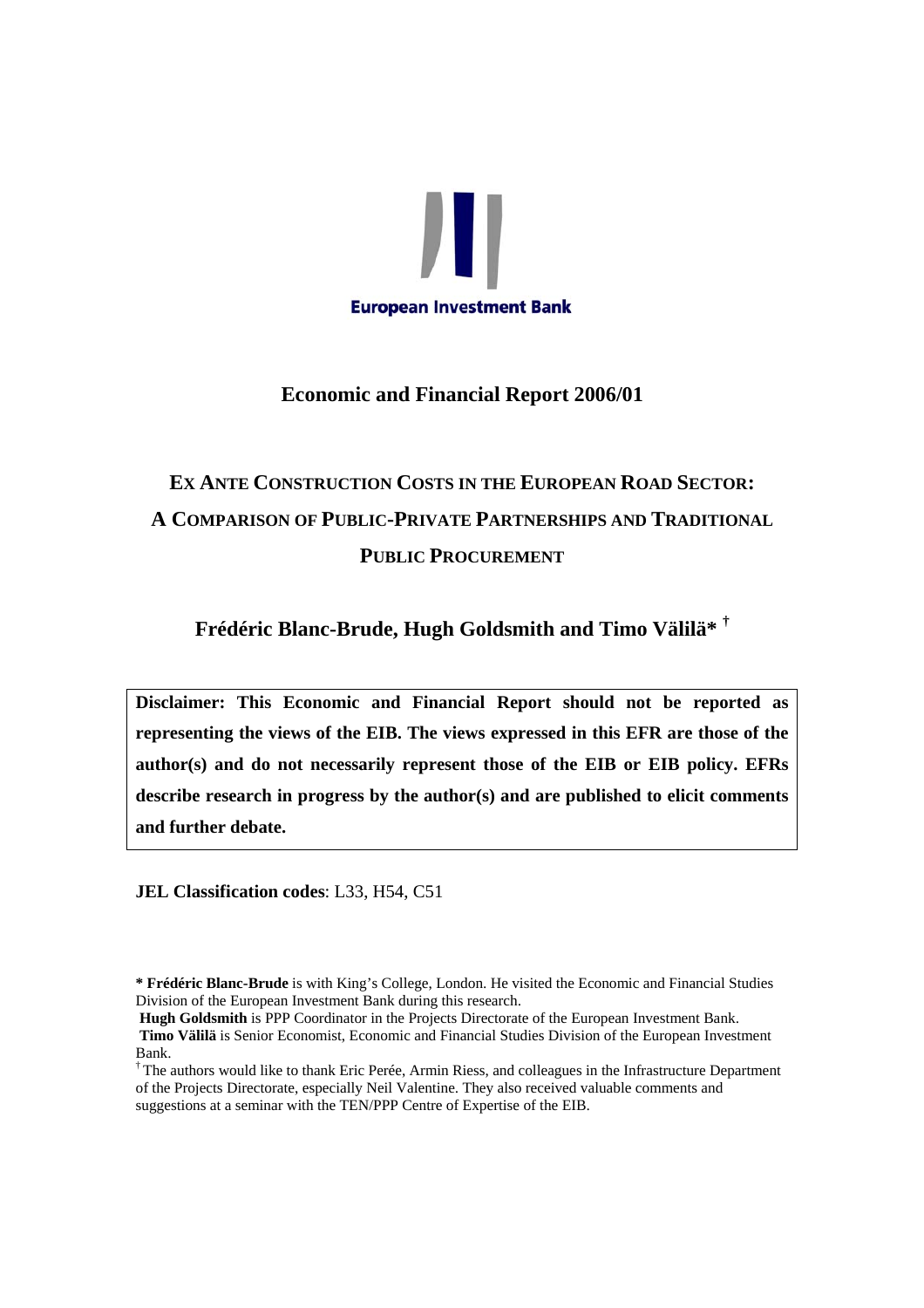# **Ex Ante Construction Costs in the European Road Sector: A Comparison of Public-Private Partnerships and Traditional Public Procurement**

#### **Abstract:**

Theoretical literature suggests a variety of reasons why a public-private partnership (PPP) should exhibit higher costs of construction than traditionally procured public infrastructure projects. The bundling of construction and operation contracts in a PPP give the private partner greater incentives to make investments in the construction phase to lower subsequent operation and maintenance costs. Also, the transfer of the construction risk to the private partner should be explicitly priced in a PPP. We use data on *ex ante* construction costs of road projects in Europe to test the existence and the magnitude of any such difference between PPPs and traditional procurement. We estimate the *ex ante* cost of a PPP road to be, on average, 24% more expensive than a traditionally procured road, all other things equal. This estimate corresponds by and large to reported *ex post* cost overruns in traditionally procured public roads. To the extent that the two measures are representative, this suggests that the largest part of the *ex ante* construction cost difference originates from the transfer of construction risk. This, in turn, implies that other possible sources of higher PPP construction costs, including bundling, seem to be of second-order importance in the road sector. The analysis does not allow drawing normative conclusions about the desirability of PPP as a procurement method as it focuses only on one cost component in isolation, without being able to quantify its impact on life-cycle costs and benefits.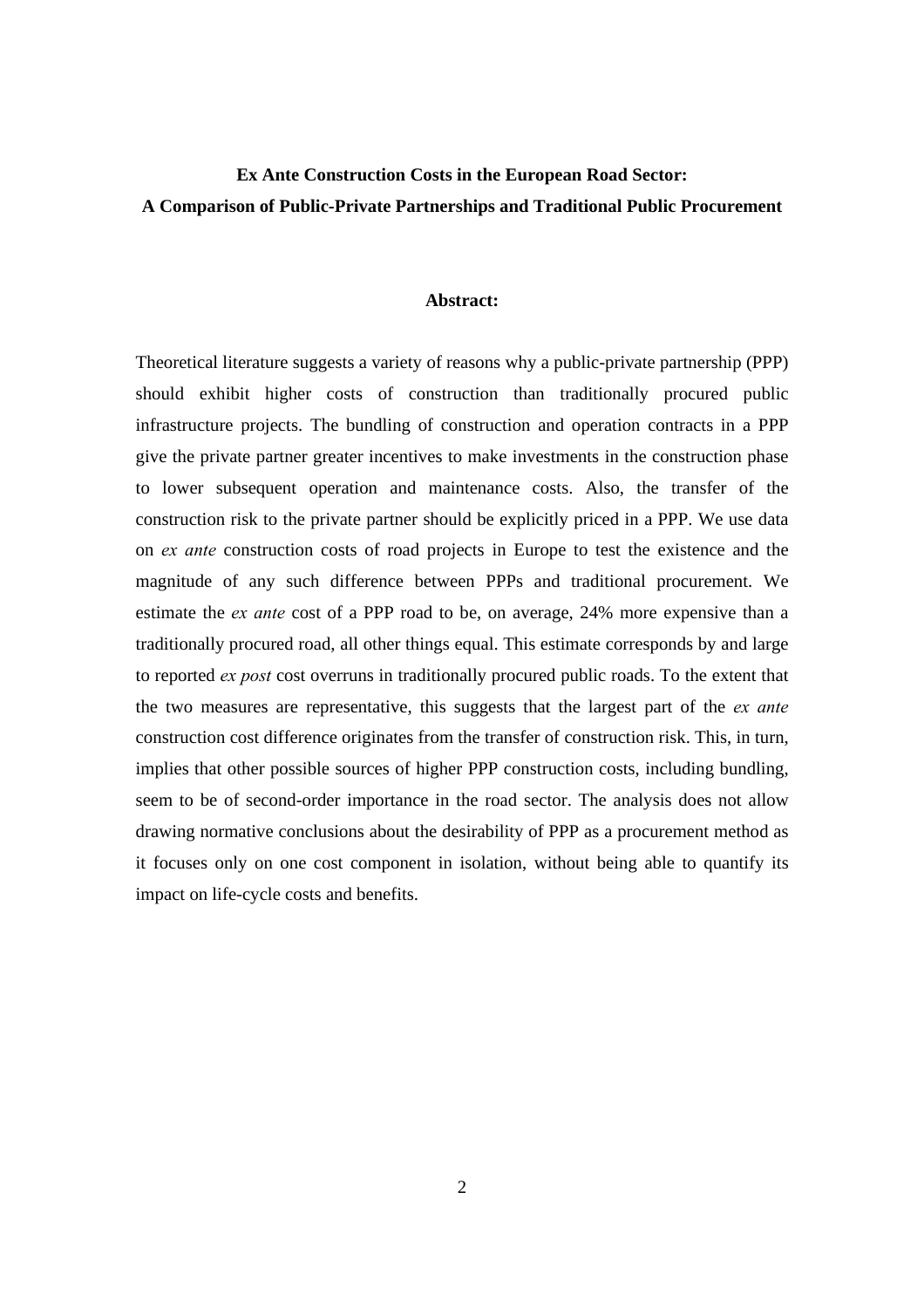### **1. Introduction**

This paper compares the relative cost of building public infrastructure assets as publicprivate partnerships (PPPs) with traditional public procurement. For the purpose of this study, public-private partnerships are defined as infrastructure projects procured under DBFO/M-type contracts that bundle Design, Build, Finance and Operation/Maintenance. When users pay directly for the service, such contracts are also referred to as "Concessions". Projects that do not exhibit all four characteristics are not characterised as PPPs. Traditional public procurement in this study means any procurement method that is not a DBFO/Concession. It can encompass a wide range of contracting arrangements including separated design, supervision and construction contracts and design-build contracts. However, all these forms involve public rather than private finance. Private finance in turn brings in clear risk allocation and incentive mechanisms, which are defining characteristics of PPP.

Involving the private sector in the delivery of public infrastructure services is not a new phenomenon, but has recently known significant developments in Europe. Following early UK experiments with real-toll fixed links (bridges and tunnels), the modern form of PPP was pioneered with the introduction of Private Finance Initiative (PFI) shadow toll roads projects, which made the public granting authority rather than users responsible for payments, whilst demand risk (traffic) was transferred to the private operator. The expansion of the PFI program to social sectors, such as schools and hospitals, with no user charges, introduced the idea of unitary payments, by which government agreed to pay for future services according to pre-defined service standards, in return for the private sector designing, building, operating, maintaining and financing the facilities for a defined period of time. Failure to meet the contracted performance standards normally incurs penalties.

Ideally, the relative costs and benefits of PPPs should be evaluated over the entire project lifecycle, from start of construction through operations and maintenance to the end of the contract period. However, the widespread use of PPP procurement only started to take off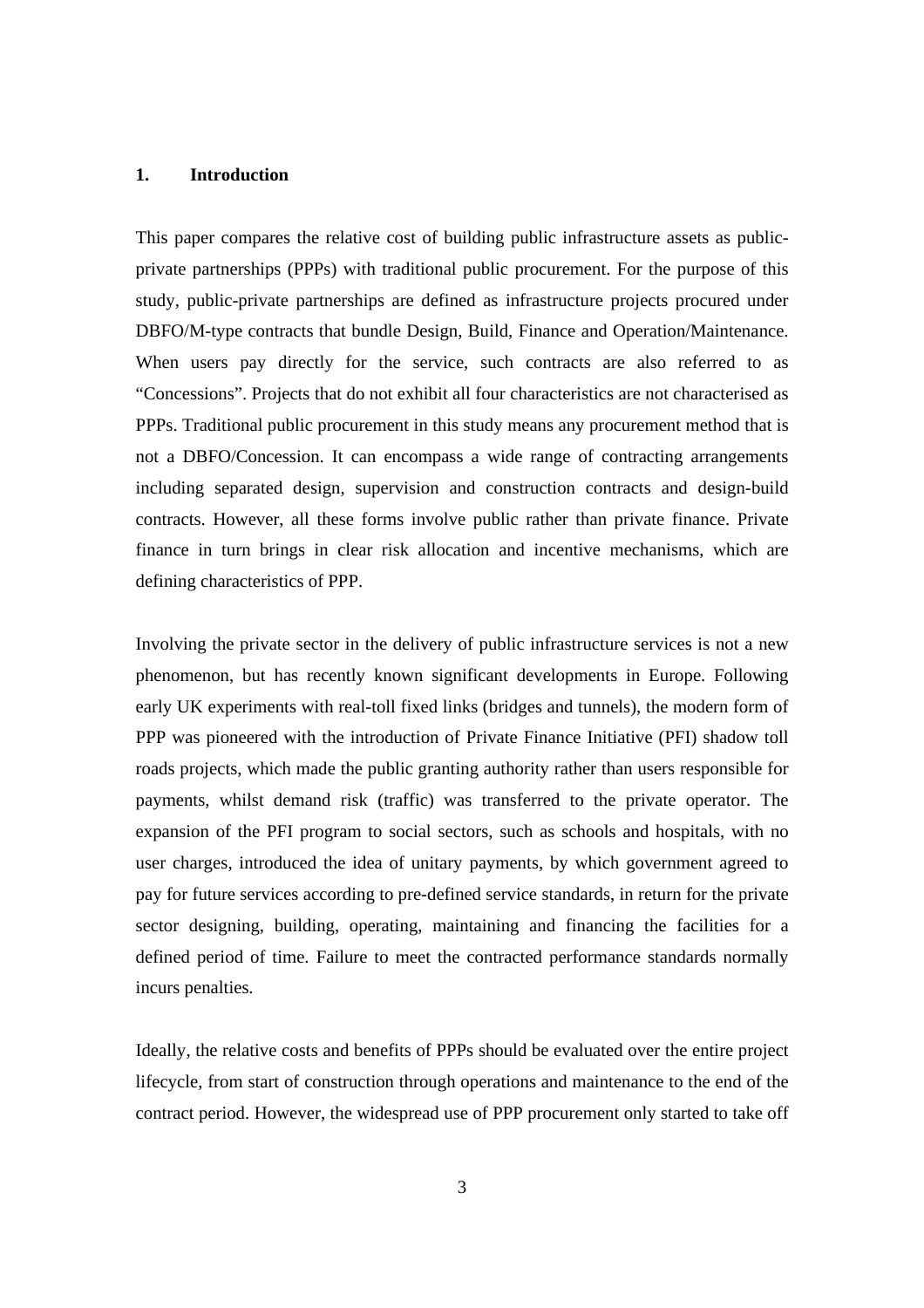in the mid-1990s. Therefore, most projects are either still under construction or in early stages of operation and most available information relates to the construction phase.

This being the case, our comparative study focuses on the cost of constructing infrastructure assets under different procurement methods. Economic literature suggests that a PPP may exhibit higher costs of asset construction than a comparable traditionally procured project. The higher costs arise because the bundling of construction and operation/maintenance contracts in a PPP creates stronger incentives for the private sector partner to undertake investments at the construction stage to lower life-cycle operation and maintenance costs, and because of the transfer and explicit pricing of construction risks to the private sector partner. The effect of both bundling and risk transfer is further strengthened through the fact that the private sector partner controls and sometimes owns the infrastructure asset in a PPP.

To test whether PPPs are indeed associated with higher asset construction costs we employ a database of road projects financed by the European Investment Bank (EIB) between 1990 and 2005. As it will turn out, the empirical analysis does not only allow us to compare the costs of procuring roads as a PPP with traditional public procurement, it also allows us to draw some tentative conclusions about the relative importance of bundling and risk transfer in affecting construction costs in road projects.

Conversely, it is important to acknowledge that the analysis does not allow us to draw normative conclusions about the economic desirability of PPP as a procurement method. After all, the analysis focuses on one cost component in isolation, without being able to quantify its impact on life-cycle costs or benefits. Such analysis can only be undertaken once a sufficiently large number of PPP contracts have completed their life cycles.

The rest of this paper is organised as follows: Section 2 summarises the theoretical arguments relating to construction costs in a PPP and in traditional public procurement. Sections 3 and 4 present the empirical analysis. Section 5 interprets the results from an economic perspective, and Section 6 concludes.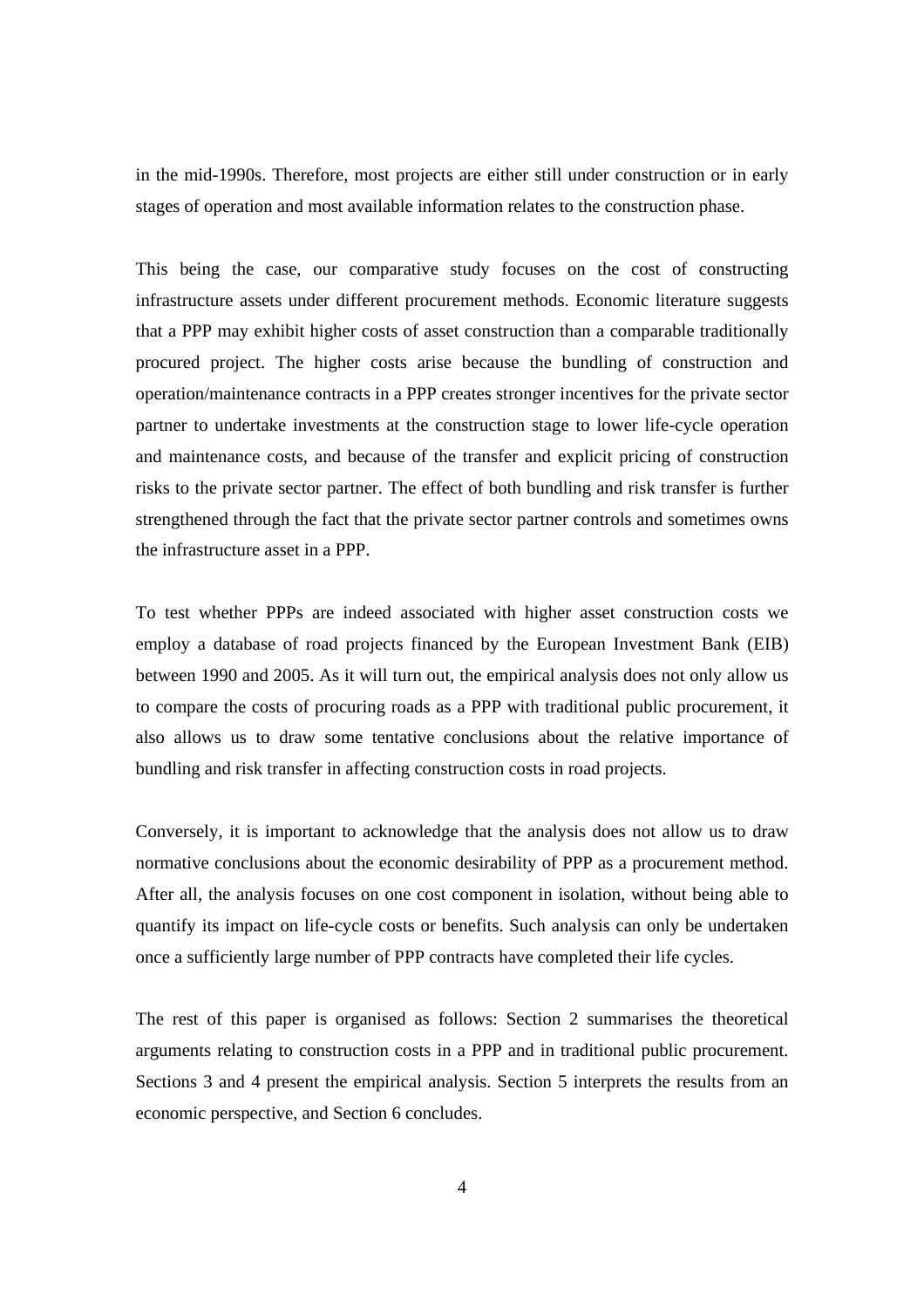# **2. Construction costs in PPPs and in traditional public procurement: Some theoretical considerations**

Economic literature has identified three characteristics of a PPP that may cause its productive efficiency—and asset construction costs—to differ from traditional public procurement. The characteristics are private ownership or at least control of the infrastructure asset procured; the bundling of construction and operation/maintenance contracts into one; and the sharing of project risks and rewards between the public and the private sector partners. These characteristics are discussed in turn below, with a special focus on their impact on construction contract pricing.

#### **2.1 Control rights to asset**

The most commonly used theoretical framework to analyse PPPs is that of incomplete contracting, formulated by Grossman and Hart (1986), Hart and Moore (1990), and Hart (1995), based on the seminal work of Williamson (1979). Williamson's key insight was that contractual relationships involving relation-specific investment—that is, investment in an asset that cannot be readily used for purposes other than that stipulated in the contract—are problematic in an environment that is so complex that it renders the contract incomplete. In other words, relation-specific investment tends to be suboptimally low in a complex world where contracts can never fully account for all future eventualities. The reason for this, according to Williamson, is that contractual incompleteness creates incentives for *ex post* bargaining about the profits generated by the investment in the specific asset, as contractual incompleteness implies that it is difficult to distinguish between good-faith renegotiation of the contract (prompted by an unforeseen change in the contractual environment) and bad-faith renegotiation (prompted by the wish to extract unforeseen rents). Given the risk of bad-faith renegotiation, the investment in a specific asset will be smaller than optimal.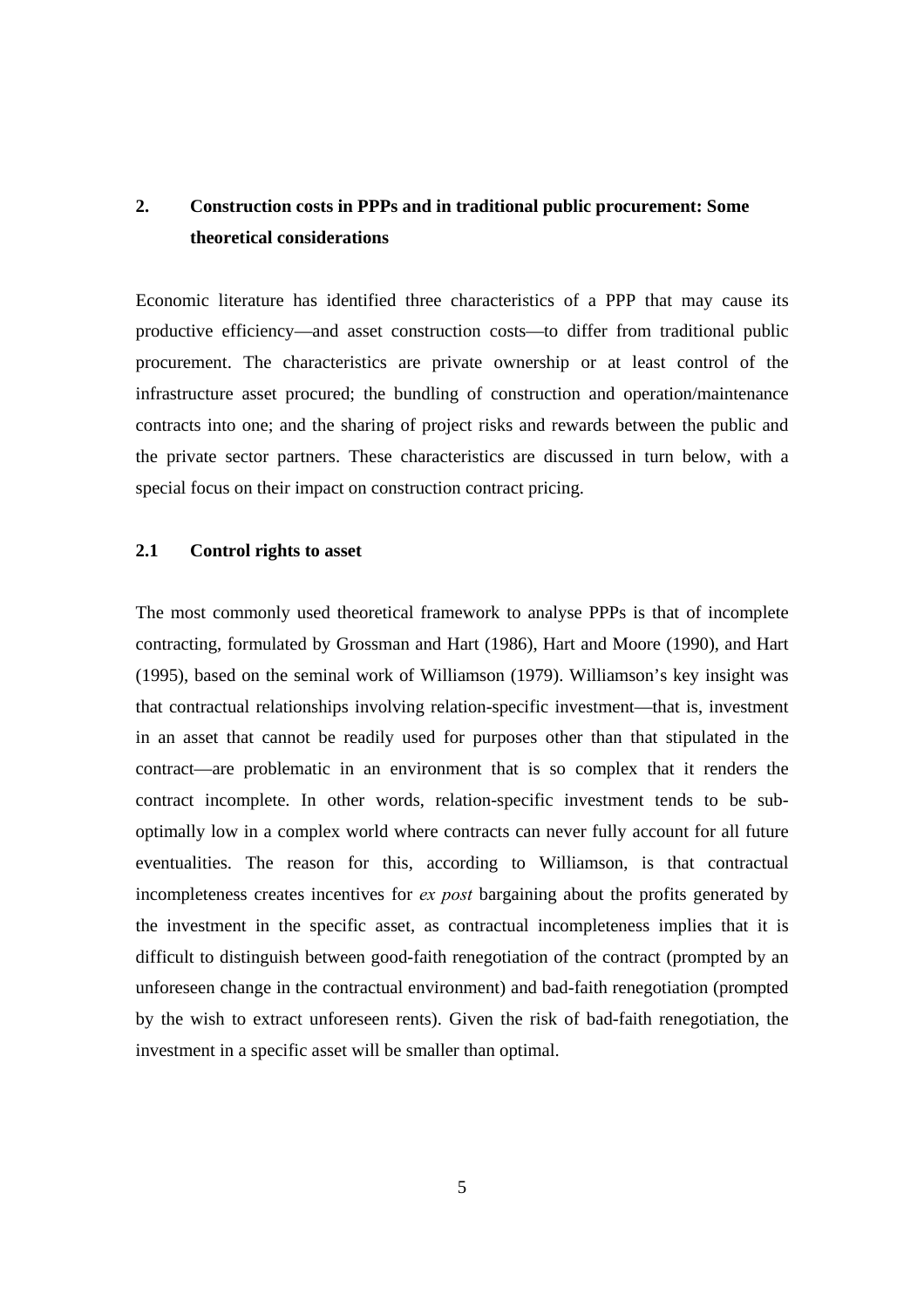As an example of this 'hold-up' problem, consider a fixed-price contract between the public sector and a firm for the maintenance of an existing public road. Assume that a new, cheaper technology for road maintenance becomes available after the fixed price for the maintenance contract has been agreed. Will the firm invest in acquiring this new technology? Possibly not, as it cannot be sure that the investment would pay off. On the one hand, the investment would seem to increase the firm's profits, as it would continue to receive the agreed fixed payment from the public sector, while its costs for complying with the maintenance contract decline. On the other hand, the public sector would be aware of this increase in the firm's profits so there is a risk that it would try to renegotiate so as to lower the fixed price it pays the firm by as much as the firm's costs decline. In this case, the firm's incentives for adopting the new technology would be eroded, it would not undertake the investment, and the economy would forego an increase in productive efficiency.

Based on this analysis of Williamson's, Grossman, Hart, and Moore suggested that the assignment of ownership rights of the relation-specific asset can be designed so as to alleviate the under investment problem. Ownership rights are in this context taken to mean residual control rights that confer bargaining power, giving the owner of the asset full control over the asset and the final say in case of any disagreement.

To illustrate, consider the earlier road maintenance example. If now the firm was the owner of the road to be maintained, and the public sector paid the firm for the availability of the road, the public sector could not impose a renegotiation of the contract following the introduction of the cost-saving maintenance technology. After all, the firm as the road's owner controls alone the use of the asset. As bad-faith renegotiation is unlikely in this case, the firm will invest in the new maintenance technology, thus improving productive efficiency (and pocketing higher profits).

In essence, then, an appropriate assignment of ownership (or control) rights of an (infrastructure) asset can increase productive efficiency by encouraging relation-specific investment even when contracts are incomplete. This is an important starting point for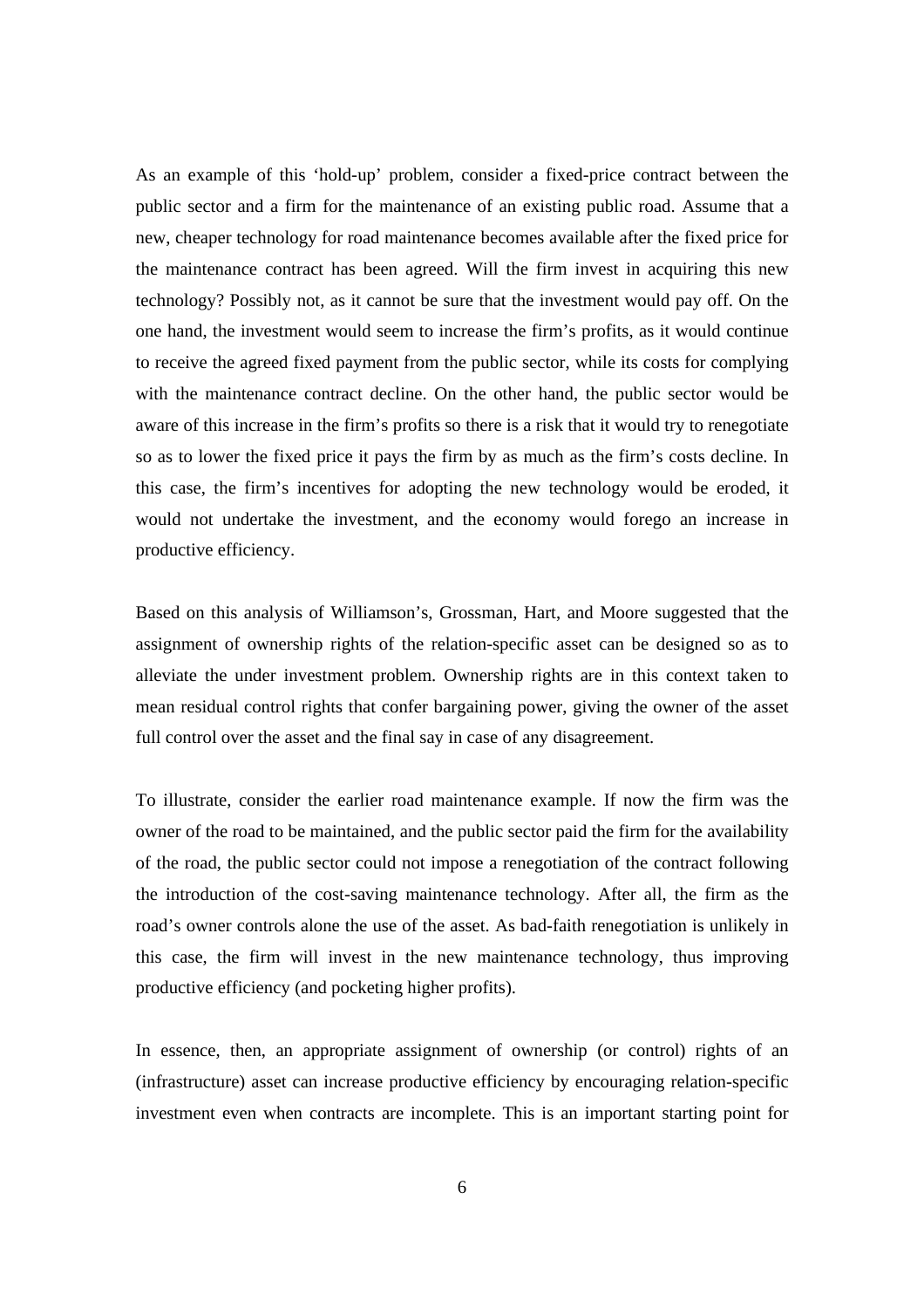considering the economic pros and cons of PPPs: the surrender of control rights for an infrastructure asset to the private sector partner can boost productive efficiency beyond what can be achieved under traditional public procurement, with public sector ownership and an absence of private profit motive.

For our purposes, a notable corollary of this insight is that asset construction costs should be higher under a PPP than under traditional public procurement whenever relationspecific cost-saving investments can be made. Under traditional procurement and public ownership the gain from any cost-saving investment is likely to accrue to the public sector, so a private operator has weak incentives to seek cost savings. In contrast, if the private operator controls the asset, he will be the (main) beneficiary of cost savings, which makes him more likely to seek them.

### **2.2 Bundling of asset construction and operation**

As alluded to earlier, another reason for possibly higher productive efficiency of PPPs is the bundling of the asset's construction and operation into a single contractual framework, which allows the internalisation of any positive externalities that may exist between the construction and operational phases. In the case of a road project, bundling would allow the private contractor to make choices (*i.e.*, higher upfront investment) at the construction stage that could lower the life cycle maintenance cost of the road. Without bundling, such externalities would not be taken into account in the construction phase and productive efficiency would be lower.

This insight has been formalised by Hart (2003). A slightly modified version of his model is presented in Appendix 1, with a special focus on construction costs in traditional public procurement and in PPPs. In Hart's model, the public sector is assumed benevolent, thus seeking to maximise net social benefit, while private sector firms maximise their profits. The public sector procures a project involving the construction of a specific asset and its operation, and it can choose the procurement method: either the project is procured as a traditional public sector investment project, with the construction and operation procured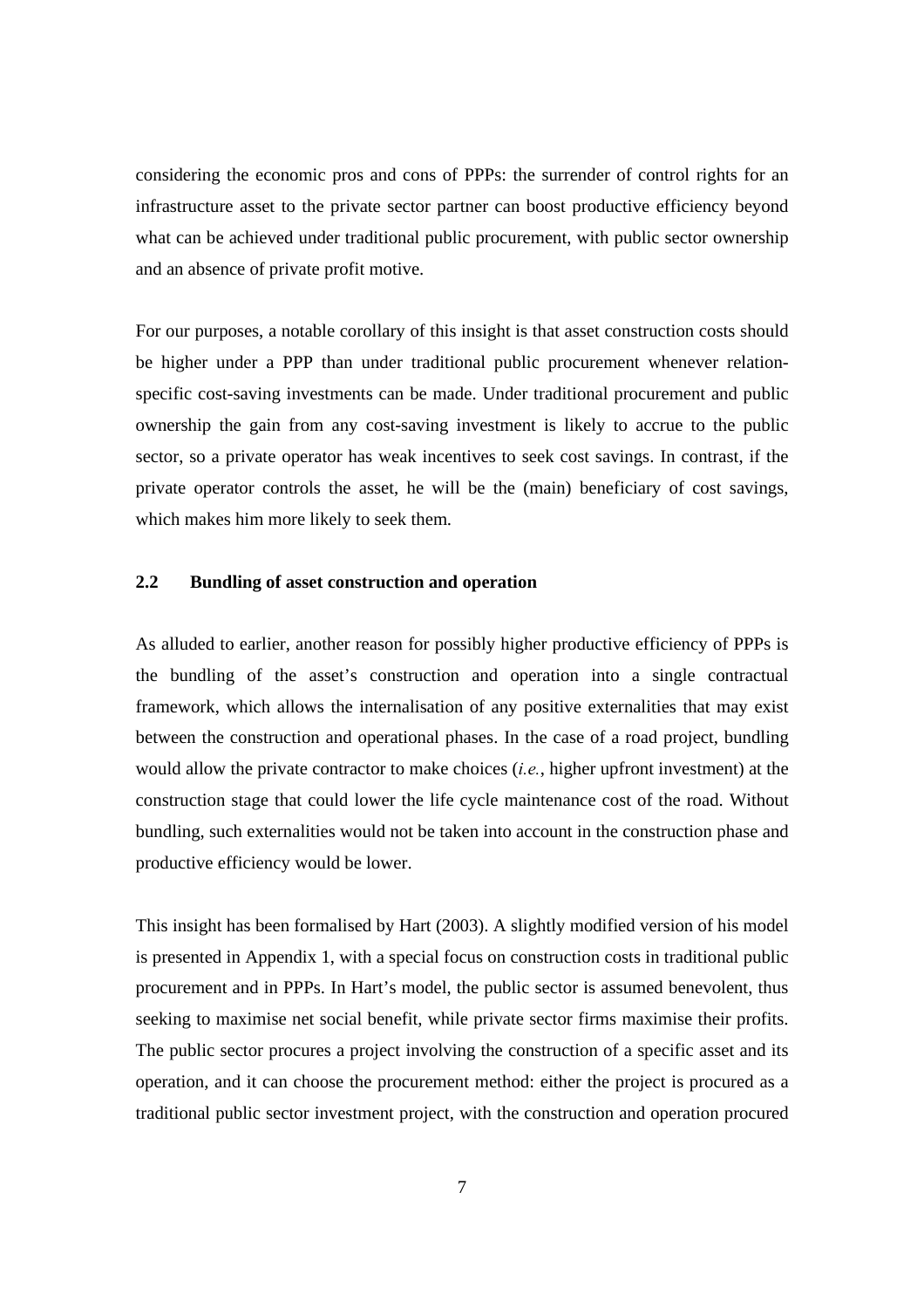separately with two different private sector firms, or they are procured as a bundle with just one firm. Obviously, the former corresponds to traditional public procurement, while the latter corresponds to a PPP.

Either way, Hart assumes that the private firm has sufficient control over the asset to be built and operated so as not to expect bad-faith renegotiation, which implies that asset ownership is not considered as a channel to boost productive efficiency in this particular model. This assumption allows a sharper focus on bundling as one of the theoretical *raison d'être* of a PPP.

The private sector firm that is awarded the construction contract—be it bundled with operation or not—can in turn choose to make two types of investments at the construction stage. While both investments will affect the outcome in terms of the firm's profits and net social benefit as discussed below, either can be undertaken by the firm without violating the contract between itself and the public sector, *i.e.*, contracts are incomplete.

The first investment, call it *i*, would reduce maintenance costs in the operational phase and it would also improve the quality of the end-product offered to consumers. An example could be investment in new road surface material that has superior endurance and better safety characteristics compared to older alternatives; thus, it would both reduce maintenance costs and improve the quality of the road. This investment *i*, if undertaken in the construction phase, yields therefore higher productive efficiency and higher allocative efficiency.

Another possible investment, call it *e*, is also associated with higher productive efficiency in that it would lower maintenance costs, but as opposed to *i*, it is associated with lower allocative efficiency. As an example, consider the use of durable but less reflective paint for the purpose of road surface markings. The durability of the paint would again lower maintenance costs, but the fact that it does not reflect as well in the dark would lower the quality of the road by making driving at night riskier.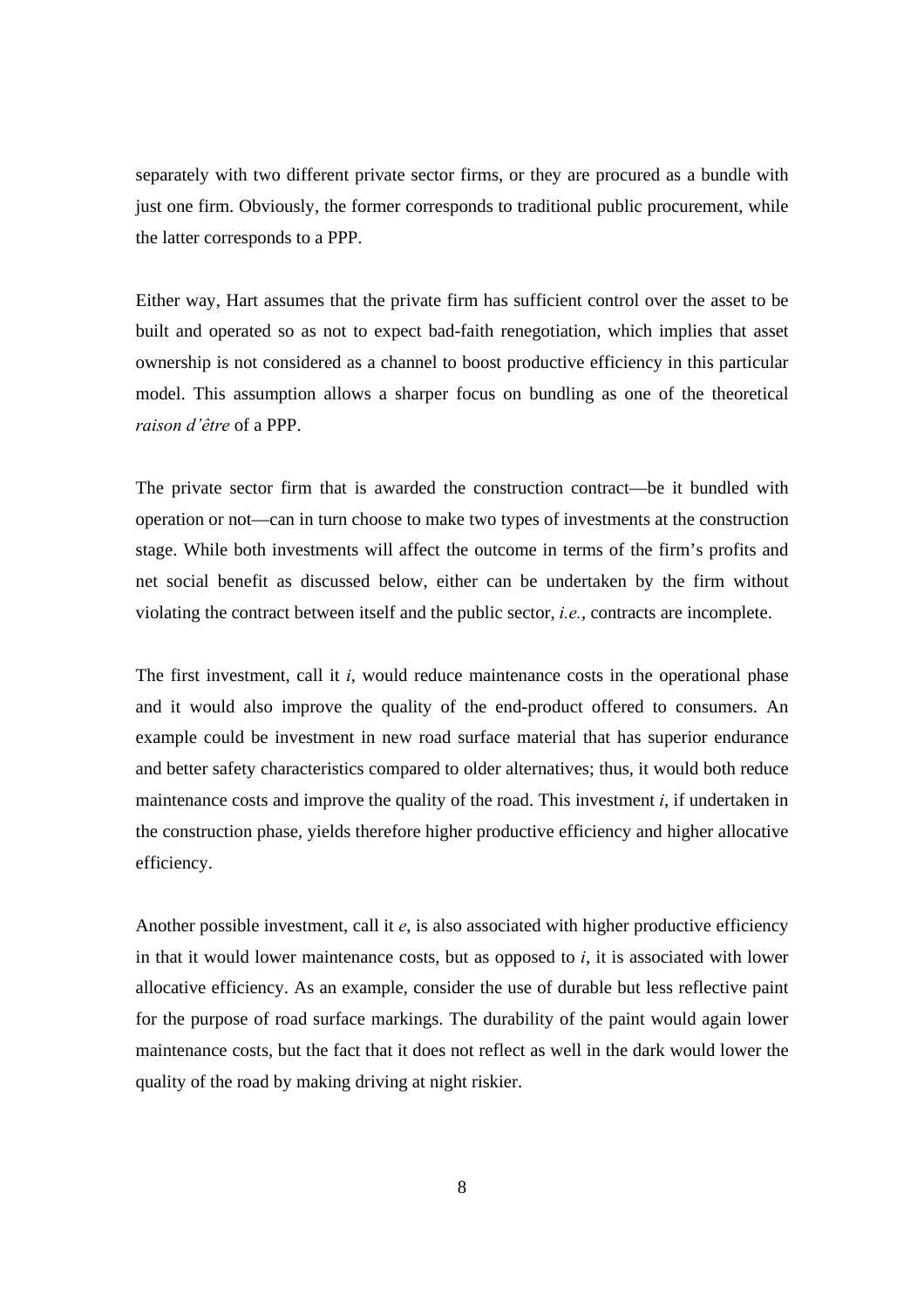Unbundling is not socially first best, since it involves too little of the unambiguously socially beneficial investment *i*, which would improve both productive and allocative efficiency. Whether the amount of the investment *e* is in this case socially optimal or not depends on how much it reduces allocative efficiency. If the decline in allocative efficiency from *e* equals exactly the improvement in productive efficiency then the socially optimal amount of investment in *e* is indeed zero and can thus be obtained under unbundling.

As opposed to unbundling, bundling delivers the socially optimal amount of investment in *i*, but it tends to deliver too much investment in *e.* Thus, bundling is also not socially first best. It is, however, preferable to unbundling whenever the cost of making the two cost-saving investments falls short of their net benefits. Otherwise unbundling is socially preferable.

This straight-forward comparison of bundling and unbundling assumes implicitly that both investments *i* and *e* are contractible, that is, the public sector can monitor, verify, and sanction the firm's investment in them. In case where one of the investments is not contractible, the comparison has to be qualified. Recall that, in this model, the private firm possesses residual control rights of the asset, so it can decide whether or not to undertake the investment *i* or *e*, unless otherwise specified in the contract. Now if the investment *i* is contractible but *e* is not, unbundling is socially preferable because it yields the socially optimal amount of the quality-shading investment *e*, while the amount of *i* can be contractually set at the social optimum with the builder. In contrast, if *e* is contractible but *i* is not, bundling is socially preferable because it will yield the optimal amount of *i*, and *e* can be set at its social optimum in the contract.

Hart's model yields thus clear-cut insights into the choice between bundling and unbundling, including when contracts are incomplete. What is more, it yields an unambiguous hypothesis concerning construction costs in each case: the construction costs under bundling are unambiguously higher than under unbundling, the difference being equal to the cost of the cost-saving investments.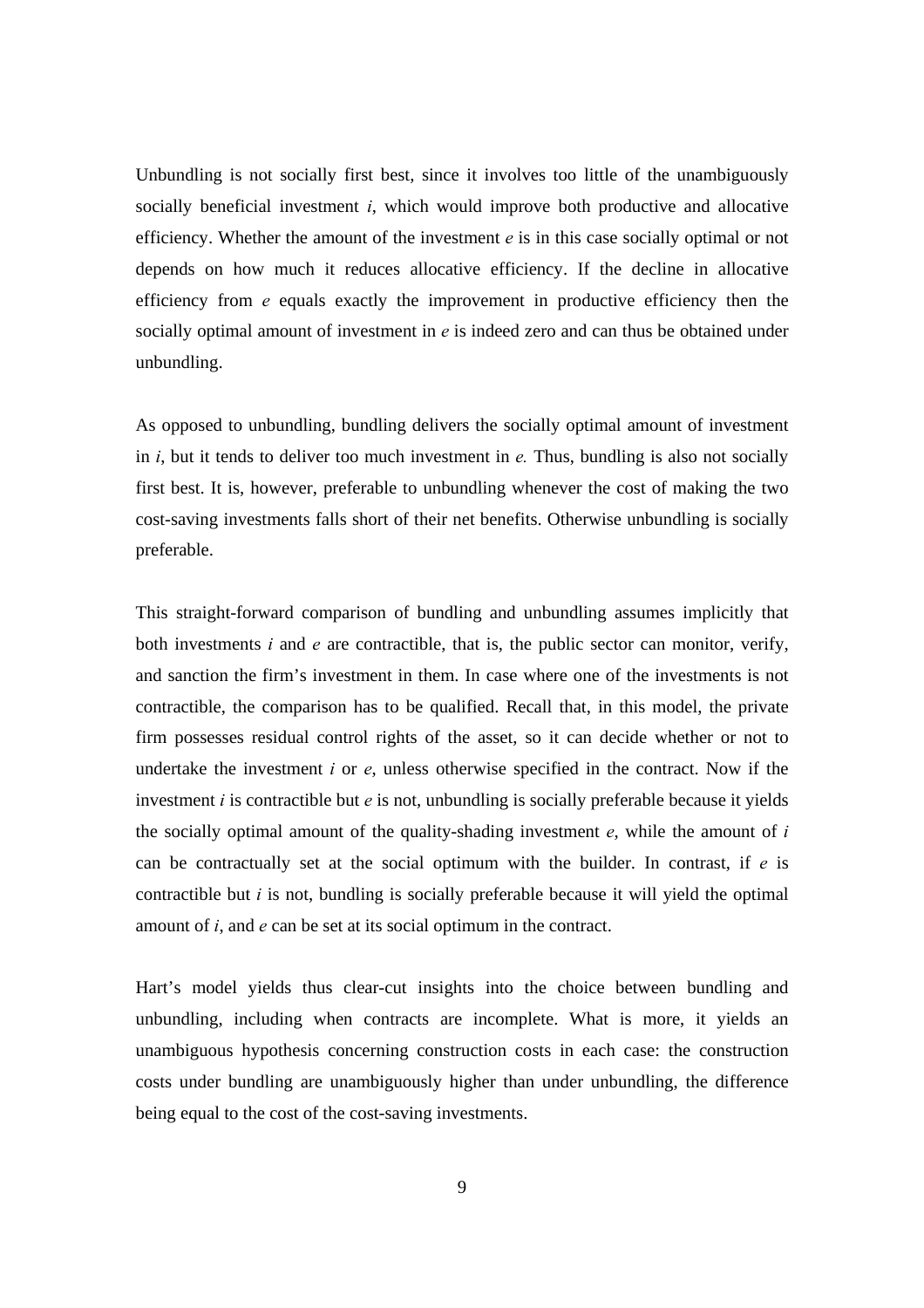#### **2.3 Risk sharing between the public and private sectors**

Despite the fact that risk pricing is well addressed in the corporate finance literature on the risk premium and certainty equivalent approaches, the theoretical PPP literature on incomplete contracts has paid much less attention to risk sharing than to asset ownership and bundling. Therefore, we only discuss here briefly the intuition behind the link between risk sharing and construction costs, leaving a more formal analysis for future research to tackle.

At a general level, as elaborated by Grout (1997, 2005), risk transfer from the public to the private sector can lead to a more explicit recognition, quantification, and pricing of the risk transferred. One of the principles of PPP procurement is that risks should be transferred to the party best able to manage them. It follows that this party will price the cost of reducing to a minimum the risk that a particular outcome with adverse financial consequences occurs. Consequently, risk transfer *per se* does not affect productive efficiency; rather, it is the likelihood that risk transfer improves risk management that can make a PPP more cost efficient than traditional public procurement.

The risks customarily transferred to the private sector partner in a PPP include those related to construction costs and schedule. At the risk of oversimplification, one may characterise traditional public procurement of an infrastructure asset as cost-plus contracting, with the public sector carrying the majority of construction cost and delay risks. As a result, cost and time overruns are commonplace in traditional public procurement, as vividly illustrated by Flyvbjerg et al. (2003). In contrast, a PPP can be characterised as date-certain fixed-priced contracting, with the private partner instead of the public sector carrying the construction cost and schedule risks.

The fact that the private partner fully carries the construction risks in PPP contracting but not in traditional public contracting must be reflected in the *ex ante* price that the public sector has to pay for the asset. The transfer of construction risk implies that the private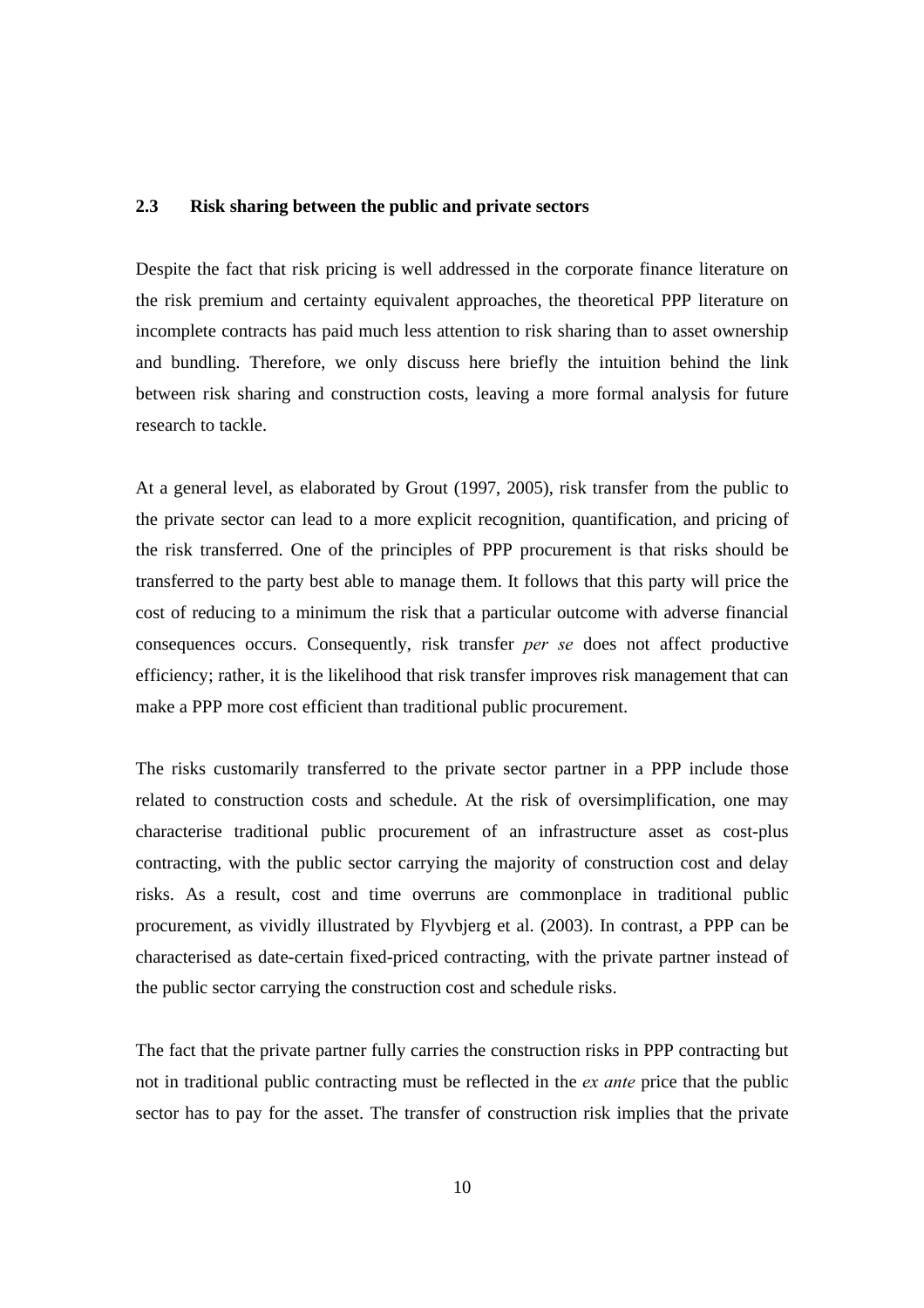sector partner evaluates and prices them, which increases the value of his bid for the contract. In other words, construction costs are expected to be higher in PPPs than in traditional public procurement because of the explicit recognition and pricing of construction risks transferred to the private partner.

Why do construction risks remain un-priced in traditional public procurement? Following the argumentation by Klein (1997) and Grout (1997), the fundamental reason is that the public sector can transfer risks to taxpayers and end users of the infrastructure service without remunerating them. In traditional public procurement, the public sector assumes construction risks only to pass them on to the population, who are the final financiers as well as consumers of the infrastructure service to be supplied. Construction cost and time overruns thus hurt taxpayers and end users, who carry the risk of them materialising without receiving any compensation by the public sector.

 In sum, the transfer of construction risks to the private sector partner in a PPP, as opposed to the population in traditional public procurement, allows them to be explicitly recognised and priced into the construction contract. Construction risk transfer therefore should make construction costs in a PPP higher than in traditional public procurement.

#### **2.4 Conclusions**

Our review of economic theory as applied to PPPs suggests that there are several reasons to expect that the cost of constructing an infrastructure asset should be higher in a PPP than in traditional public procurement. Such reasons include the control over the asset by the private sector partner (which incentivises him to undertake cost-saving investments in general); bundling of asset construction and operation into one contract (which incentivises the private sector partner to make extra outlays in the construction phase to achieve life-cycle cost-savings); and transfer of construction risks to the private sector partner and its sub-contractors (who want to be compensated for carrying them).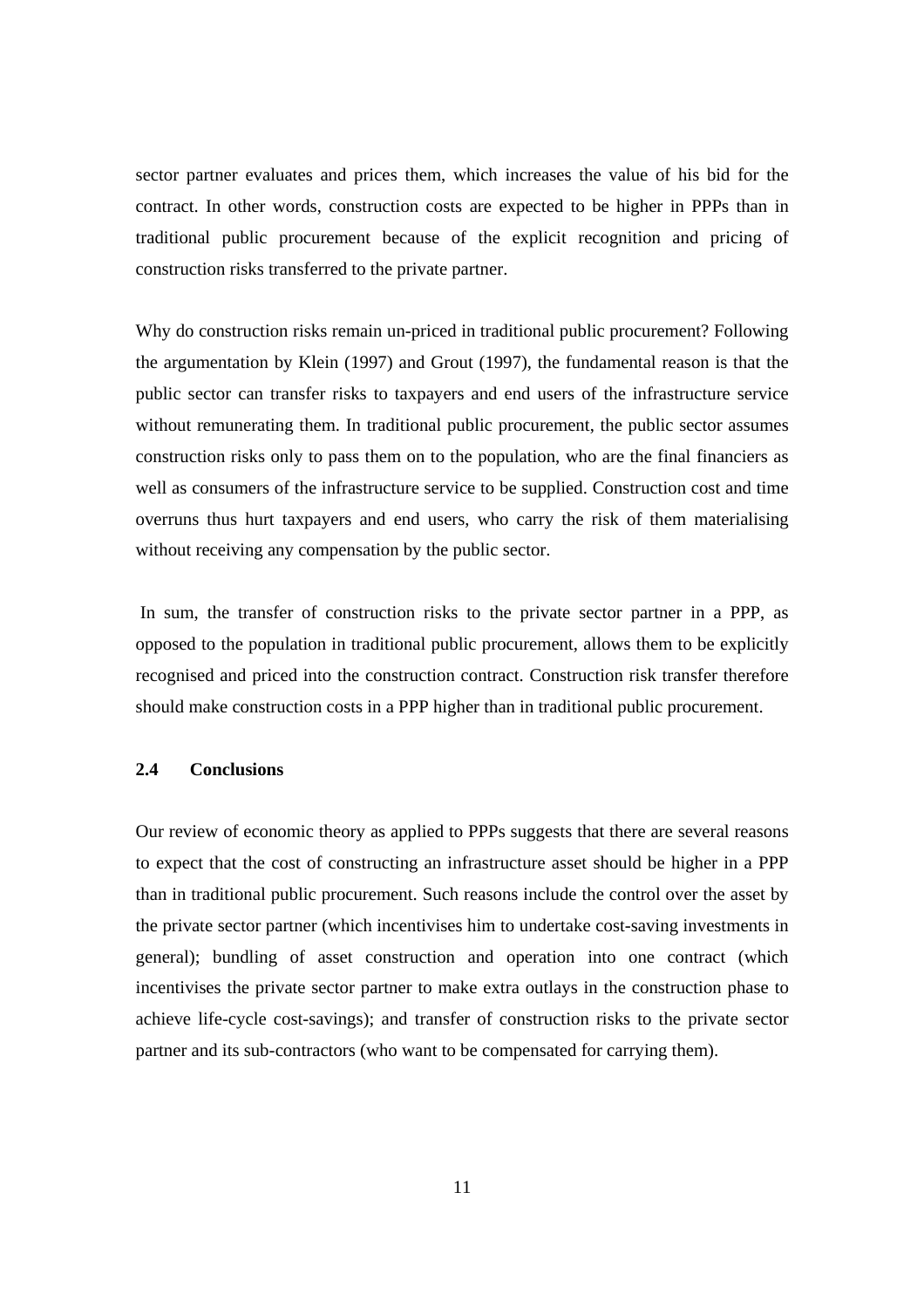The impact of both asset ownership and bundling on efficiency has been well articulated in the theoretical PPP literature. In contrast, risk transfer has received much less attention. Nevertheless, practitioners regard the sharing of project risks (and rewards) between the public and private sector partners in a PPP as the key feature separating PPP from traditional public procurement. This gap between the theoretical literature and the view held by practitioners is, however, not of particular concern to our study, as private asset ownership/control, bundling, and risk sharing all suggest the same null hypothesis for the empirical analysis.

### **3. Empirical analysis**

The objective of the empirical analysis is to examine whether and by how much construction costs differ between PPPs and traditional public procurement in the European road sector, which dominates European PPPs, especially outside the UK, both in terms of number of projects, number of countries, investment volume, and the length of time that such contracts have been used (Riess, 2005). To this end, we employ an *ex ante* unit cost database of European road projects between 1990 and 2005, derived from project appraisal files of the European Investment Bank (EIB).

### **3.1 Model specification and estimation strategy**

In the absence of directly applicable formal theoretical models on the determinants of construction costs (contract prices) in the road sector, we resort to specifying a reducedform empirical model. The challenge in so doing is to ensure the robustness of the estimation results to alternative samples and model specifications. Therefore, special emphasis is placed below on robustness testing.

In our reduced-form empirical model we employ as the dependent variable the natural logarithm of *ex ante* unit construction costs, in millions of Euros (in real terms, using the CPI as deflator) per kilometre, of physically distinct roads sections. Included in the unit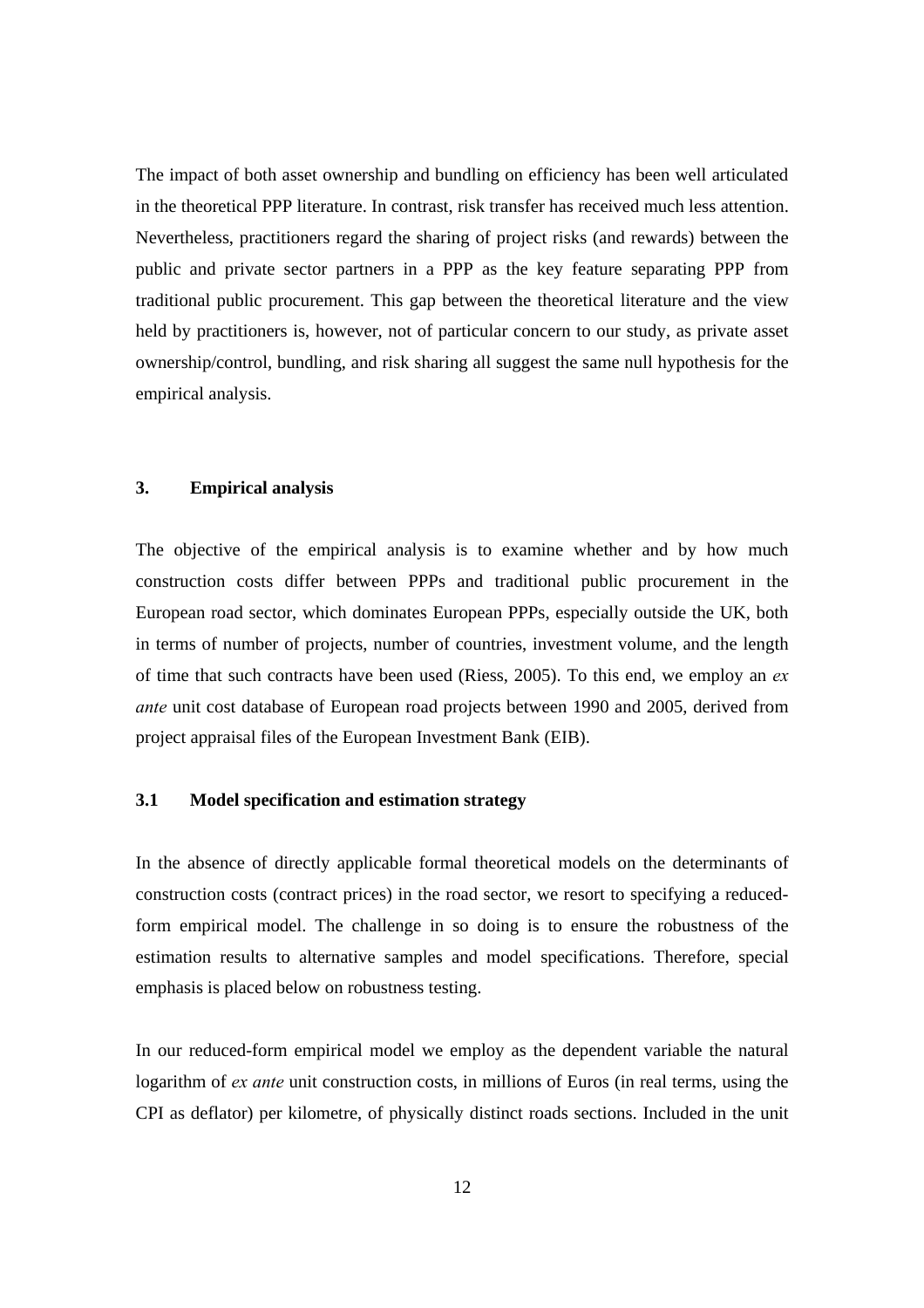construction costs are the price of construction works, design, engineering, and supervision. Excluded are all other costs, in particular, the price of land, technical and price contingencies, taxes, start-up costs and fees, as well as interest payments during the construction phase. These latter costs are excluded because they are not directly related to the specifications of the project but, rather, depend on other factors such as the duration of negotiations, real estate prices, interest rates and so on. In addition, they are not directly related to the economic phenomena we seek to observe.

The explanatory variables can be divided into three broad groups. The first one consists of economic determinants of construction costs, including the procurement method and labour costs. The second set of explanatory variables includes technical determinants of road construction costs, aimed to capture technical characteristics such as the type of carriageway for normal roads (single or dual); number of lanes for motorways; terrain (if urban or mountainous); the proportion of tunnels and bridges, and length of road to allow for the presence of economies of scale in road construction, with longer sections *a priori* relatively cheaper to build.<sup>1</sup> The third group of explanatory variables comprises country dummies, meant to capture any additional unspecified country-specific effects, be they political, institutional, or other.

To summarise, the explanatory variables include:

- PPP dummy, assuming value 1 for projects procured on a Design-Finance-Build-Operate (DFBO) basis;
- Real (CPI-deflated) unit labour costs in the country of the project;
- (Logarithm of) the length of the road section to be constructed, accounting for the possibility that there are economies of scale in road construction;
- Dummies for single and dual carriageways in the case of non-motorway roads;
- Dummies for the number of lanes  $(2, 4, 6, \text{ and } 8)^2$  for motorways;

 $1$  Our sample only comprises new roads, so we do not need to control for different types of works, such as road rehabilitation or upgrade.

 $2<sup>2</sup>$  In the presence of an intercept at least one of the dummy variables has to be excluded to avoid a situation of perfect collinearity ("dummy trap"). The intercept captures the effect of the omitted dummies.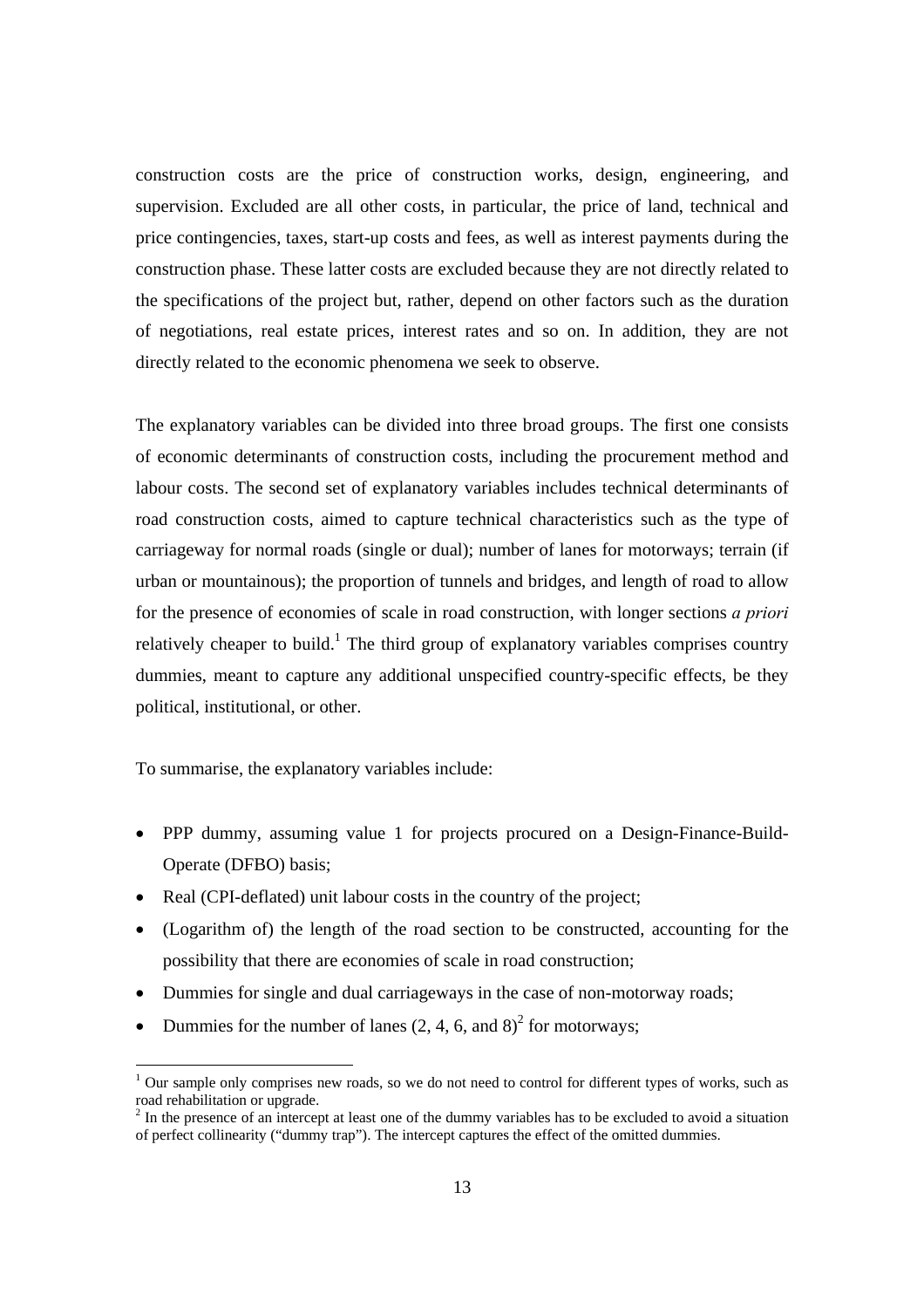- Dummies for urban and mountainous terrains;
- The length of tunnels and bridges, relative to the total length of the section;
- Country dummies<sup>3</sup>.

As regards the expected signs of the coefficients for the economic explanatory variables, we would expect the coefficient for the PPP dummy to be positive (based on section 2); for the real labour cost variable positive; and for the (log) length negative (assuming economies of scale).

Our estimation strategy is in principle "general to specific"; that is, we start with a specification including all explanatory variables (while avoiding the dummy trap) and then gradually exclude the insignificant ones one by one, using 10 percent significance as the threshold value. The specification thus obtained is then subjected to diagnostic testing. To test the robustness of our findings, we repeat the estimation procedure for a number of different samples and models specifications.

### **3.2 Data**

Apart from the labour costs, which originate from the European Commission's Ameco database, all data come from project appraisal files of the EIB. While such data are confidential and cannot be reproduced in all detail, including the identification of individual projects included in the sample, a significant advantage of the data is that they have been collected and compiled following a coherent methodology by sector experts as part of the Bank's appraisal of the project.

The sample comprises road projects financed by the EIB between 1990 and 2005 in all EU-15 countries plus Norway, covering some 6,400 kilometres of roads. The sample

 $3 \text{ A}$  number of other explanatory variables were investigated to proxy the institutional environment, including the Transparency International Corruption Index and Government Effectiveness indices, but none was found to have significant explanatory power.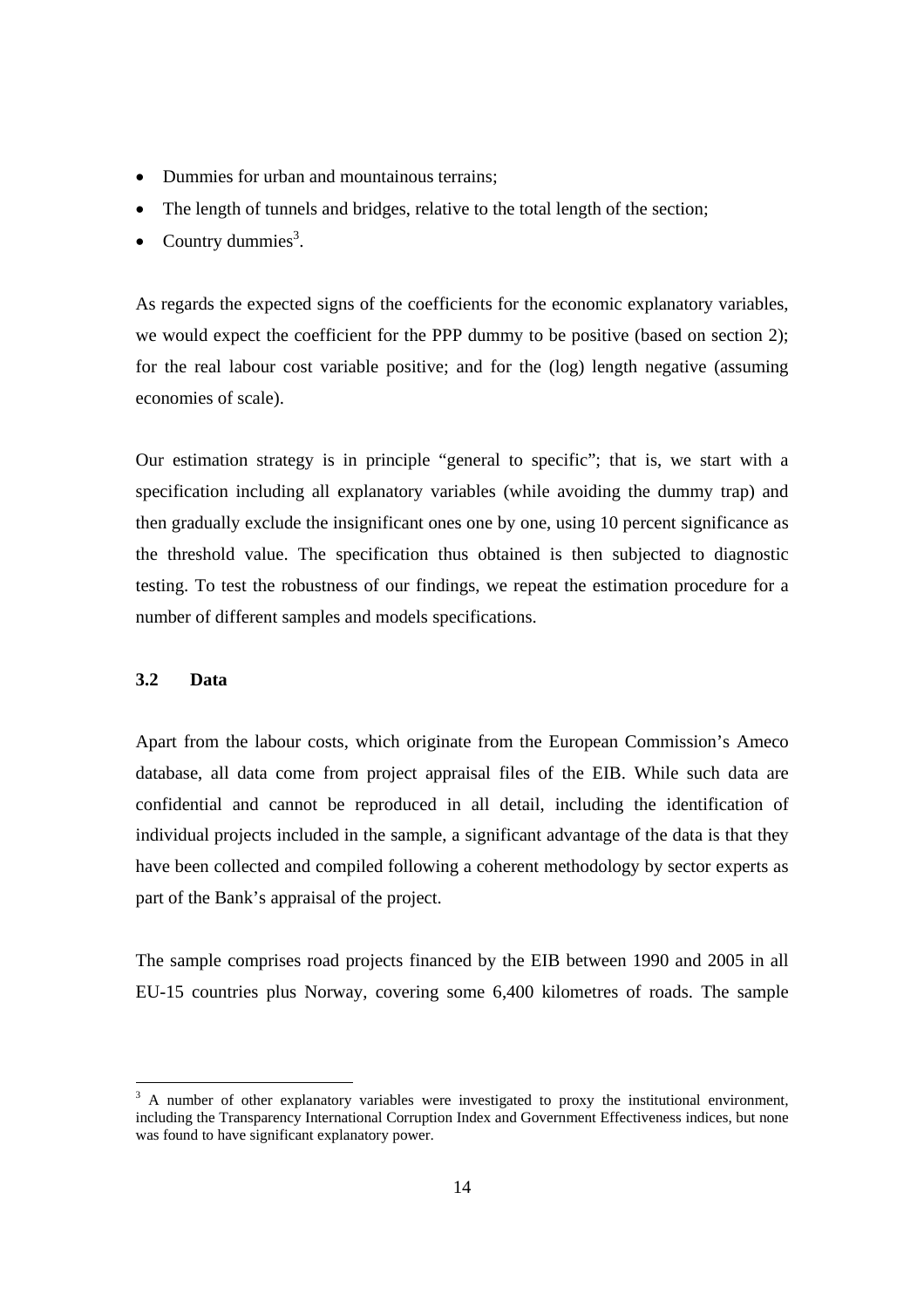includes 227 separate new road sections<sup>4</sup>. The Bank collects data for each separate road section<sup>5</sup>, for which contractors provide a separate price. For the empirical analysis, each project is divided into physically distinct road sections, which constitute our individual observations. Thus, if a project consists of one stretch of road to be tendered alone, it will be recorded as one observation. In contrast, if a project consists of several connecting roads, each road section will be recorded as a separate observation. This leads to a sample of 227 observations, of which  $65$  are PPPs.<sup>6</sup> Of these, 157 observations are motorway sections of which 57 are PPPs. The sample also contains 6 large fixed-link projects, which normally include a length of associated road. The average length of road sections is 28.1 km.

As regards our dependent variable, the data source gives us the project appraisal team's best estimate of what the project should cost to build at the moment the winning bidder has been awarded the contract for the project. Thus, we observe the *ex ante* costs, or bidders' construction prices, not how much the projects have actually (*ex post*) cost to build.

A plot of the dependent variable, split into the PPP and non-PPP sub-samples, is shown in Figure 1. To further illustrate the dependent variable, Figures 2 and 3 show histograms of the dependent variable (log of unit construction costs) in the two sub-samples. The PPP sub-sample includes more large values. This is reflects the fact that PPP is often used for more complex projects and also that the sample includes a number of large fixed link

<sup>&</sup>lt;sup>4</sup> The sample is taken from a larger database of 304 road sections, which also includes rehabilitation and upgrade projects.

<sup>5</sup> Road construction contracts are split depending on the size and scope of works into "Lots" or individual sections for which contractors provide separate prices. In the case of PPPs, a number of lots may be bundled into a single contract, but the individual lots are usually priced as part of the tender procedure. The Bank uses the cost of these individual road sections as the basis for its cost benefit analysis.

<sup>&</sup>lt;sup>6</sup> There is certain heterogeneity of contract form within the non-PPP data. Discussions with roads sector specialists familiar with the projects confirm that the vast majority are either FIDIC Red Book type contracts, based on a reference design and unit rates, or FIDIC Yellow Book type contracts for designbuild. The Fédération Internationale des Ingénieurs Conseils (FIDIC) is the leading body for the development of model standard forms of contract for use in the international construction industry. FIDIC publishes a range of standard forms of contract referred to by their colour. Both red and yellow book contracts have balanced risk sharing and provide fair procedures for administration of contracts. Red is a traditional ad-measurement contract based on a reference design. Yellow book contracts are design-build type contracts with the contractor responsible for final design.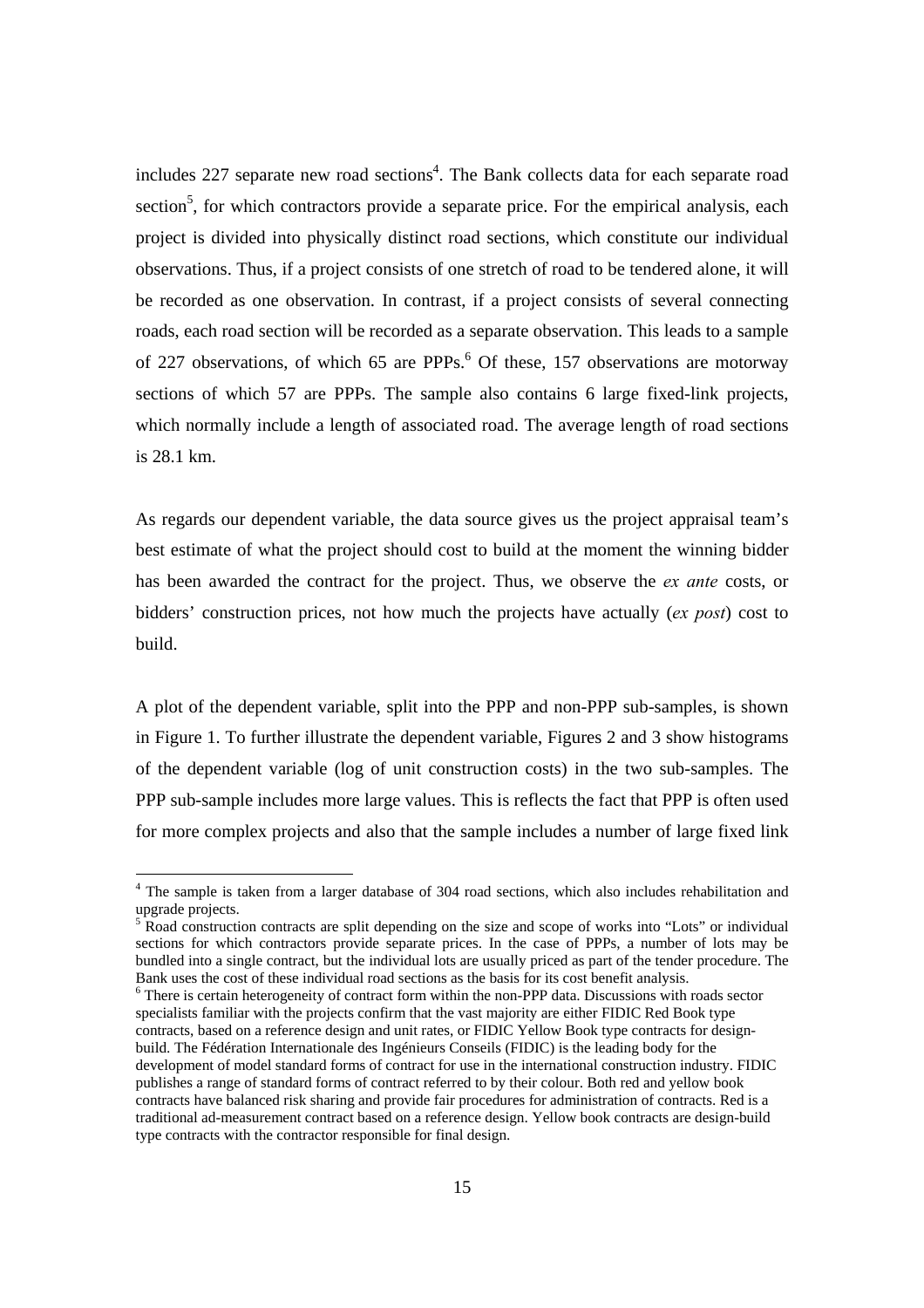projects developed as PPPs. We control for such large values in the different specifications of our unit cost model (see 3.4, robustness checks).

**Figure 1. Distribution of the dependent variable (log construction costs per kilometre of road), in millions of 1999 €**



Note: The boxes represent the mid-50% of observations. The line shows the sub-sample median values. The dots show outlier observations.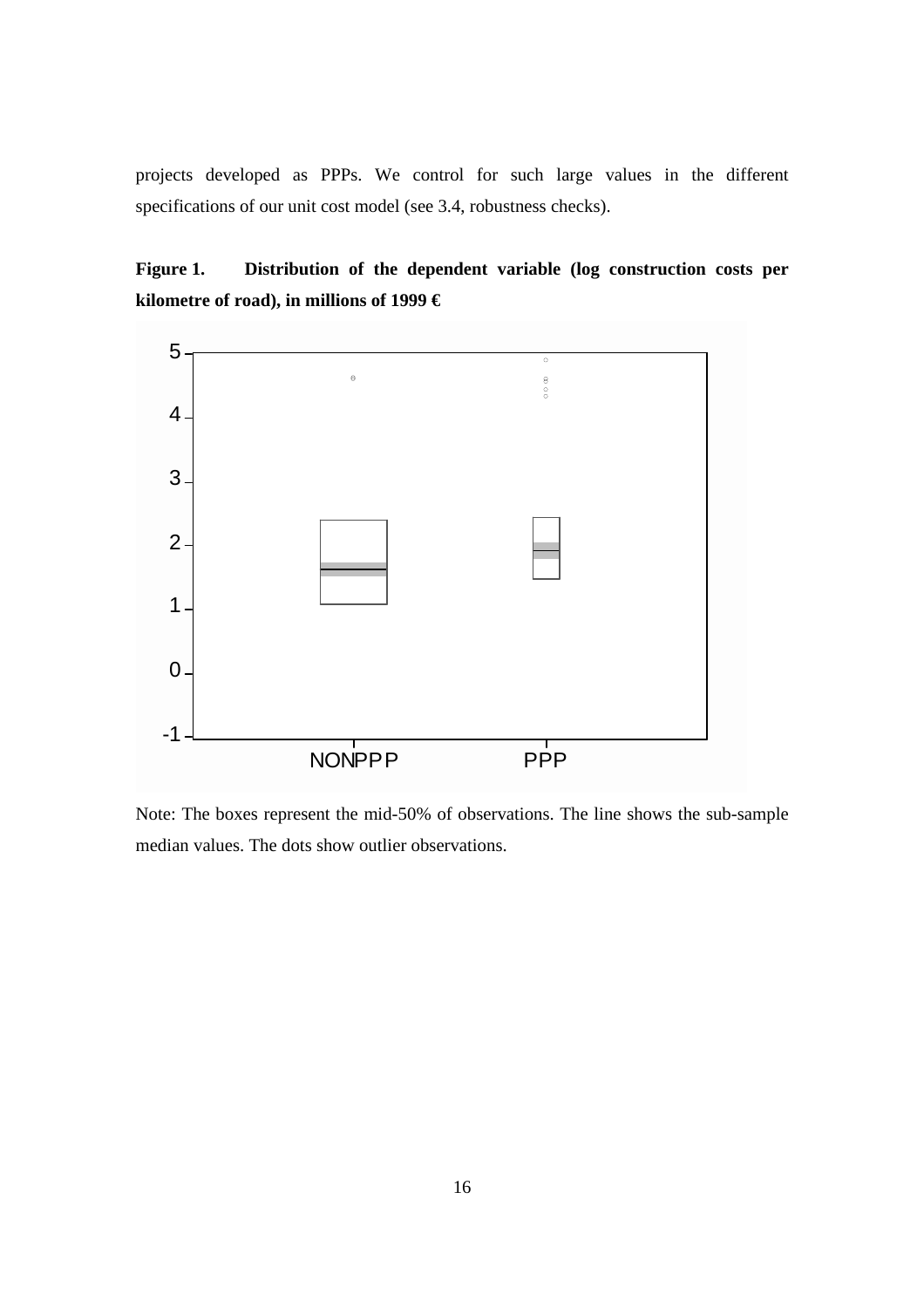

**Figure 2. Histogram of the dependent variable, PPP sub-sample** 

**Figure 3. Histogram of the dependent variable, non-PPP sub-sample** 



Figures 2 and 3 suggest that PPP projects are indeed more expensive in terms of unit construction costs, with the mean (median) for the PPP sub-sample some 19 per cent (18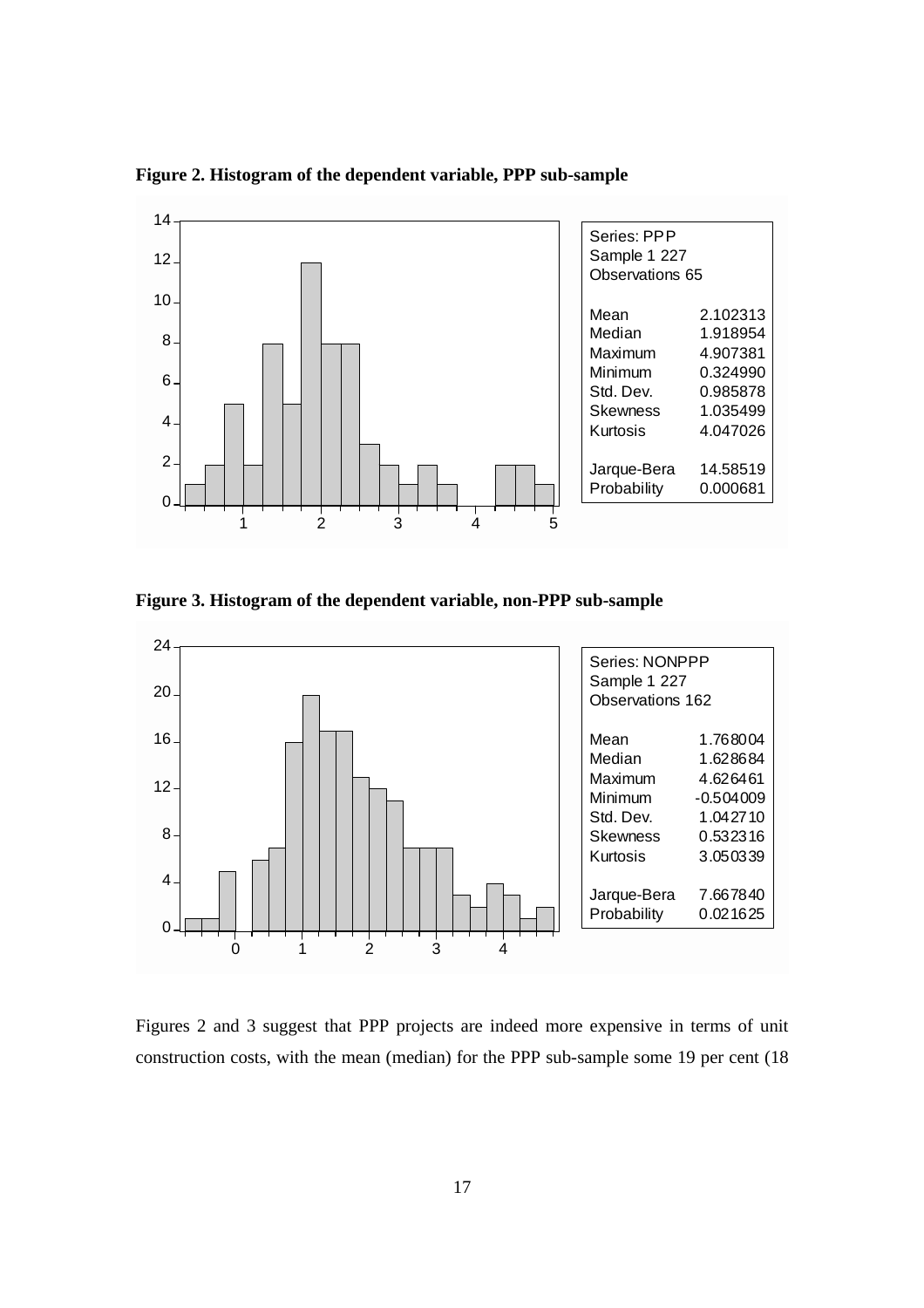per cent) above that for the other projects, although this is in part explained by the higher proportion of PPPs in the motorway sub-sample<sup>7</sup>.

For the purpose of robustness testing the full sample is divided into 8 partly overlapping sub-samples. In addition to the full sample, we estimate the model for motorways only, both with and without fixed link projects. Within the full sample and the motorway subsample, we run the estimation also with the following sub-samples:

- Including only projects whose total value is not below  $\epsilon 20$  million or above  $\epsilon 300$ million;
- Including only observations with the value of the dependent variable within 1.5 standard deviations from the sample mean<sup>8</sup>;
- Including only observations from countries that had both PPPs and traditionally procured road projects in our sample.

### **3.3 Estimation results**

The detailed Ordinary Least Squares (OLS) estimation results of the preferred model specifications, obtained using the estimation strategy described above, for all 8 samples can be found in Appendix 2 Tables A1-A8. Note that in the detailed tables we show all estimated coefficients for the economic and technical explanatory variables even when they turn out insignificant. We do this because the significance of the coefficients for two or three technical variables varies from one sample to another. Besides, dropping the insignificant economic and technical variables would not change the estimation results for the PPP dummy materially.

We note that all estimated coefficients for the economic explanatory variables have the expected sign in all specifications where they are statistically significant from zero, with the exception of the Mountain terrain dummy, which is not significant at the 10 percent

<sup>&</sup>lt;sup>7</sup> Motorways are more expensive in unit cost terms; the mean (median) is 9 (8) per cent higher for the motorway sub-sample.

<sup>&</sup>lt;sup>8</sup> This also has the effect of eliminating all fixed-link projects from the sub-sample.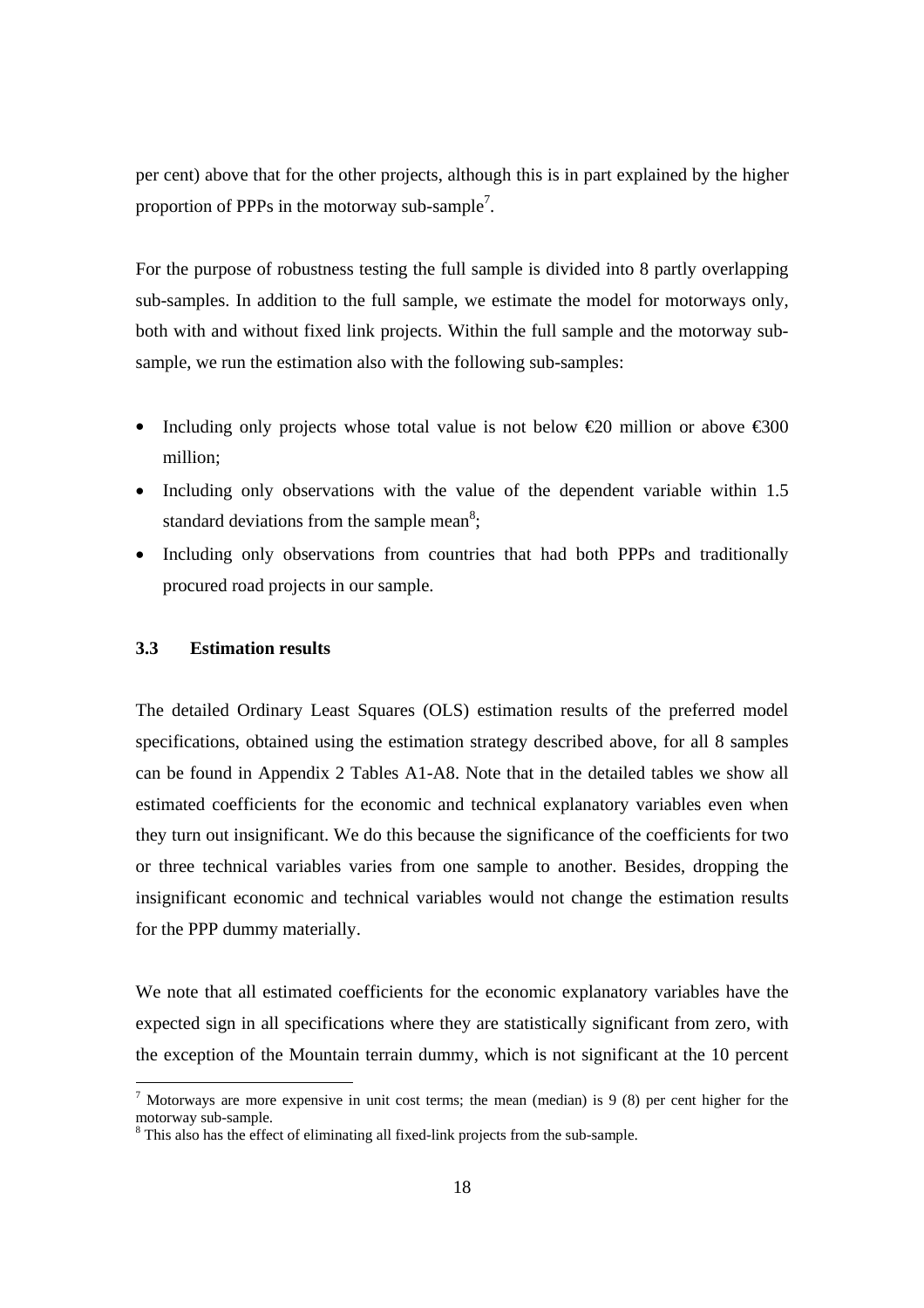level in any specification. In other words, unit construction costs are higher for PPPs than traditionally procured roads; increase with labour costs; and decrease with the length of the road, confirming the presence of scale economies in road construction.

As regards the technical explanatory variables in the all road samples (*i.e*., including motorways and non-motorway roads, Tables  $A1 - A4$ ), we note that the parameters have their expected signs, but that the dual carriageway dummy and the 2-lane dummy are not robustly significant. The single carriageway dummy is significant and negative. Roads with 6 lanes are more expensive than roads with fewer lanes  $(2, or 4)^9$ . Whilst this analysis is useful for confirming the robustness of the PPP parameter estimate, the sample mixes normal roads and motorways, which have different technical specifications and expected unit costs.

In the motorway samples (Tables  $A5 - A8$ ) the technical explanatory variables behave similarly. Two-lane motorways are relatively cheaper to construct, while 6 lane motorways are relatively more expensive. Motorway construction on urban terrain raises construction costs, as do tunnels and bridges. Construction on urban terrain is more expensive than elsewhere, even excluding the price of land due, among other things, to a need to displace utilities and other additional costs of working in a dense urban environment. Mountainous terrain does not seem to affect construction costs significantly (the coefficient is insignificant throughout), as the higher cost of road construction in the mountains is reflected in a higher proportion of tunnels and bridges, which is captured by the variables "tunnel/road" and "bridge/road". The coefficients for these two variables turn out positive and significant in all specifications.

Country dummies that proved significant were kept in the model while others were dropped. These variables capture aspects of the difference in unit costs between European countries that are difficult to explain otherwise. They can be driven by various aspects of local market conditions that are not captured by our control variables, including economic, technical and institutional factors, such as the cost of supplies, national

 $\overline{\phantom{a}}$ 

 $9^9$  The omitted dummy in this case is a 4-lane standard motorway, which acts as a benchmark.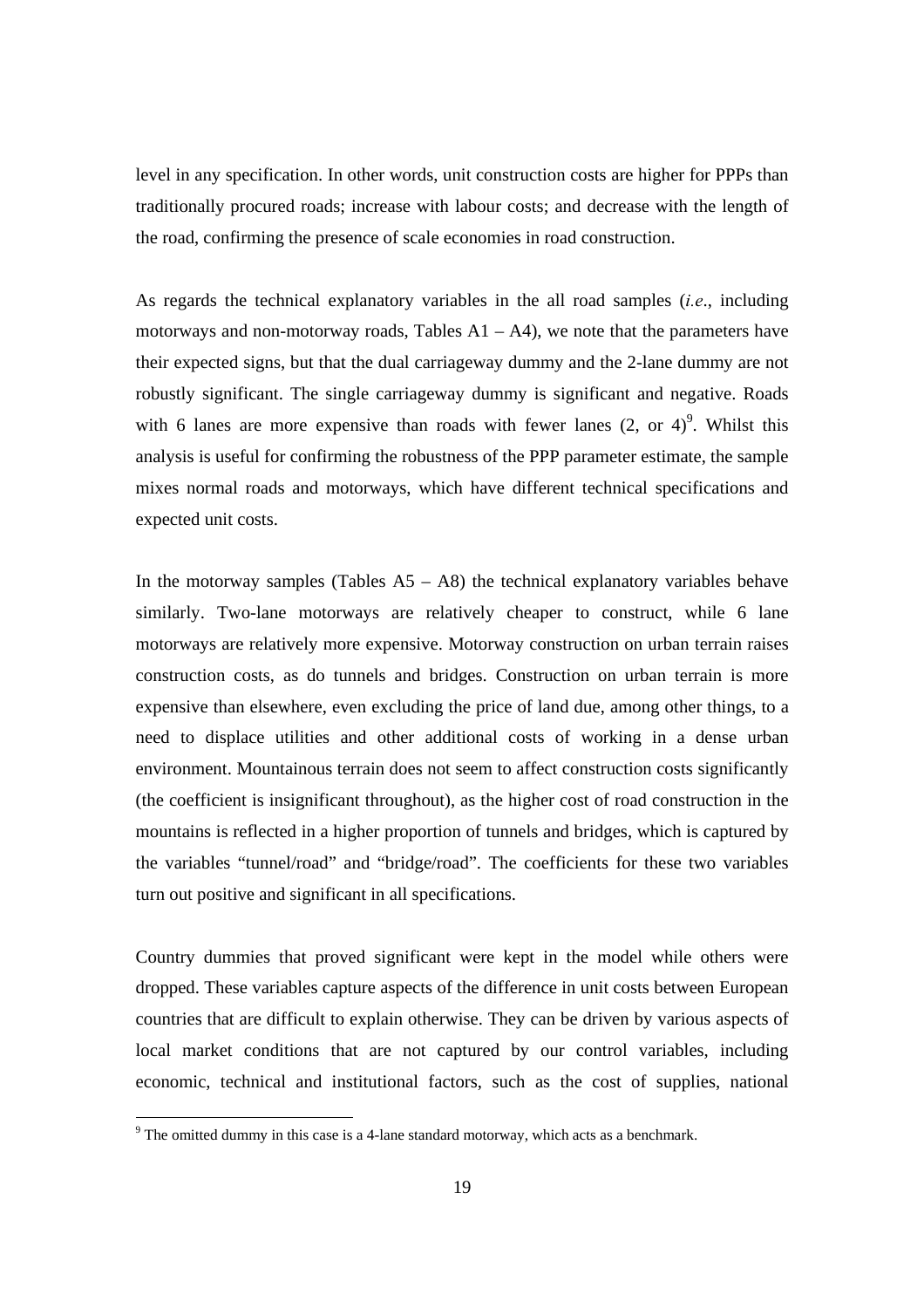contractor market conditions, technical standards for roads, or the quality of public procurement. 10

Turning to the estimated magnitude of the PPP dummy coefficient, Table 1 summarises key characteristics of the estimation results for the various sub-samples. The column "N" shows the number of observations in each sub-sample; the column "PPP coefficient" shows the estimated value of the coefficient for the PPP dummy; the column "Adjusted R2" is self-evident; and the last column indicates that only in the last sub-sample does diagnostic testing raise some concern.

 $10$  We also tested the significance of a dummy variable denoting privatised motorway operators in Italy and Portugal and found the estimated coefficient insignificant. This test was warranted, as road projects in these countries are contracted by a privatised operator but without a DFBO structure to them.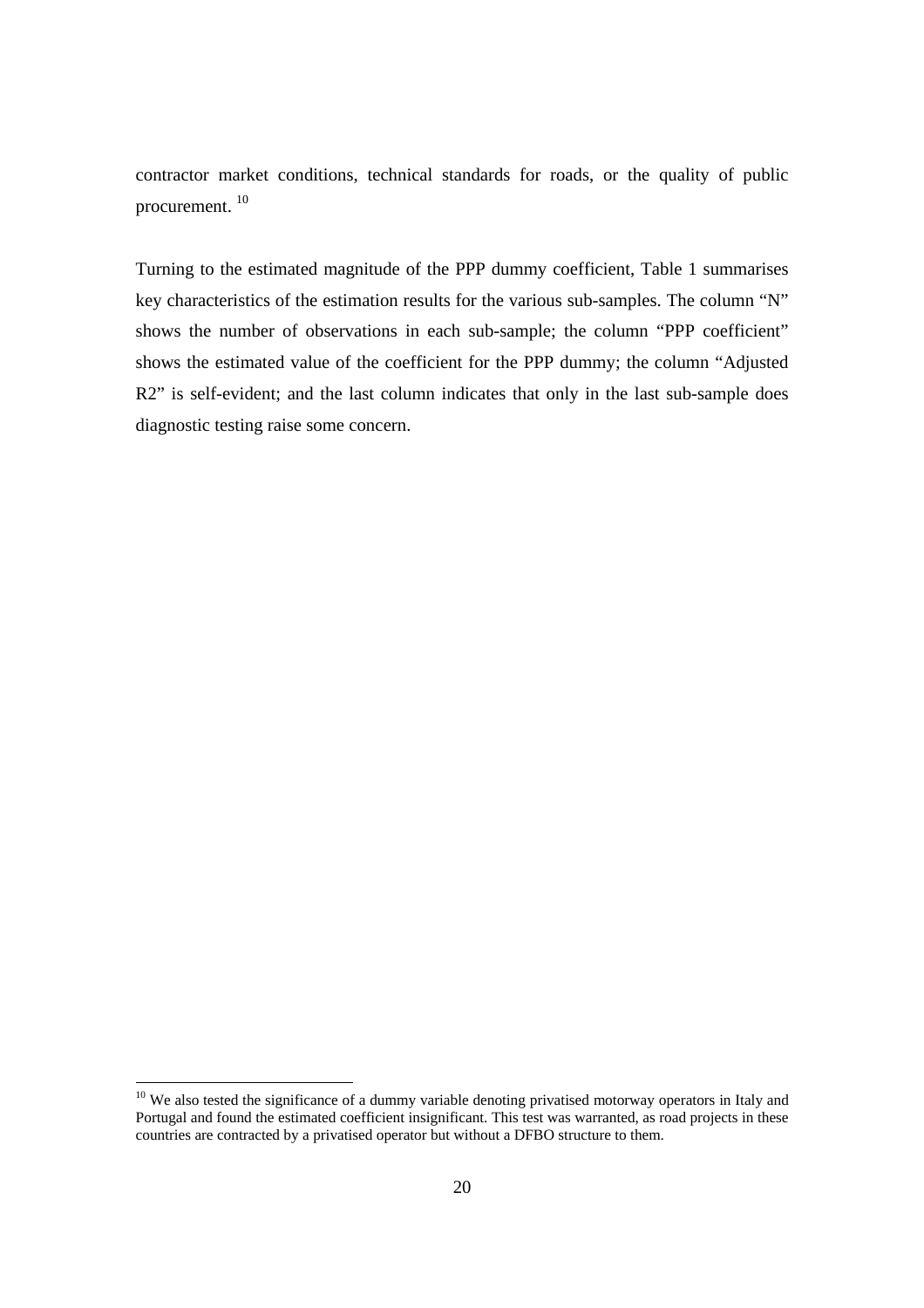## **Table 1. Summary of estimation results**

| Sample                                         | N   | PPP coefficient | Adjusted R <sub>2</sub> | Diagnostics |
|------------------------------------------------|-----|-----------------|-------------------------|-------------|
| Motorways                                      |     |                 |                         |             |
| full sample                                    | 156 | 0.29            | 0.74                    | OK          |
| Total cost (20, 300) Eur million               | 117 | 0.33            | 0.76                    | OK          |
| Dependent variable w/in 1.5 stdev              | 138 | 0.29            | 0.64                    | OK          |
| Only countries with both PPP and trad projects | 120 | 0.23            | 0.77                    | 1/          |
| All roads                                      |     |                 |                         |             |
| full sample                                    | 227 | 0.31            | 0.82                    | <b>OK</b>   |
| Total cost (20, 300) Eur million               | 168 | 0.33            | 0.80                    | OK          |
| Dependent variable w/in 1.5 stdev              | 201 | 0.27            | 0.69                    | OK          |
| Only countries with both PPP and trad projects | 175 | 0.28            | 0.79                    | OK          |

1/ There is evidence of residual non-normality at 5% level.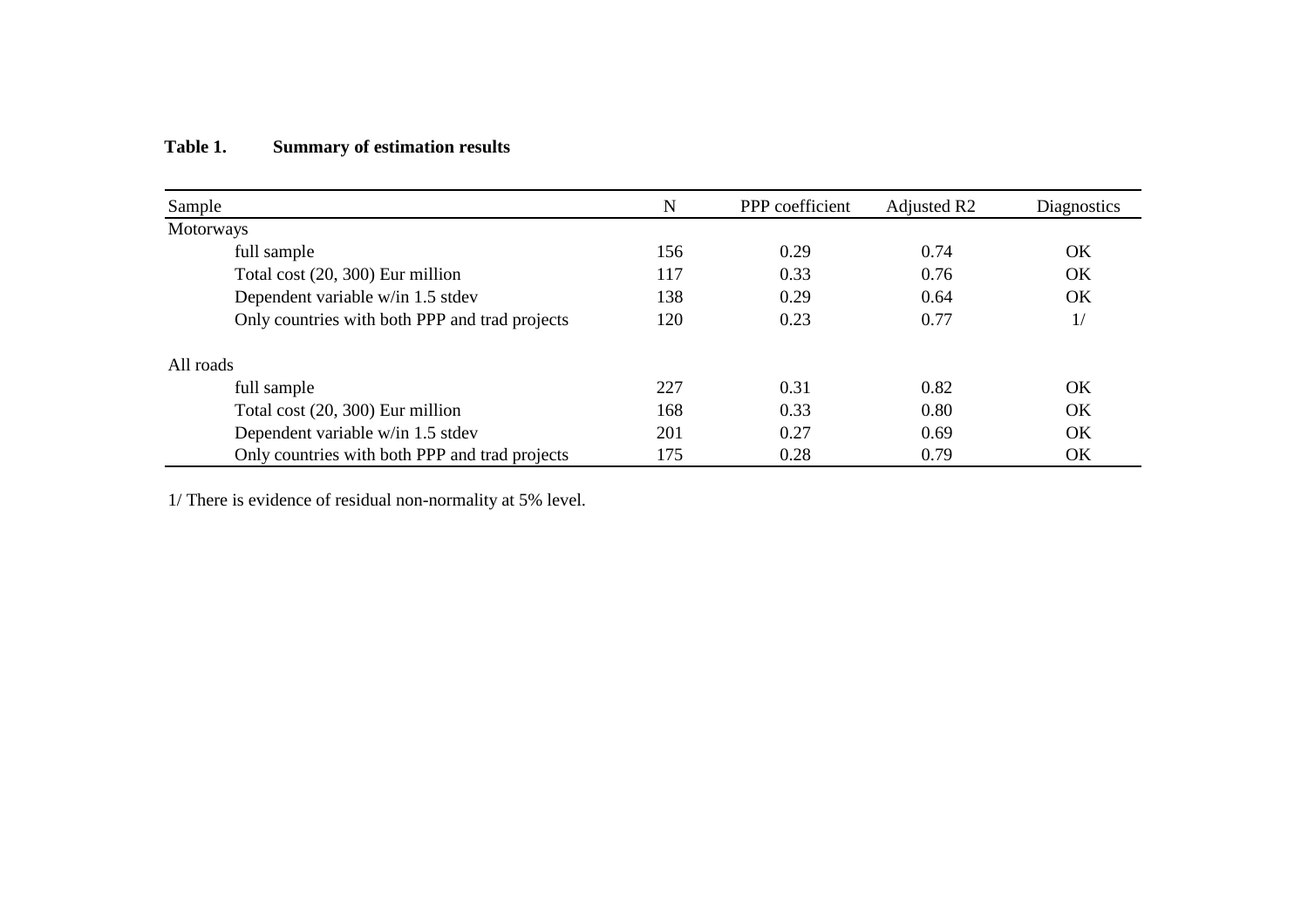As shown in Table 1, the coefficient for our key variable, the PPP dummy, is estimated at about 0.3, varying between 0.23 and 0.33. The average coefficients in the all roads and motorways samples are 0.298 and 0.285, respectively. Since we are using a log transformation of the dependent variable, the interpretation of the magnitudes of the estimated coefficients is not straightforward. We can obtain semi-elasticity for a dummy regressor by taking the antilog (base e) of the estimated coefficient, subtracting 1, and multiplying the result by 100. This gives us the median predicted value (not the mean) (Halvorsen and Palmquist, 1980). By this transformation we conclude that the estimated semi-elasticity for the PPP dummy across all samples and specifications is 35 percent.

### **3.4 Robustness and diagnostic testing**

To test the robustness of the estimated coefficient for the PPP dummy not only across samples but also across model specifications, we use all 8 sub-samples in Table 1 to estimate a model specification with all economic and technical explanatory variables as well as all country dummies (bar one to avoid the dummy trap) regardless of their significance, and we also estimate another specification including only the economic and technical explanatory variables, thus dropping all country dummies.

As a further robustness test, we eliminate all fixed-link projects from each sub-sample. Fixed-links projects have a very high proportion of bridge or tunnel in the section length. The presence of these observations may help in estimating the coefficients for the bridges and tunnels variables, but they also have very high unit costs, which have more to do with the construction of major structures than roads or motorways. The models were therefore estimated with no fixed-links and no observations where the tunnel or bridge proportion is greater than 50 percent of the length. It should be noted that the model including only observations within 1.5 standard deviations from the sample mean (Table A7) automatically excludes the fixed links due to their high unit costs.

Table 2 summarises the estimated coefficient for the PPP dummy in these specifications for all sub-samples. We see that the estimated coefficient for the PPP dummy stays in the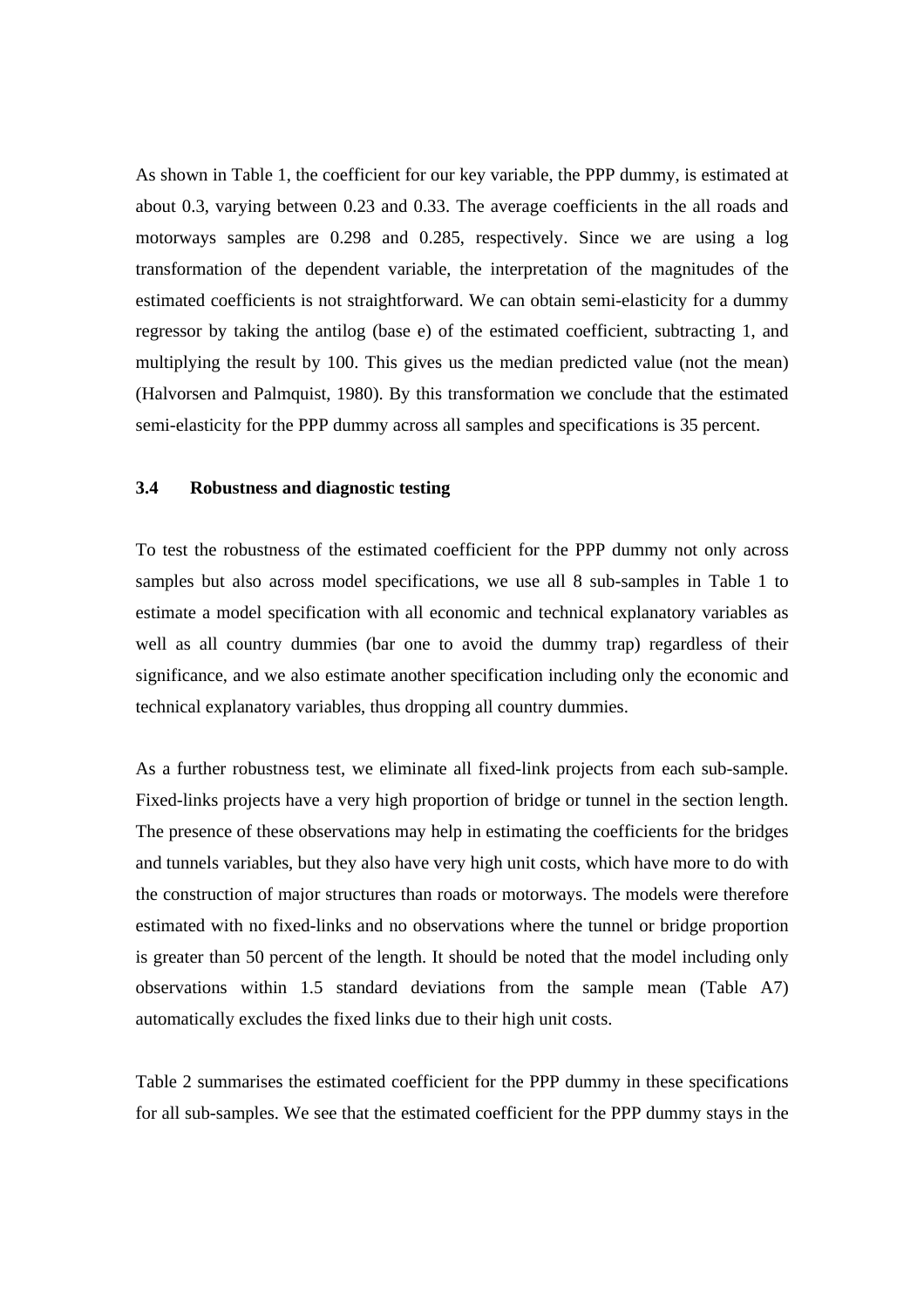range 0.23 – 0.38 regardless of the model specification. However, the unrestricted specification and the specification without any country dummies have not been subjected to the same rigorous diagnostic testing as the preferred specifications, so their results should not be considered as solid as those of the preferred specifications. Nevertheless, the robustness of the coefficient for the PPP dummy across different samples and model specifications is reassuring, suggesting that our PPP dummy does indeed capture the impact of procurement method on the dependent variable and nothing more than that.

To conclude, the key diagnostic test results for the different specifications are summarised in Table 3.<sup>11</sup>

- The OLS residuals appear normally distributed, with the Jarque-Bera test unable to reject the null hypothesis of normality at 10 percent level for any sub-sample, except the one indicated in Table 1.
- The White test cannot reject the null of no heteroskedasticity at 10 percent level for any sub-sample. This test also tests for the appropriateness of the linear model specification and for correlation between the explanatory variables and the residuals, so it also confirms that our linear specification is correct and that omitted variables are unlikely (as evidenced by the absence of correlation between the explanatory variables and the residuals).
- The condition number tests confirm that collinearity is unlikely for all specifications and samples.

Overall, the preferred model appears thus well specified, and the  $R^2$  exceeds 60 percent for all sub-samples.

<sup>&</sup>lt;sup>11</sup> We do not present any test results for serial correlation in residuals, as our sample consists of crosssection data and serial correlation is thus dependent on the ordering of the observations. We have run Durbin-Watson and higher-order Lagrange multiplier tests for different ordering of the observations and found ways to order them so as to eliminate any serial correlation.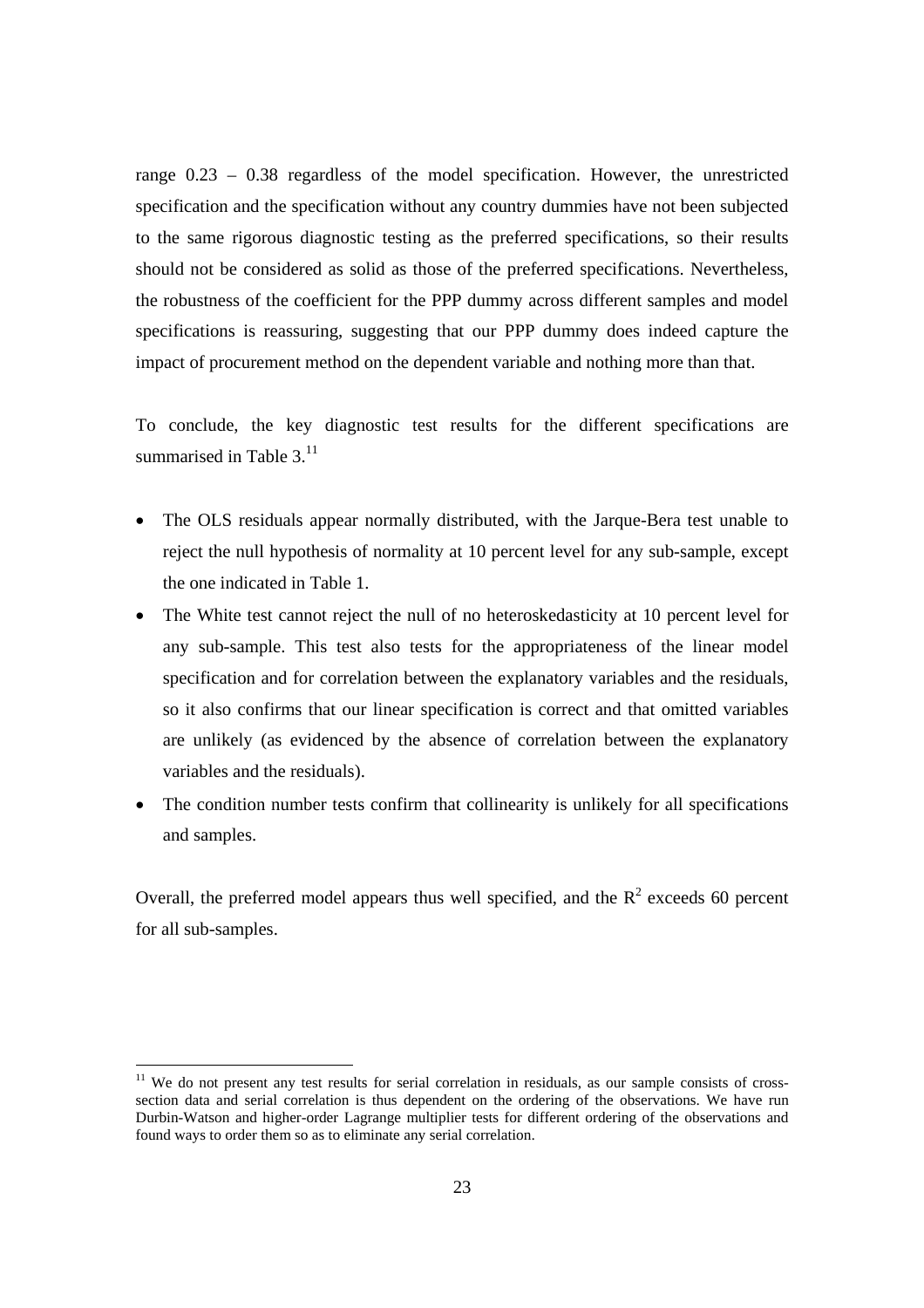### **Table 2. The estimated coefficient for the PPP dummy across sub-samples and**

### **model specifications**

|                                                |                                      | Country dummies                  |               | Fixed links 3/ |                              |
|------------------------------------------------|--------------------------------------|----------------------------------|---------------|----------------|------------------------------|
| Sample                                         | Only significant<br>ones included 1/ | Unrestricted<br>specification 2/ | None included | N              | Excluded<br>from sample $4/$ |
| Motorways                                      |                                      |                                  |               |                |                              |
| full sample                                    | 0.29                                 | 0.26                             | 0.29          | $\Omega$       | 0.32                         |
| Total cost (20, 300) Eur million               | 0.33                                 | 0.32                             | 0.30          |                | 0.37                         |
| Dependent variable w/in 1.5 stdev              | 0.29                                 | 0.24                             | 0.31          |                | $\overline{\phantom{m}}$     |
| Only countries with both PPP and trad projects | 0.23                                 | 0.24                             | 0.21          |                | 0.24                         |
| All roads                                      |                                      |                                  |               |                |                              |
| full sample                                    | 0.31                                 | 0.34                             | 0.32          | 18             | 0.29                         |
| Total cost (20, 300) Eur million               | 0.33                                 | 0.38                             | 0.29          | 12             | 0.31                         |
| Dependent variable w/in 1.5 stdev              | 0.27                                 | 0.28                             | 0.28          | 8              | 0.26                         |
| Only countries with both PPP and trad projects | 0.28                                 | 0.29                             | 0.23          | 10             | 0.27                         |

1/ As shown in Tables A1-A8.

2/ Including all economic and technical regressors and all country dummies except one.

3/ Defined as projects comprising > 50% bridges or tunnels.

4/ Estimate of the coefficient for the PPP dummy excluding fixed links, using the specification with the significant country dummies.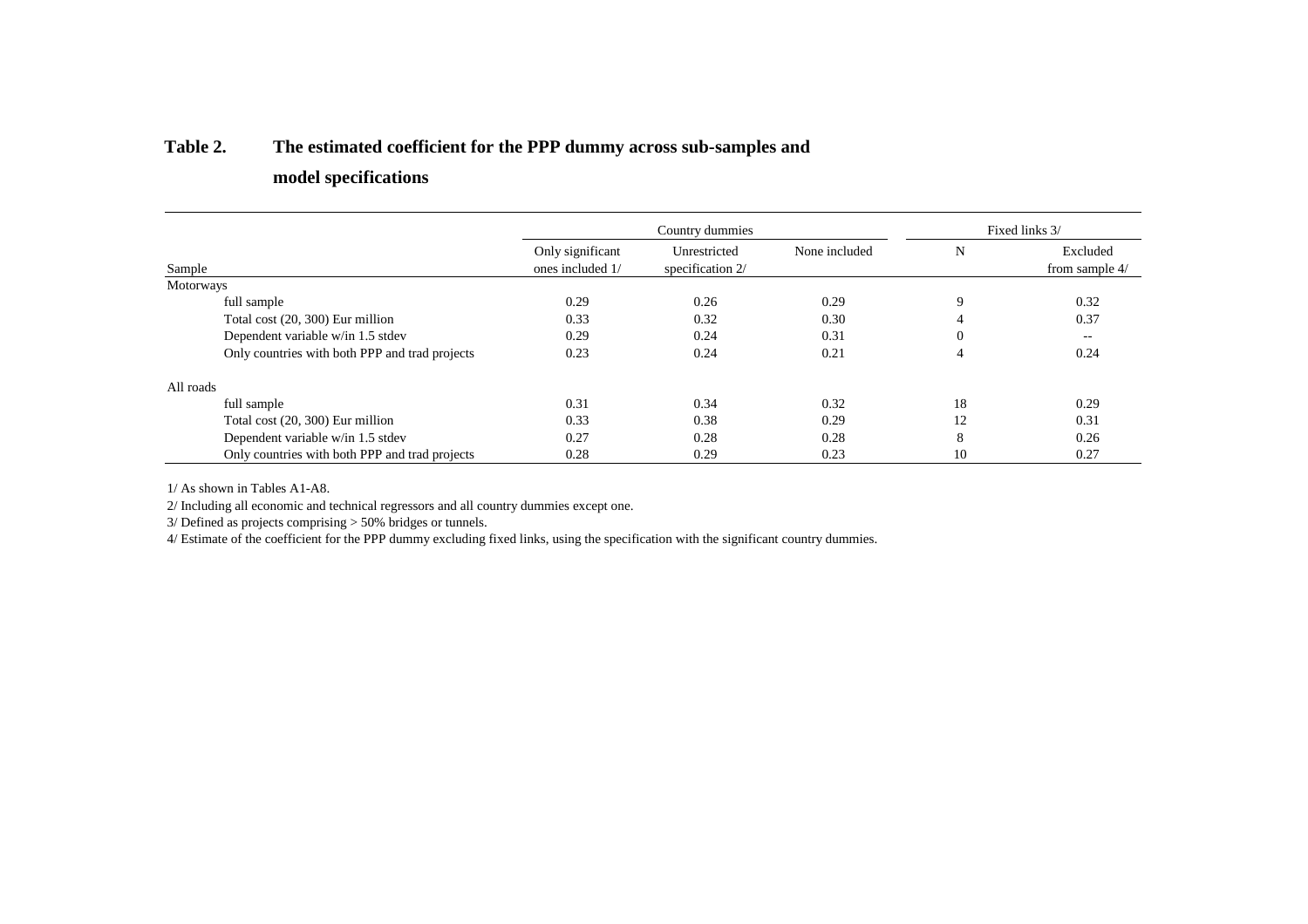| Sample                                         | Jarque-Bera | Prob. $1/$ | White  | Prob. $2/$ | Condition number 3/ |
|------------------------------------------------|-------------|------------|--------|------------|---------------------|
| Motorways                                      |             |            |        |            |                     |
| full sample                                    | 0.277       | 0.871      | 11.143 | 0.599      | 18.364              |
| Total cost (20, 300) Eur million               | 0.826       | 0.662      | 12.474 | 0.568      | 26.0782             |
| Dependent variable w/in 1.5 stdev              | 0.978       | 0.613      | 13.383 | 0.710      | 21.1169             |
| Only countries with both PPP and trad projects | 8.504       | 0.014      | 13.301 | 0.503      | 19.8105             |
| All roads                                      |             |            |        |            |                     |
| full sample                                    | 2.103       | 0.349      | 20.980 | 0.694      | 20.771              |
| Total cost (20, 300) Eur million               | 3.940       | 0.139      | 13.889 | 0.790      | 24.685              |
| Dependent variable w/in 1.5 stdev              | 0.036       | 0.982      | 21.424 | 0.433      | 26.853              |
| Only countries with both PPP and trad projects | 2.697       | 0.260      | 12.009 | 0.885      | 27.214              |

### **Table 3. Summary of diagnostic test results**

1/ Should be > 0.1 for residual normality at 10% significance level.

2/ Should be > 0.1 for residual homoskedasticity at 10% significance level.

3/ Should be < 30 for unlikely collinearity among explanatory variables.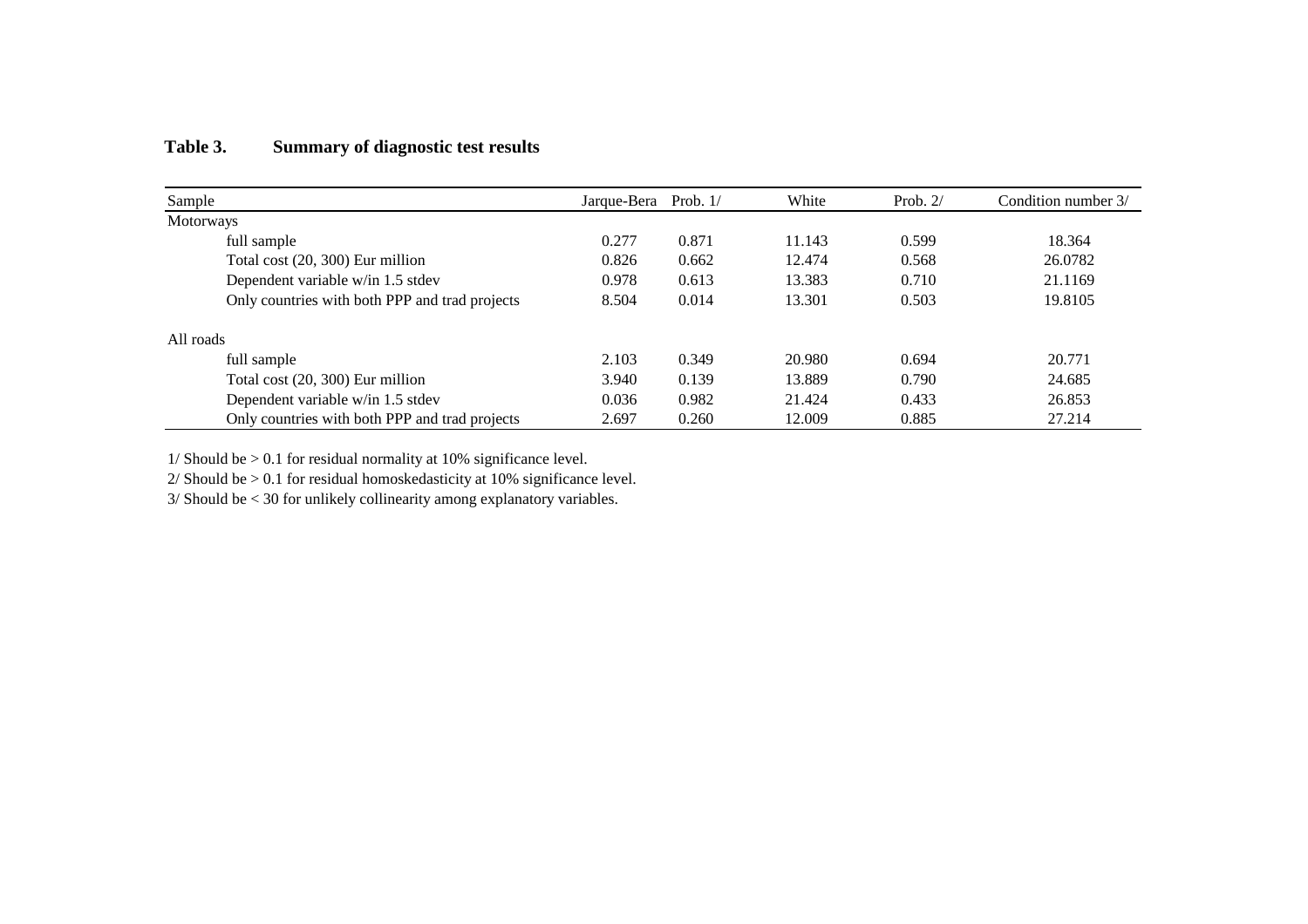### **3.5 Preferred model**

 $\overline{\phantom{a}}$ 

We have reported above the results from 31 regressions, and although the results are robust across samples and model specifications, it still remains to select the preferred model and the preferred point estimate of the coefficient for the PPP dummy, deemed to best approximate reality. Sub-samples mixing motorways and other types of roads, in some cases including significant tunnel or bridge links, are "noisy" in that they contain observations of very different technical nature and hence of different cost structures. Besides, Flyvbjerg (2002) documents that the average cost overruns for these different categories of infrastructure are very different, so that risk pricing would be expected to vary in each case.

Thus, the preferred sample contains motorway projects only, with no fixed links. The results reported in Table A7 refer to such a sample, which has further more been subjected to diagnostic testing (Table 3). The model coefficients have the expected sign and their magnitudes are plausible. Because of the way the model is specified, the constant term does not have a simple interpretation. However, by substituting values into the model we can calculate a benchmark. For a 25 kilometres long 4 lane motorway section, in non-urban and non-mountainous terrain, with no tunnels or bridges, not procured as a PPP, in an EU country with average labour costs, the model estimates a unit cost of €4.9 million per kilometre (in 1999 prices). This value compares well with international standards seen by the  $EIB<sup>12</sup>$ . The same motorway built in an urban context is 42 percent more expensive. A 6 lane motorway is 33 percent more expensive. A similar motorway with 10 percent of its length in tunnels is 23 percent more expensive.

Figure 4 depicts the goodness-of-fit of the preferred model, with the actual observations on unit construction costs on the horizontal axis and the unit construction costs predicted by the model on the vertical axis. If the model were a perfect description of reality, all

 $12$  As part of the due diligence technical reporting for many PPP motorway projects, international consultants prepare comparisons of construction costs with benchmarks derived from other projects. For example, the Spon's database gives a unit cost of 4.5 million euro/km in 2005 for a 2x2 UK motorway in rural, non-mountainous terrain with a normal level of structures. A commonly cited benchmark for traditionally procured EU motorways is 5 million euros/km.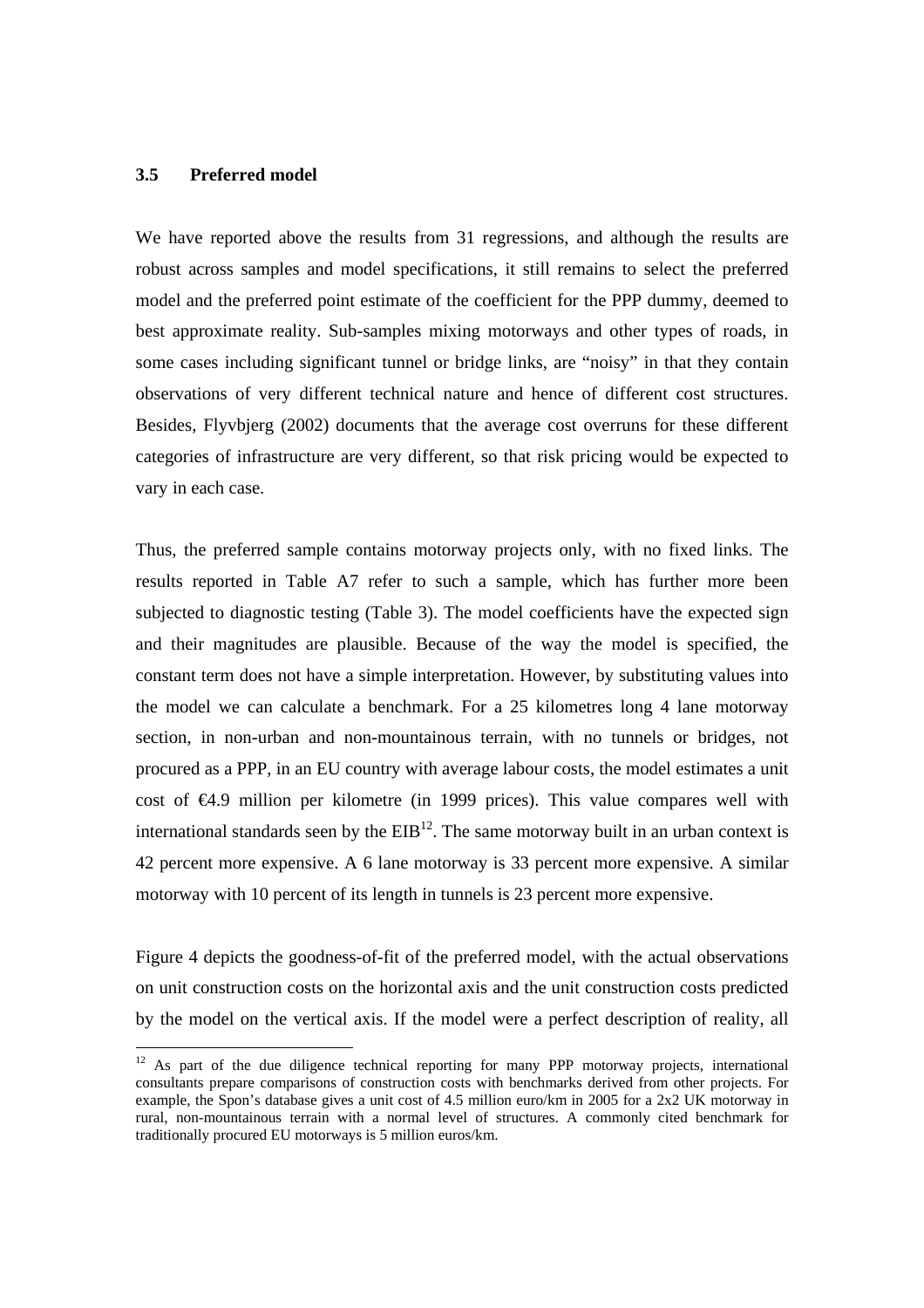dots would lie on the 45-degree line. As Figure 4 shows, the fit of the model is good for unit costs up to  $\epsilon$ 15 million (in real 1999 terms) but worsens for higher unit costs, suggesting that there are other factors driving very high unit costs that are not captured by our model.



**Figure 4. Observed and predicted unit costs from the preferred model** 

### **4. Correction for a systematic bias in the data**

As reported in Table 2, the range of estimates of the coefficient on the PPP dummy varies between 0.21 and 0.38, with an average of 0.29. About one-half of the estimates are in the range between 0.25 and 0.30. For the preferred model, the coefficient of the PPP dummy is 0.29. The point estimate of 0.29 would translate into a semi-elasticity of 34 percent (see end of section 3.3).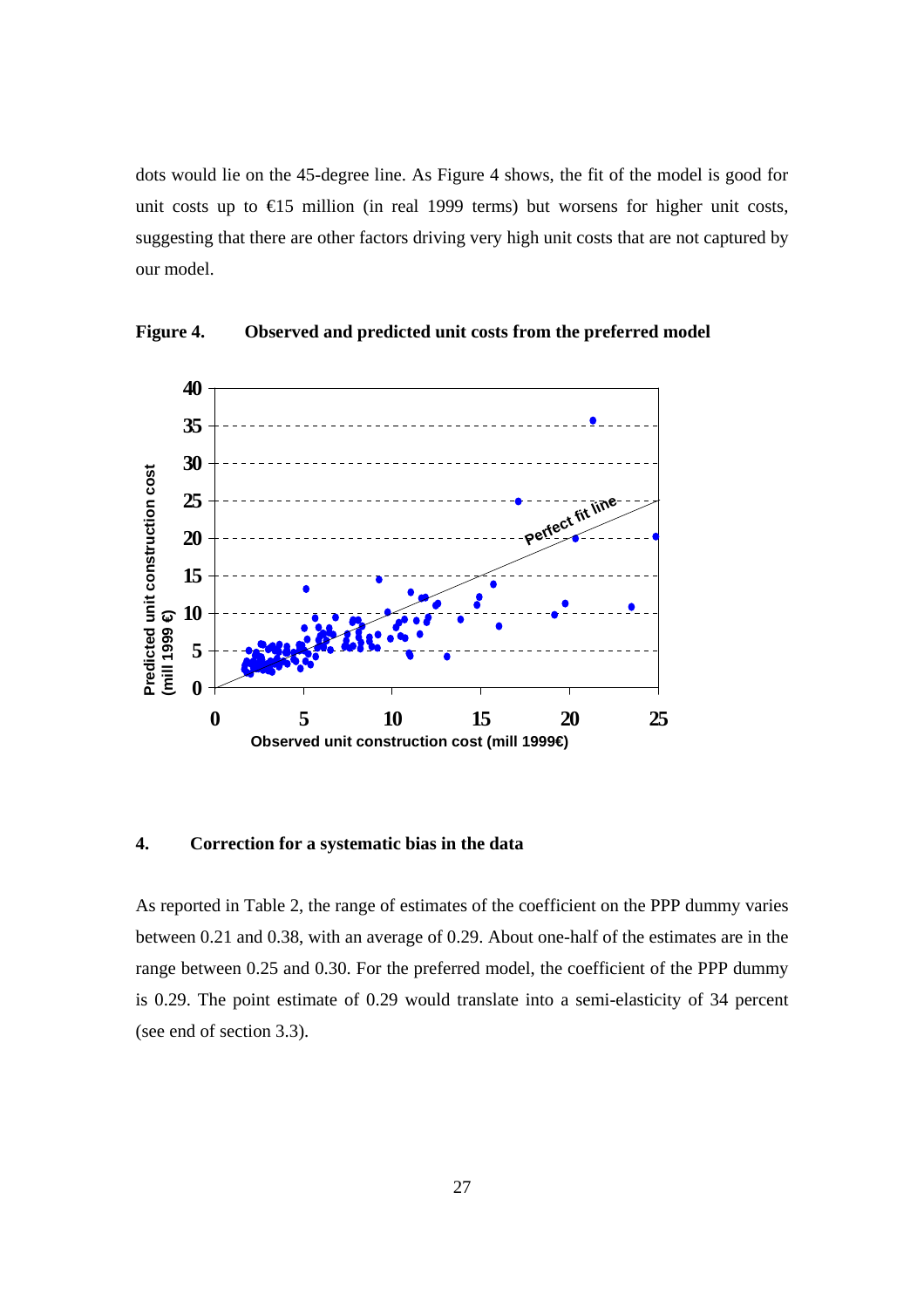We cannot, however, infer yet that this would be our best estimate for the difference in construction costs between a PPP and traditional public procurement, given that the data used in the estimation suffers from a systematic bias, as explained below.

The timing of the cost estimate is not systematically recorded in the database. The stage in the project cycle when the cost estimate is made varies between projects and varies systematically between PPP and traditionally procured projects. In the latter case, the EIB appraisal report is prepared based on a mission to meet the project promoter that typically occurs between six months to one year before the start of construction. Cost estimates are based either on updated feasibility studies, detailed design or, whenever available, the agreed contract price. To this estimate the Bank adds technical and price contingencies, which can vary from 5 to 15 percent, depending on the status of the cost estimate. The data in our sample are the base cost estimates without technical and price contingencies.

In the case of PPP projects, the final appraisal mission usually takes place later in the project cycle, either once the winning bidder is known or at BAFO stage<sup>13</sup>. The recorded construction cost estimate is based on the price of the EPC contract with the construction consortium. Although this may change slightly following contract negotiations, it is subject to far less uncertainty than data on traditionally procured projects.

Therefore, there is a known, systematic bias in the data, which would tend to make observations on traditionally procured projects lower than the final contractual construction price at the moment works start on site. Based on the technical contingencies assumed at the moment of appraisal for a sample of projects, an interval estimate of this bias is [5, 15] percent, with a point estimate of 10 percent. While this estimate is judgemental in character, it is based on the best available professional judgement of EIB project appraisal teams.

<sup>&</sup>lt;sup>13</sup> At Best and Final Offer (BAFO) stage, there are usually two identified preferred bidders who must give their final price to win the contract.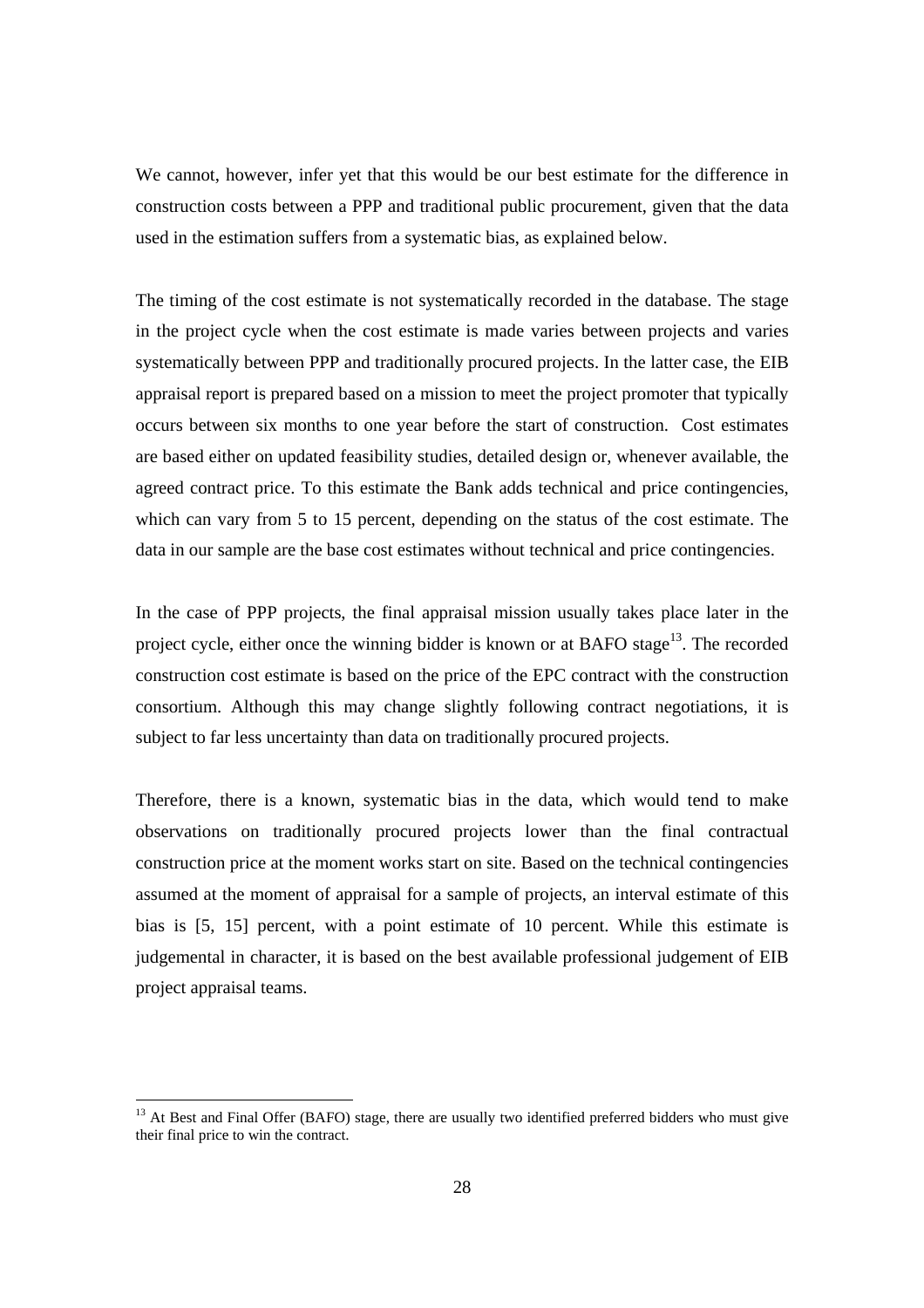Correcting for this bias, we finally arrive at an estimate of the difference in construction costs between a PPP road and a traditionally procured road. With 34 percent semielasticity of the PPP dummy variable, the point estimate is 24 percent. An interval estimate, allowing for deviations from the mean of one standard deviation, would cover the range [18%, 29%], and a very rough 95 percent confidence interval would cover the values 24 percent plus/minus 10 percentage points.

At first glance this may seem high, but in fact it fits well with other evidence. Edwards *et al*. (2004) calculated that the average premium on construction costs for the first four DBFO roads projects in the UK was 25 percent. In certain projects, the EIB sees tendered costs for directly comparable PPP and traditionally procured contracts, for instance where a section of a project is first procured traditionally and then adjacent sections are procured under a PPP. In such cases, the difference in unit costs for the PPP contracts typically ranges between 10 and 30 percent.

### **5. Interpretation of the results**

We have estimated that, on average, the *ex ante* construction cost of a European road is 24 percent higher if the road is procured as a PPP rather than through traditional public procurement, all other things equal. Section 2 suggested that this difference can represent higher construction-phase investment to achieve cost savings in the operations phase and the pricing of the construction risk transferred to the private sector partner. In addition, the PPP could also represent more mundane factors, such as the recovery of higher bidding costs<sup>14</sup> by contractors; lower competition in the PPP market<sup>15</sup>; or even corruption in the award of PPP contracts.

<sup>&</sup>lt;sup>14</sup> Bidding costs are very significant for PPP projects. Dudkin and Välilä (2006) estimate overall PPP transactions costs (including the costs incurred by failed bidders) related to the procurement phase to be above 12 percent of construction costs. For EU roads sector PPPs, average bid costs for the winning bidder are about 3 percent, but that this includes costs in addition to the construction consortium costs such as the high cost of financial/legal advisors.

<sup>&</sup>lt;sup>15</sup> Ekene *et al.* (1997) suggest that competition in the PPP (DBFO) market is different from that in the construction sector more broadly. Their survey concludes that contractors tend to prefer traditional procurement to PPPs, as the latter reduces the standard pipeline of contracts that the industry relies on.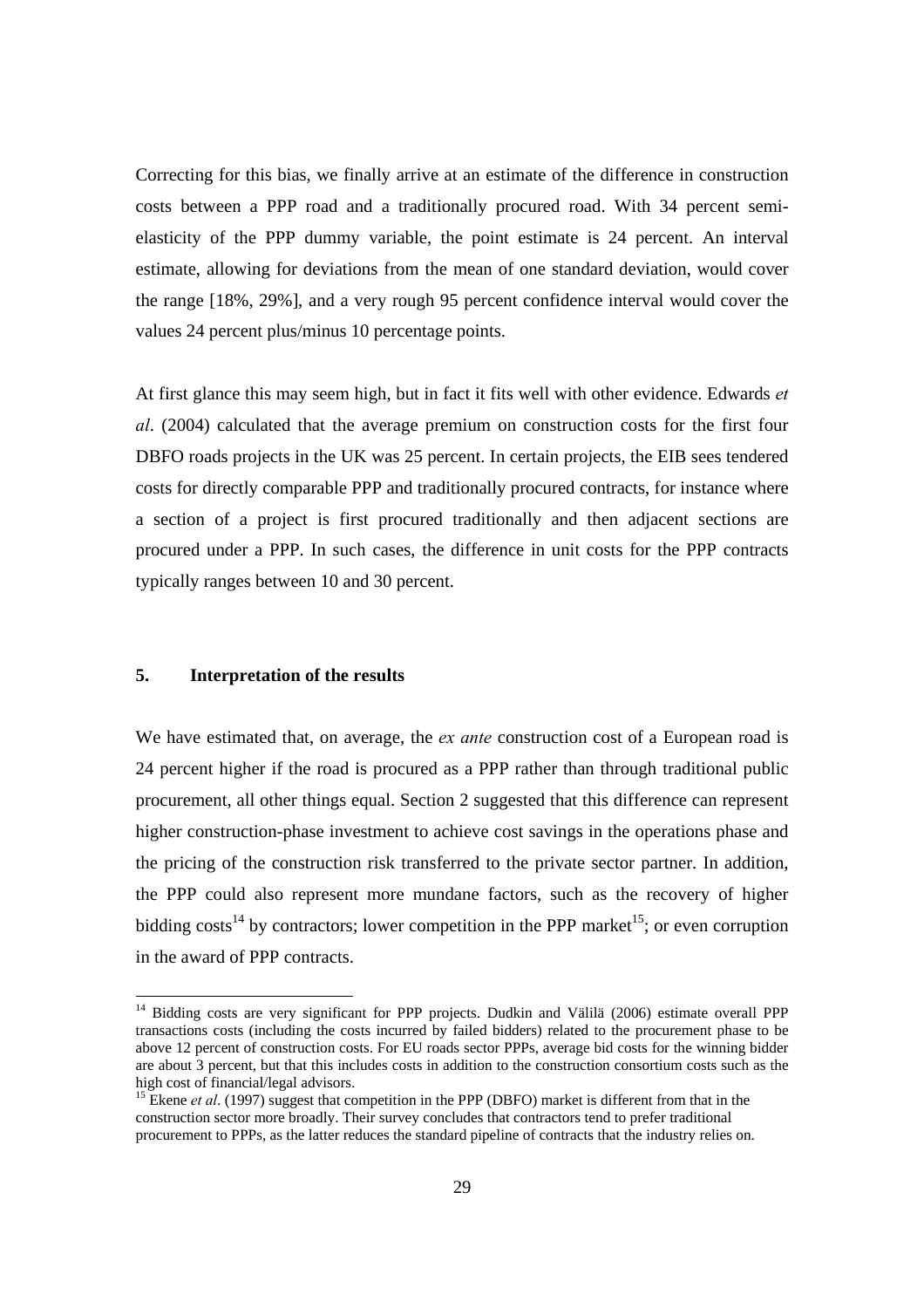While our empirical analysis does obviously not allow the quantification of the relative importance of these various possible sources, it is possible to discuss them qualitatively.

To start with, let us consider the cost of transferring the construction risk to the private sector partner. The purpose of such risk transfer is to avoid the time- and cost overruns ("optimism bias") that are customarily associated with traditional public procurement. While data on the optimism bias in traditional public procurement is scarce, some studies have sought to quantify it. Using a global sample of major projects, Flyvbjerg (2002) found average cost escalation during construction of 28 percent overall and significant differences between sectors and regions. For the EU roads sector he found an average cost escalation of 22 percent. For large capital projects (greater than  $\bigoplus$  50 million) across different sectors, Mott MacDonald (2002) identified an average cost escalation from the date of contract award of 21 percent.

These estimates of the optimism bias in traditionally procured European roads are obtained using samples of European road projects that are different from the sample analysed in our study. Consequently, caution is warranted in comparing the two sets of results. However, to the extent that both sets of samples are representative of European road projects, the close correspondence between the (average) optimism bias in traditional public procurement and the (median) increase in *ex ante* costs in PPPs suggests that the public sector is paying more for a PPP road *ex ante* primarily to avoid time- and cost overruns; that is, the largest part of the estimated difference represents the cost of passing on the construction risk to the private sector partner. A corollary of this proposition is that the *ex post* construction costs of a PPP road and a traditionally procured public road would not be expected to differ by a wide margin.

Consequently, one unambiguous benefit to the public sector from paying the higher construction price in a PPP is that delays are eliminated and the cost is contractually committed upfront through the unitary payment or an agreed level of tolls. If the private partner fails to deliver the project or fails to perform as required under the contract then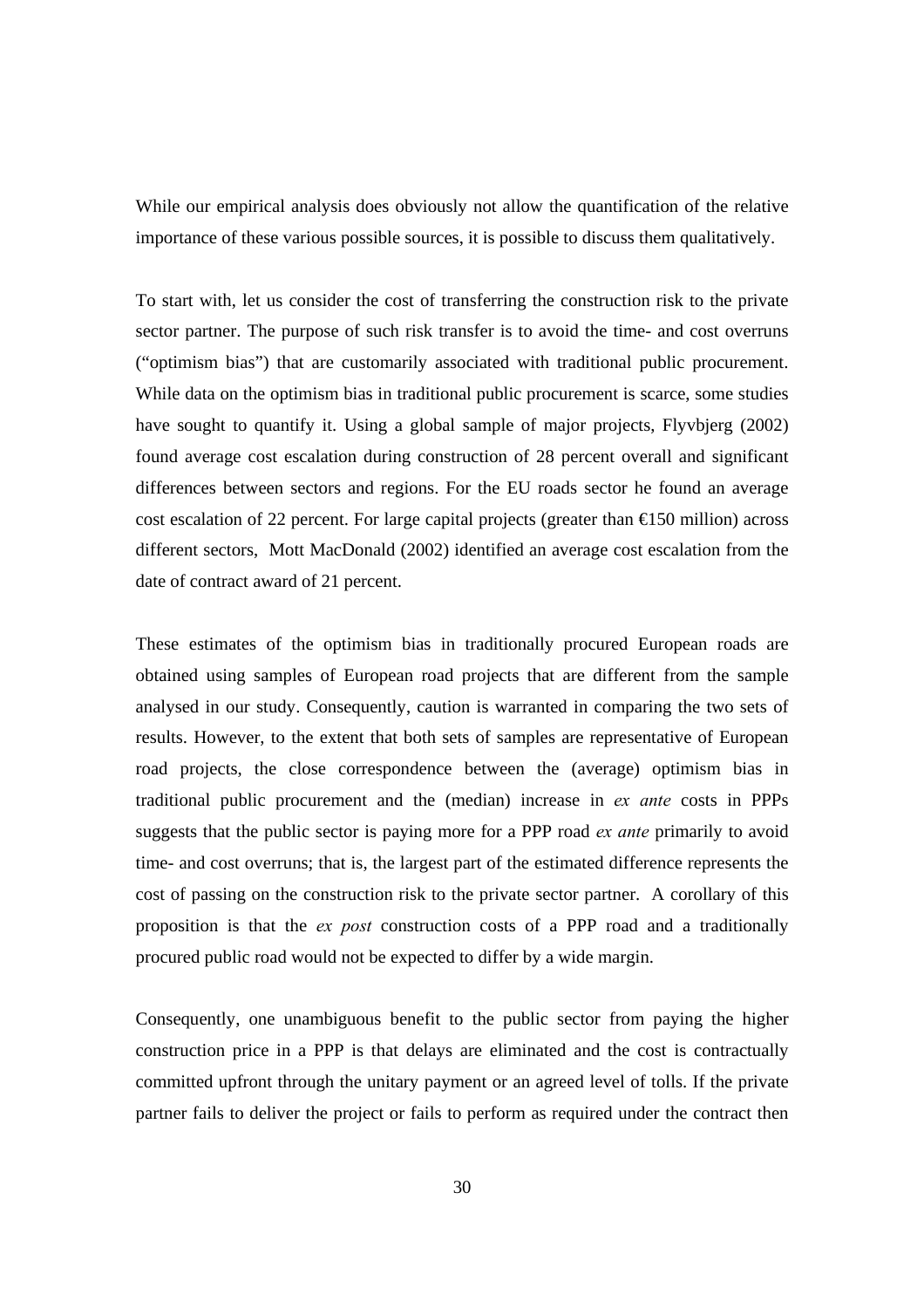the public sector pays less. From a public policy perspective this provides greater certainty in budgeting future expenditures and passes performance risk to the private party.16

Indeed, on-time and on-budget delivery has been hailed as one of the main success stories of PPP programmes to-date. HM Treasury (2003) reports that 88 percent of Private Finance Initiative (PFI) schemes were built on time or early, compared to only 30 percent of traditionally procured projects, and that changes to the unitary charge only occurred in 21 percent of PFI projects, whereas 72 percent of traditionally procured projects experienced cost overruns. The performance of the PFI roads sector was particularly impressive, with 100 percent delivered early. The *ex post* review by EIB (2005), based on a sample of 10 in-depth PPP case studies mainly from the transport sector, found that "…*the underlying [PPP] physical projects evaluated in-depth were largely completed on-time, on-budget and to specification*…"

While it would thus seem that the transfer of the construction risk is successful in PPPs, one can nevertheless not conclude that it unambiguously creates "value for money". First, the public sector could transfer construction risk in traditional public procurement by entering fixed-price, date-certain construction contracts. More recent evidence from the performance of UK procurement other than PFI has shown substantial reductions in the frequency of cost and time overruns due to improved procurement methods (NAO, 2005). Indeed, traditional procurement should not be seen as a static model of cost-plus contracts; rather, it is increasingly making use of schemes to provide incentives and transfer risks through client-leadership, value-based procurement, partnering, and early contractor involvement (ICCF, 2005).

Sometimes it is, however, desirable to retain some flexibility to change the specification (and thereby the schedule and budget) during the construction phase (Dewatripont and Legros, 2005). In fact, changes due to client requirements are identified as the main cause

<sup>&</sup>lt;sup>16</sup> Strictly, this argument does not apply to real toll motorway concessions as revenue risk is passed to the private party.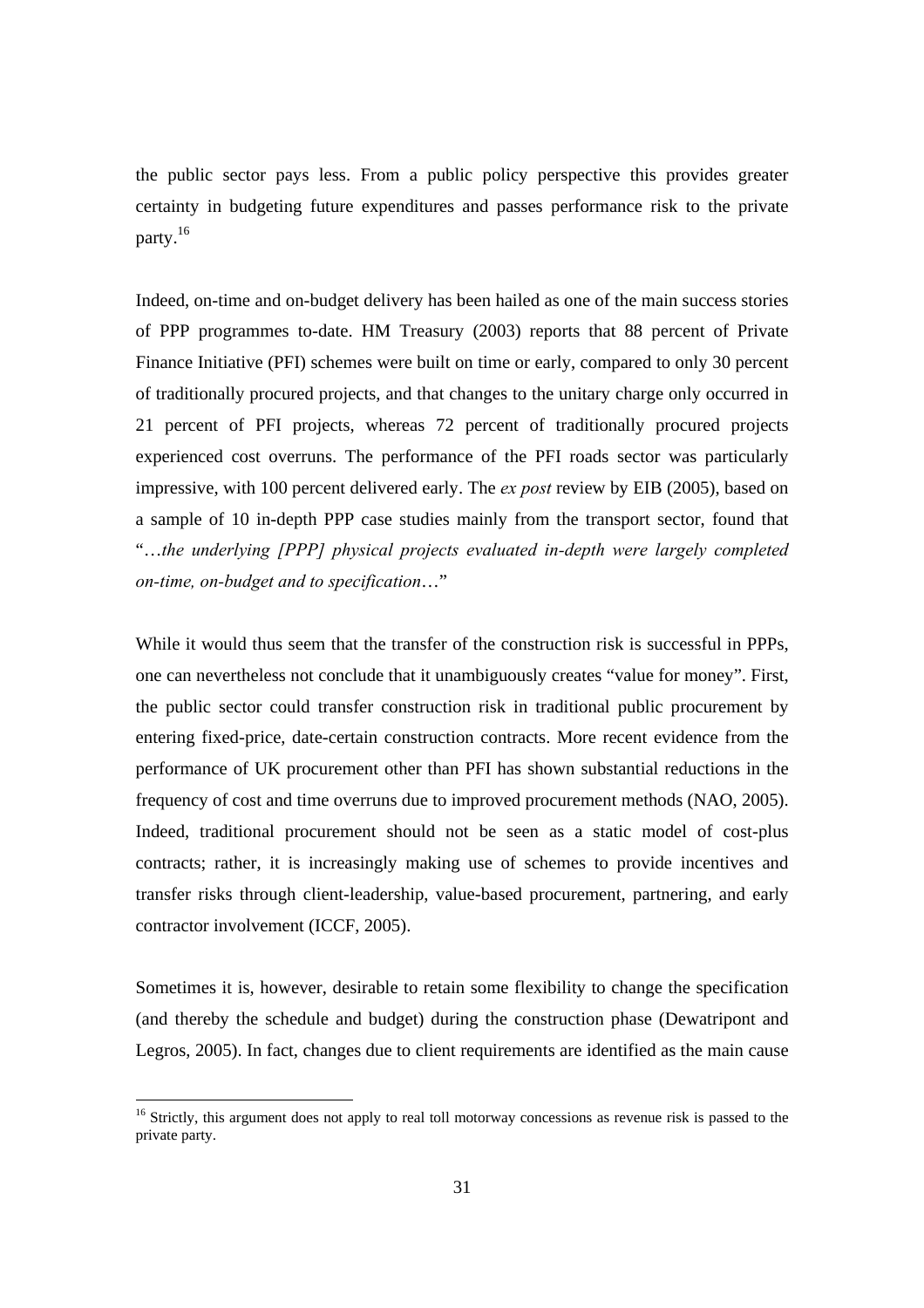of cost overruns in both PPP and traditionally procured projects. One of the arguments for PPP is that the process of preparing output based specifications makes the public sector focus on exactly what it wants. Hence changes causing cost increases become less likely.

Besides, the comparison of cost overruns in PPPs and traditional public procurement is arguably a comparison of apples and oranges. The incentives to present realistic construction budgets are weaker in traditional procurement, given weaker accountability in the event of cost overruns.

Even when the construction risk is correctly priced in a PPP, there must be other sources of value for money (at least in terms of cost savings) during the project's lifecycle for PPP to be economically superior to traditional public procurement.

Interestingly, the close correspondence between the *ex ante* difference between a PPP and traditionally procured road on the one hand, and the *ex post* cost overruns in traditionally procured roads on the other hand suggests that other sources of higher *ex ante* construction costs in PPPs are likely to be of second-order importance at best. Again, this conclusion rests on the assumption that estimates quoted above are representative for the underlying population of European roads. If so, it is not evident that the bundling of construction and operation/maintenance contracts systematically increases construction costs by a significant amount, with a view to lowering operation and maintenance costs through higher investment in the construction phase. If such investment were present, the estimated construction cost difference would be clearly higher than the observed optimism bias in traditional public procurement.<sup>17</sup>

 $17$  Ex-post evaluation reports from PPP projects (EIB, 2005) and other anecdotal evidence suggests that whole-life costing can prompt developers to increase the quality of construction. For instance, a DBFO motorway project in Greece was built to a higher standard than normal motorways in the opinion of the Transport Ministry. The same contractor now maintains and operates the motorway under a 20 year contract. However, whole-life costing maybe linked more to design options involving very limited additional costs and to greater attention to quality during construction than to significant upfront additional investment. Higher upfront capital investment costs have a larger weighting in the discounted cash flow of the project. Thus, in practice, net cost increases due to the whole-life cost optimisation are unlikely to be very significant.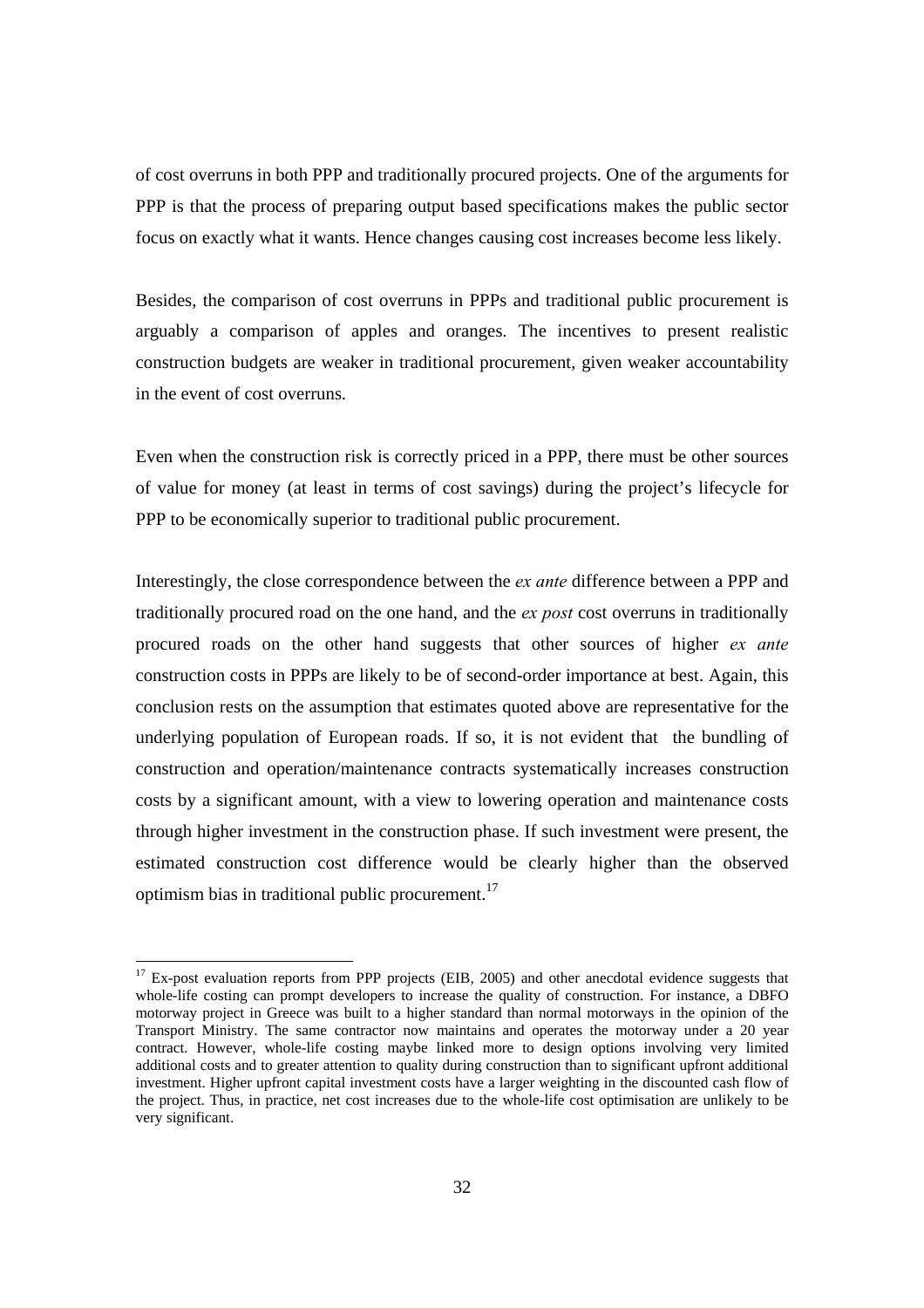Other possible sources of the *ex ante* construction cost difference than those listed above (higher transaction costs, lack of competition, even corruption) are possibly important in some individual PPP projects; however, our analysis suggests that at the level of averages they do not play a significant role in raising PPP construction costs above those in traditional public procurement of roads. Again, if that were the case, we would observe a difference well in excess of the observed optimism bias in traditional public procurement.

Over the long term, the additional *ex ante* construction cost identified will have to be weighed against the benefits of timely delivery, contracted service quality, and life-cycle costs of operation and maintenance. Only then can an objective assessment be made of whether PPP procurement represents value for money.

### **6. Conclusions**

Based on an analysis of more than 200 EIB-financed road projects during the past decade and a half, the *ex ante* unit construction cost of a road to the public sector is estimated 24 percent higher in a PPP than in traditional public procurement. In principle, there are several reasons for why one would expect PPP construction costs to be higher, including the bundling of construction and operation into one contract that may generate additional life-cycle cost saving investment, the transfer of the construction risk to the private partner, and even higher transaction costs.

The estimated difference in *ex ante* construction costs of 24 percent is of a similar magnitude as the cost overruns typically observed in traditional public procurement in the European road sector. This observation suggests that the largest part of the difference reflects the price that the public sector pays in order to avoid cost and time overruns as well as specification changes. Other possible sources of higher PPP construction costs, including bundling, seem therefore to be of second-order importance in the road sector.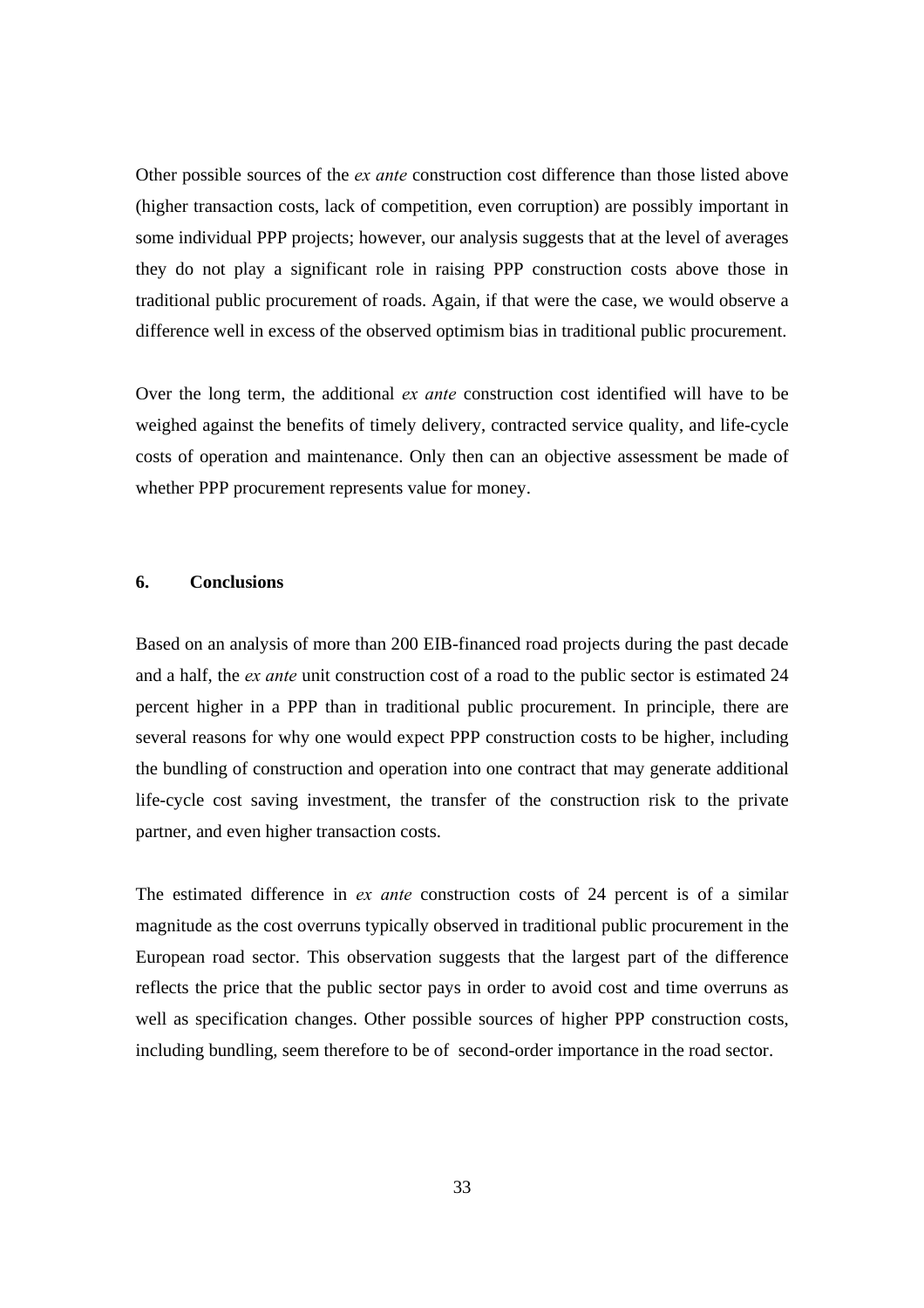Whether PPPs do or do not deliver lower life-cycle costs, and how sizeable the life-cycle cost savings are, will remain open issues for some time to come. The material presented in this study cannot address these issues, which are key to drawing sensible conclusions about "Value for Money" in PPPs.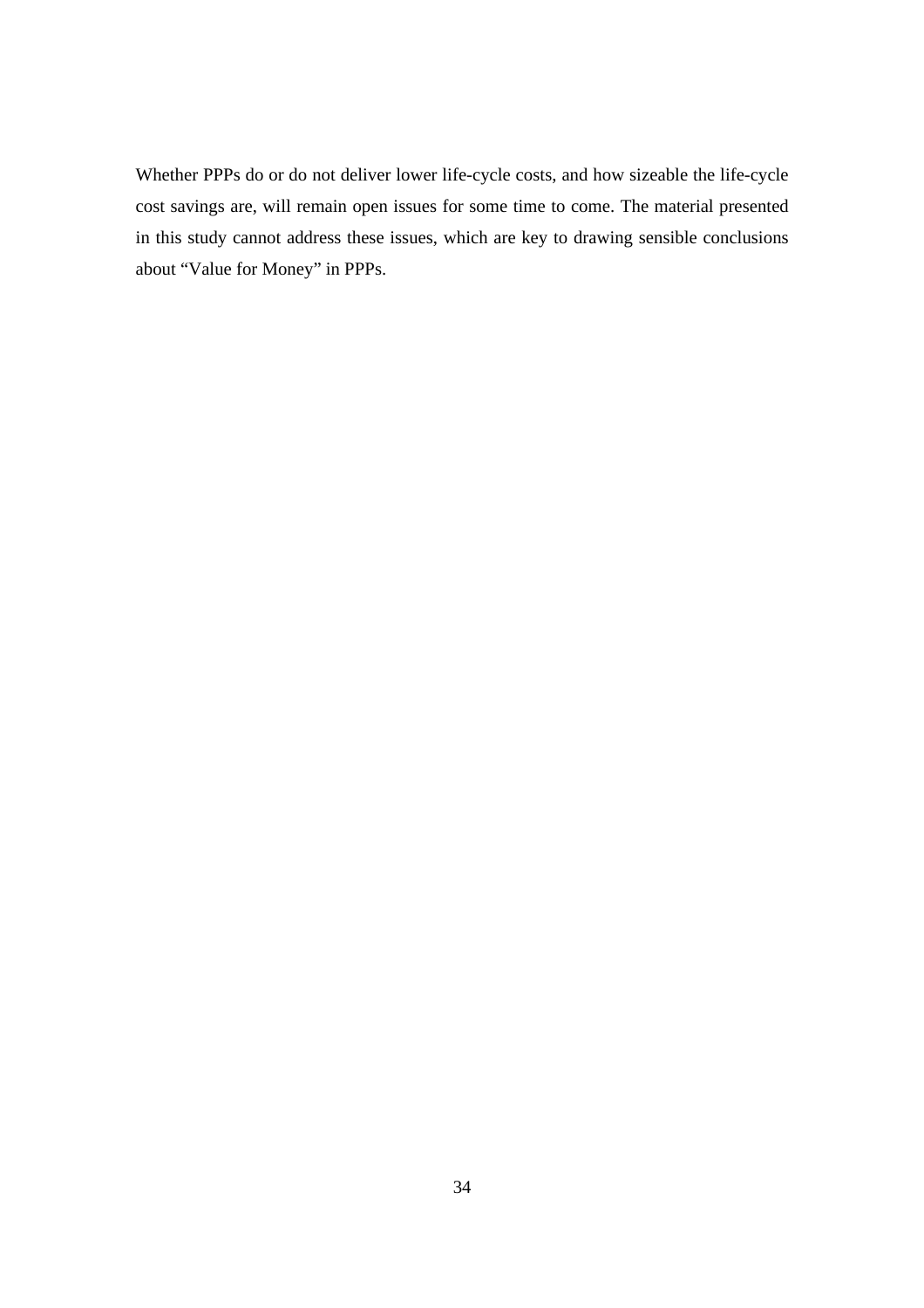### **References**

Bjoerlo, A. (2003). *Public private partnership in Norway*. Public Service Review: Nordic States. http://www.dep.no/odinarkiv/english/bondevik\_II/sd/028051-090008/dok-bn.html

Dewatripont, M. and P. Legros (2005). "Public-private partnerships: contract design and risk transfer". *EIB Papers*, Volume 10, No. 1, pp. 120-145.

Dudkin, G. and T. Välilä (2006). "Transaction Costs in Public-Private Partnerships: A First Look at the Evidence". *Competition and Regulation in Network Industrie*s, Volume 1, No. 2, pp. 307-330.

Edwards, P, J. Shaoul, A. Stafford, and L. Arblaster. "Evaluating the operation of PFI in roads and hospitals". *ACCA Research Report*, No. 84.

EIB (2005). "Evaluation of PPP projects Financed by the EIB", Operations Evaluation Unit, European Investment Bank.

http://www.eib.org/publications/publication.asp?publ=207&txtFreeSearch=''&categories  $=7$ &goPL=Go

Ekene I. Ezulike, J. G. Perry and K. Hawash (1997). "Barriers to entry into the PFI market." *Journal of Construction and Architectural Management* 4(3), pp. 179-193.

Flyvbjerg, B, Holm, M. S. and Buhl, S. L. (2002). "Underestimating Costs in Public Works Projects: Error or Lie*?" Journal of the American Planning Association* (68:3) (Summer 2002), pp. 279-295.

Flyvbjerg, B., N. Bruzelius and W. Rotherngatter (2003). *Megaprojects and Risk: An Anatomy of Ambition*. Cambridge University Press, Cambridge, UK.

Grout, P. A. (1997). "The economics of the private finance initiative". *Oxford Review of*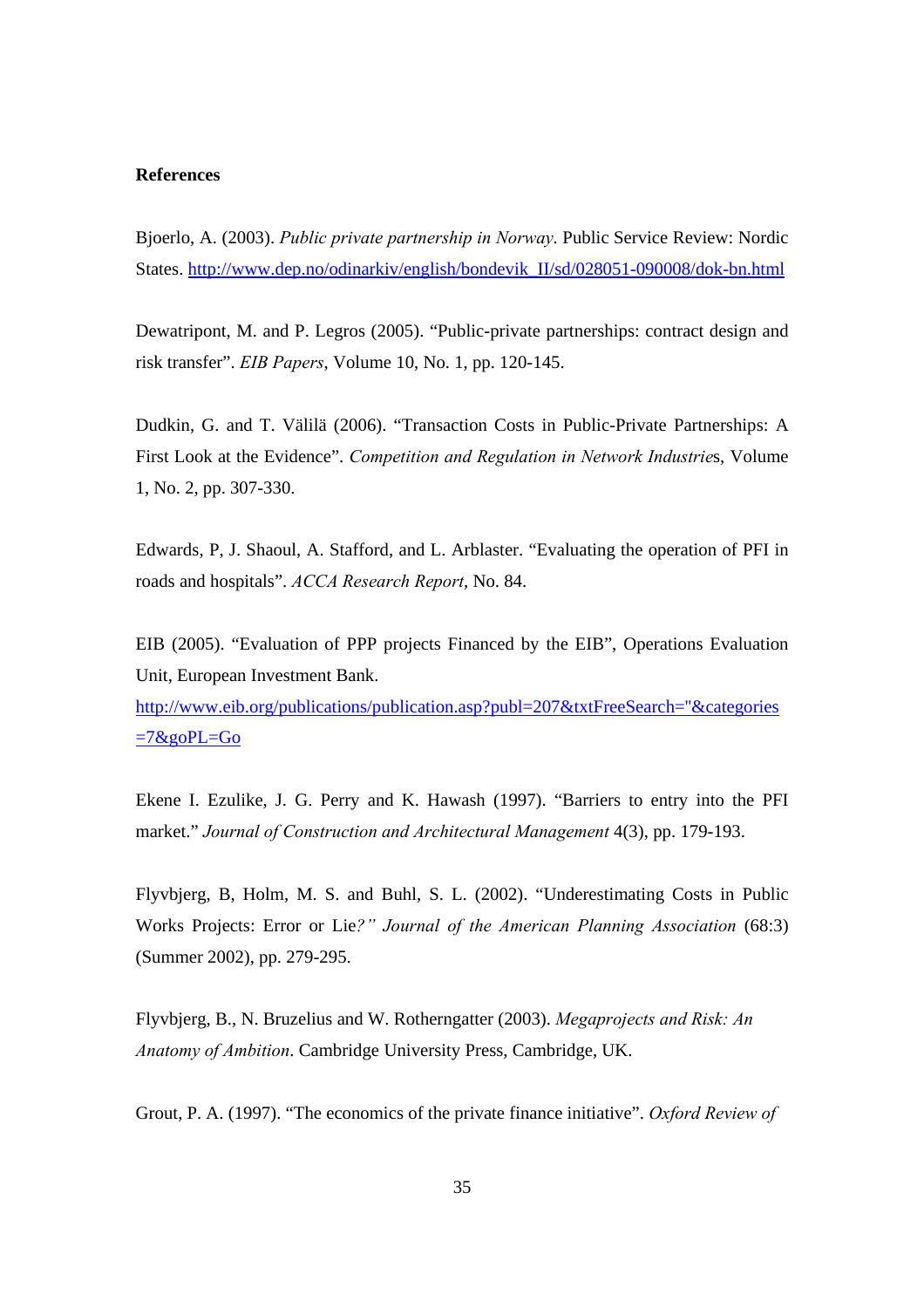*Economic Policy*. (13:4), pp.53-66.

Grout, P. A. (2005). "Value-for money measurement in public-private partnerships". *EIB Papers*, Volume 10, No. 2, pp. 32-56.

Grossman, S. J. and O. D. Hart (1986). "The Costs and Benefits of Ownership: A Theory of Vertical and Lateral Integration". *The Journal of Political Economy*, (94:4), pp. 691- 719.

Halvorsen, R. and R. Palmquist (1980). "The Interpretation of dummy variables in semi logarithmic equations". *American Economic Review*, (70:3), pp. 474-475.

Hart, O. (2003). "Incomplete Contracts and Public Ownership: Remarks, and an Application to Public-Private Partnerships". *The Economic Journal*, (113:March), C69-C76.

Hart, O. D. (1995). *Firms, Contracts and Financial Structure*. Oxford University Press.

Hart, O.D. and J. Moore (1990). "Property Rights and the Theory of the Firm". *Journal of Political Economy* (98), pp. 1119-1158.

Hart, O., A. Schleifer and R. W. Vishny (1997). "The Proper Scope of Government: Theory and an Application to Prisons". *Quarterly Journal of Economics*, (112:4), pp. 1127-1161.

HM Treasury (2003). *PFI: meeting the investment challenge*. HMSO. July 2003. pp. 43- 58.

HM Treasury (2004). *Value for Money Assessment Guidance*. HMSO. August 2004.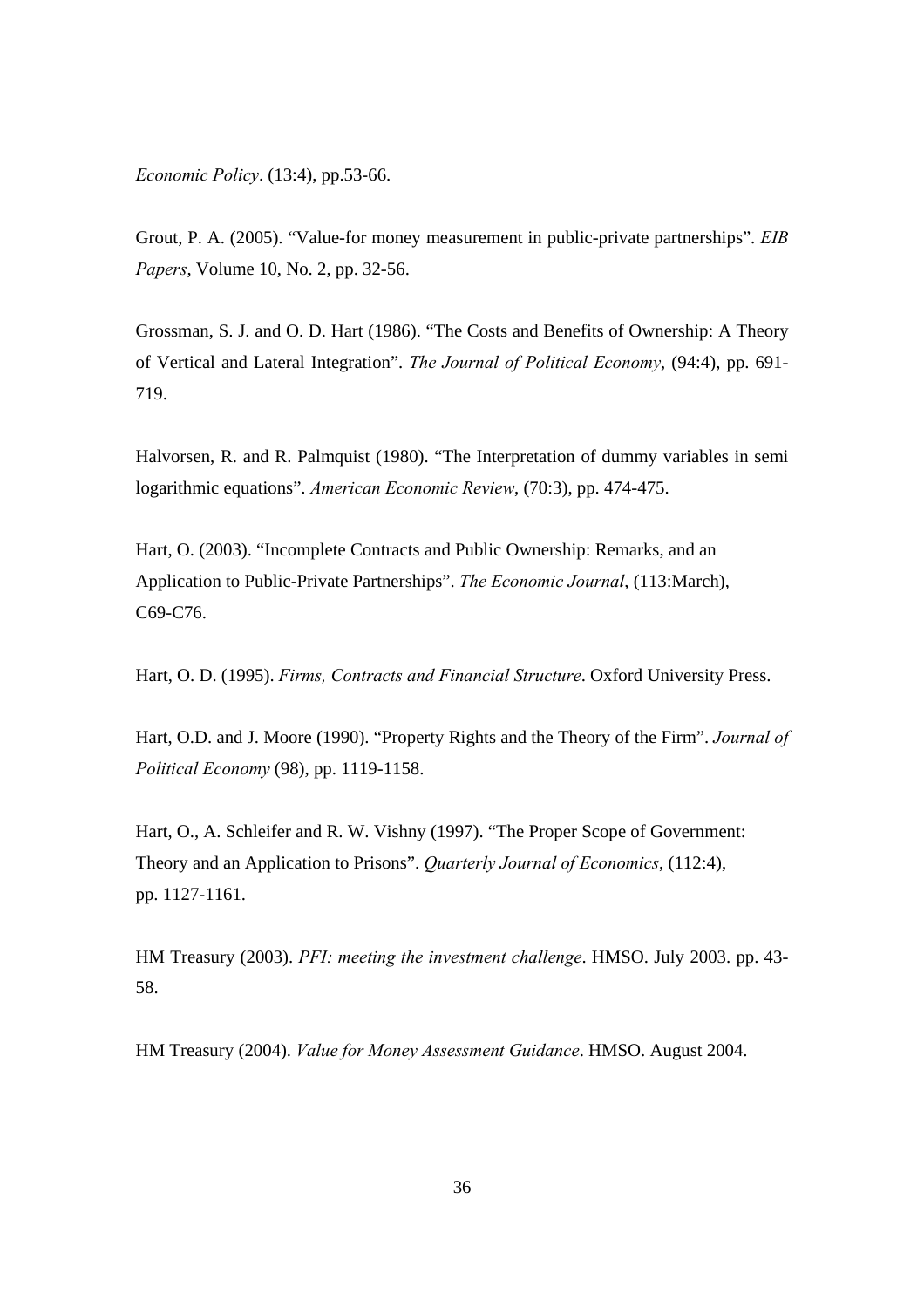House of Commons (2003). *PFI Construction Performance*. Committee of Public Accounts. Thirty-fifth Report of Session 2002-03. HC567. HMSO. July 2003.

International Construction Client's Forum (ICCF) (2005). *Client best practice – An international perspective. Discussion Paper.* Sharing International best practice in construction. October 2005. http://www.cibworld.nl/iccf/ICCF\_Discussion\_Paper.pdf

Klein, M. (1997). "The Risk Premium for Evaluating Public Projects". *Oxford Review of Economic Policy*, (13:4), pp. 29-42.

Manley, J., J. W. Plantagie, M. Wilkins, P. Calder B. and Flynn (2006). "Evolution not Revolution: Rating the PPP sector 10 years on" in Public Private Partnerships – Global Credit Survey 2006. Standard & Poor's.

Mott MacDonald (2002). *Review of Large Public Procurement in the UK*. July 2002.

National Audit Office (2003). PFI*: Construction Performance*. HMSO. February 2003.

National Audit Office (2005). Improving *Public Services through better construction*. HMSO, March 2005.

Palmer, K (2000). "Contract Issues and Financing in PPP/PFI. (Do we need the "F" in DBFO projects?)." Cambridge Economic Policy Associates Ltd. Report prepared for the IPPR Commission on Public-Private Partnerships.

Riess, A. (2005). "Is the PPP model applicable across sectors?". *EIB Papers*, Volume 10, No. 2, pp. 10-30.

Standard & Poor's. (2006) "A decade of PFI imparts Discipline and Process to UK Public Sector Infrastructure Procurement." in Public Private Partnerships Global Credit Survey 2006, pp. 4-6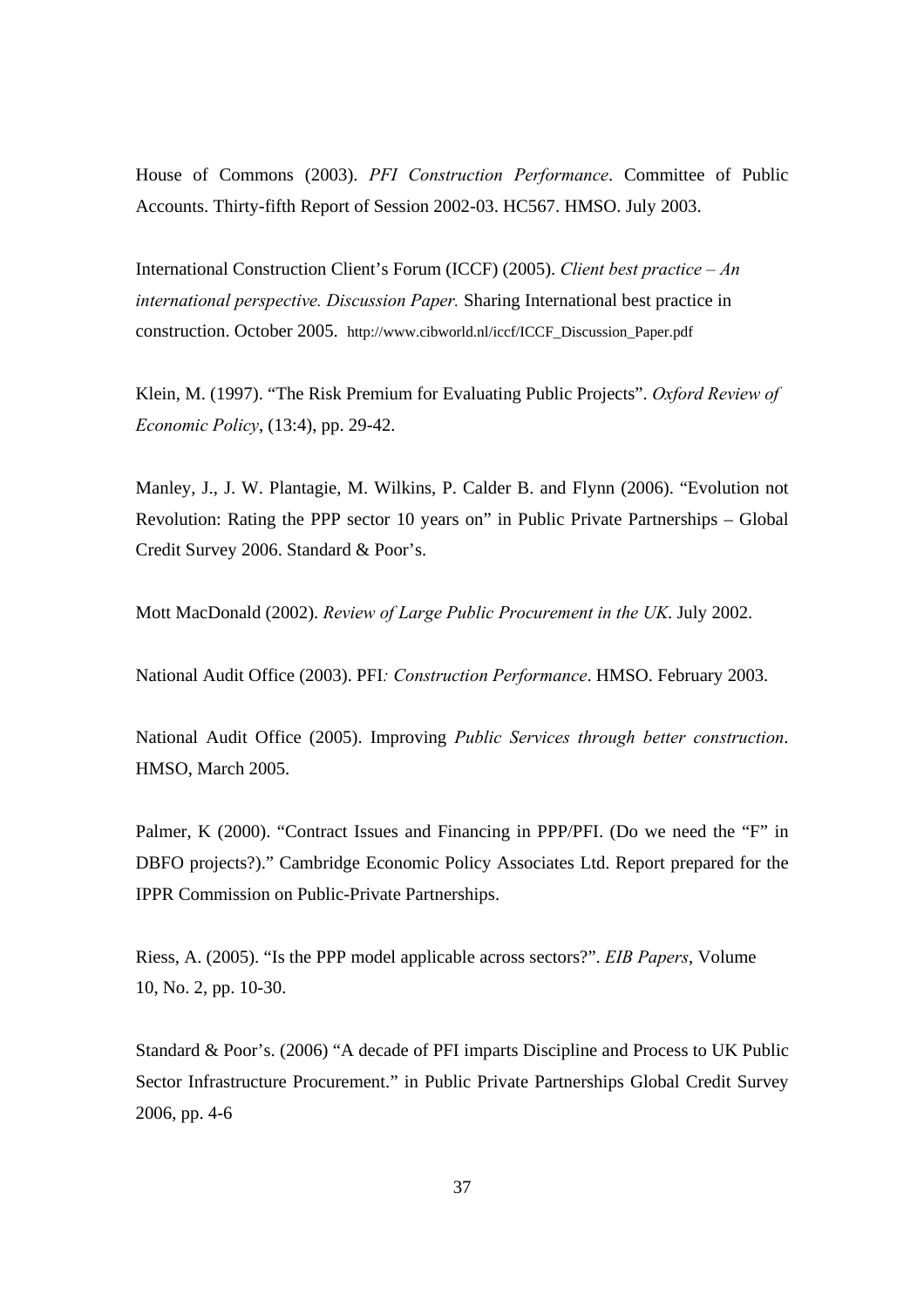Williamson, O. E. (1979). "Transaction Costs Economics: The Governance of Contractual Relations". *Journal of Law and Economics*, (22:October 1979), pp. 233-61.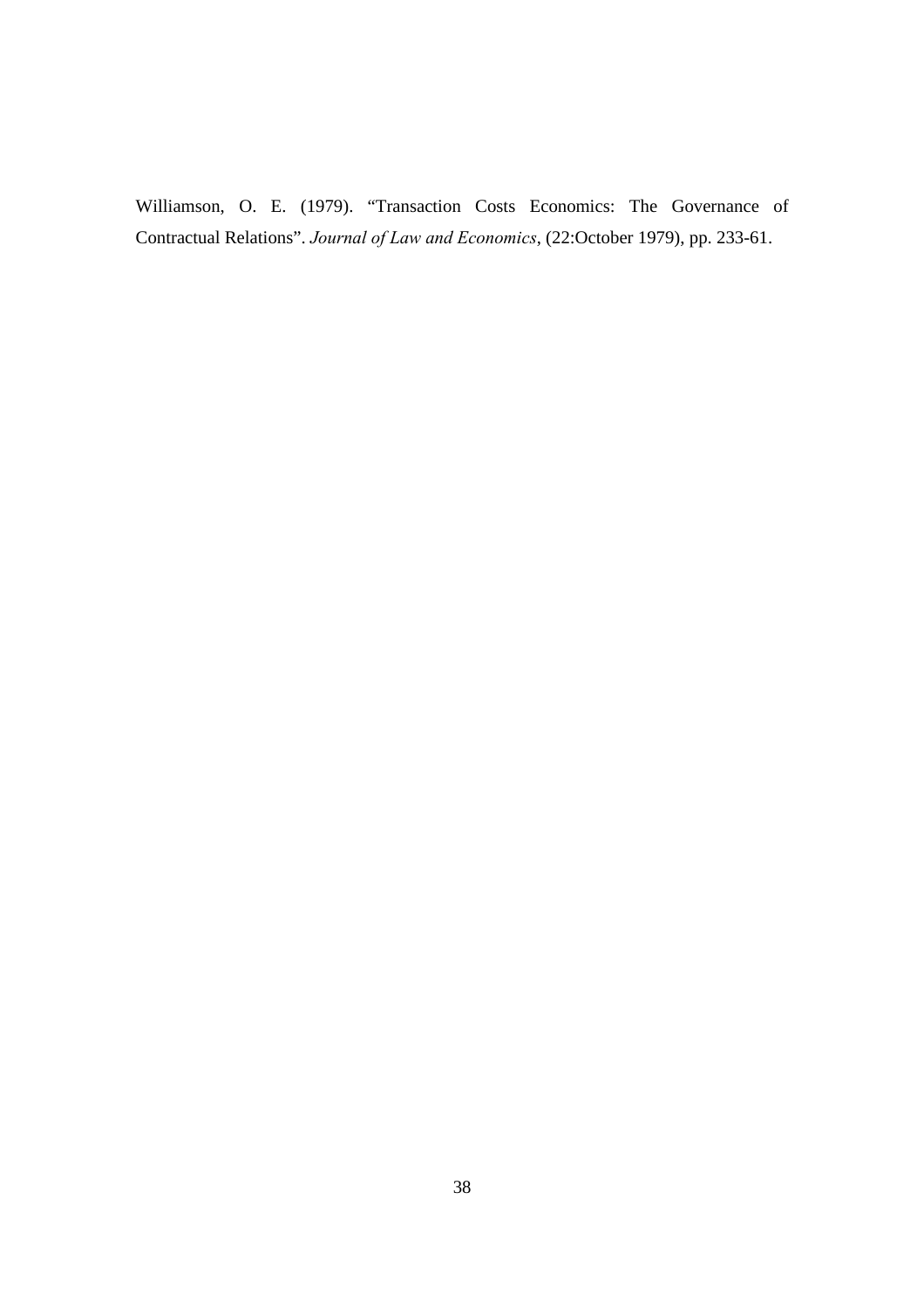# **Appendix 1: Modified version of the model in Hart (2003) to compare construction costs in traditional public procurement to those in a PPP.**

Let us consider first the case of traditional, unbundled public procurement. Firms bidding for the construction contract face the following profit maximisation problem:

$$
(1) \qquad \text{Max}\pi = P_c - C_c
$$

Where  $P_C$  denotes the revenue from the contract and  $C_C$  is the construction cost. Assuming a competitive market for the construction contract,  $P_C = C_C$ , so the firm winning the contract seeks to minimise  $C<sub>C</sub>$  and will therefore not incur the cost of undertaking the investments *i* and *e*, as they would just increase construction costs.

In this case, the net social benefit equals:

$$
(2) \qquad B_o - C_c - C_o
$$

where  $B<sub>O</sub>$  denotes the gross social benefit from the operation of the road and  $C<sub>O</sub>$  denotes the cost of operating (maintaining) it. Note that as none of the potentially cost-reducing investments *i* or e was undertaken, the maintenance cost does not depend on how the asset was constructed.

Clearly, unbundling is not socially first best, since the choice  $i = e = 0$  involves too little of the unambiguously socially beneficial investment *i*, which would improve both productive and allocative efficiency. Whether the amount of the investment *e* is in this case socially optimal or not depends on how much it reduces allocative efficiency. If the decline in allocative efficiency from *e* equals exactly the improvement in productive efficiency then the socially optimal amount of investment in *e* is indeed zero and can thus be obtained under unbundling.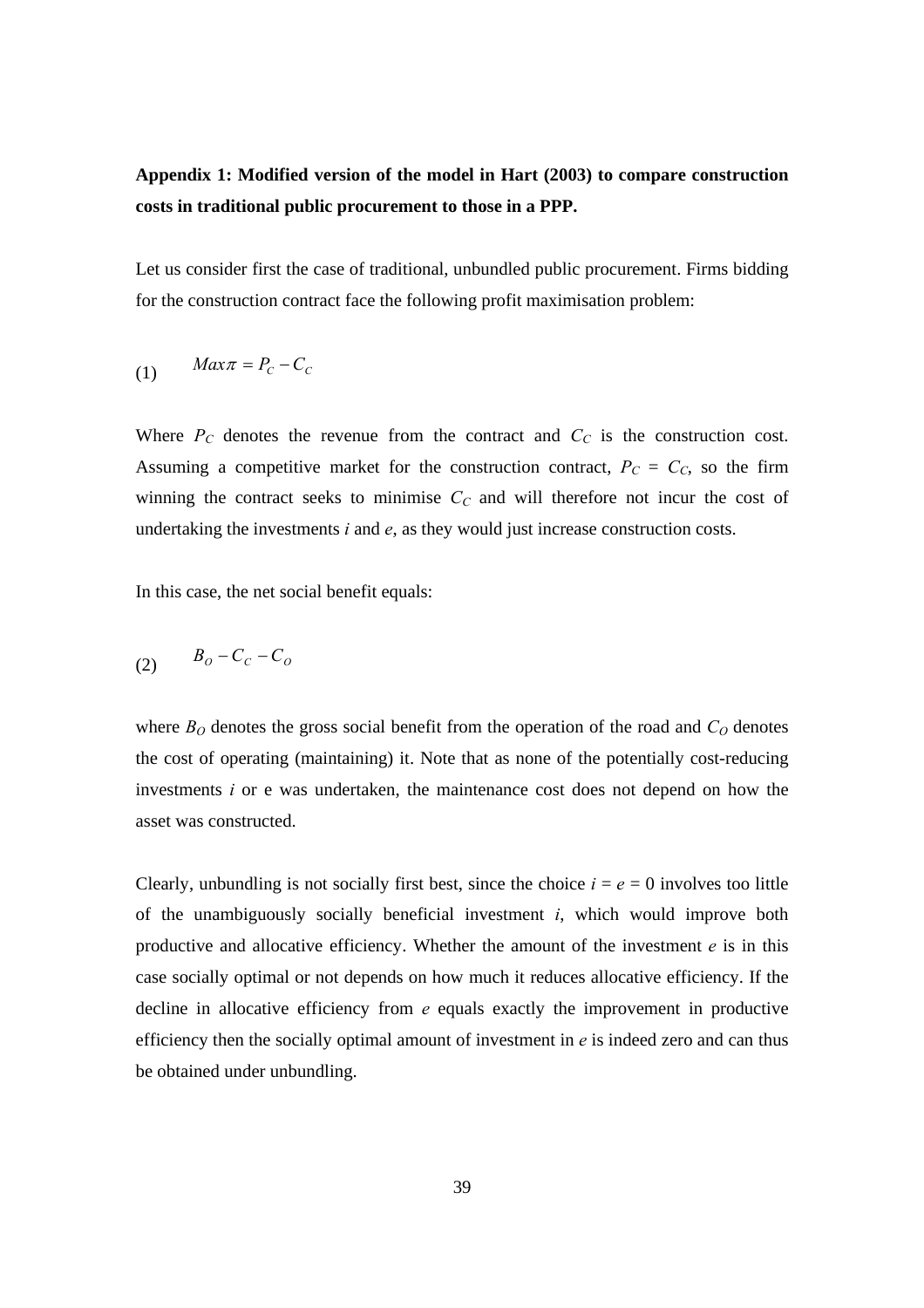Let us now consider the same project, but procured with the construction and operation bundled. Now the firm winning the contract would face the following profit maximisation problem:

(3) 
$$
Max \pi = P_B - (C_C + i + e) - (C_O - b(i) - \beta(e))
$$

where  $P_B$  is the value of the contract. Note that the investments *i* and *e* increase construction costs but reduce maintenance costs by *b(i)* and *β(e)*, respectively, where *b*, *β > 0* . The optimal amount of *i* and *e* can now be determined by considering the first-order conditions

$$
\frac{\partial \pi}{\partial i} = -1 + b'(i) = 0
$$

(4b) 
$$
\frac{\partial \pi}{\partial e} = -1 + \beta'(e) = 0
$$

Denoting the optimal values of *i* and *e*, obtained from (4a) and (4b), by *i\** and *e\**, respectively, the net social benefit from the bundled project becomes:

(5) 
$$
B_0 + a(i^*) - \alpha(e^*) - P_B = B_0 + a(i^*) - \alpha(e^*) - [C_c + i + e + C_0 - b(i^*) - \beta(e^*)]
$$

where the value of the bundled contract,  $P_B$ , equals the cost of constructing and operating the assets, assuming again that the market for obtaining the contract is competitive.

As opposed to unbundling, bundling delivers the socially optimal amount of investment in *i*, but it delivers too much investment in *e* whenever  $\alpha > \beta$ . Thus, bundling is also not socially first best. Based on (2) and (5), we can derive the condition for the public sector to prefer bundling to unbundling. Bundling is preferable when  $(5) > (2)$ , i.e.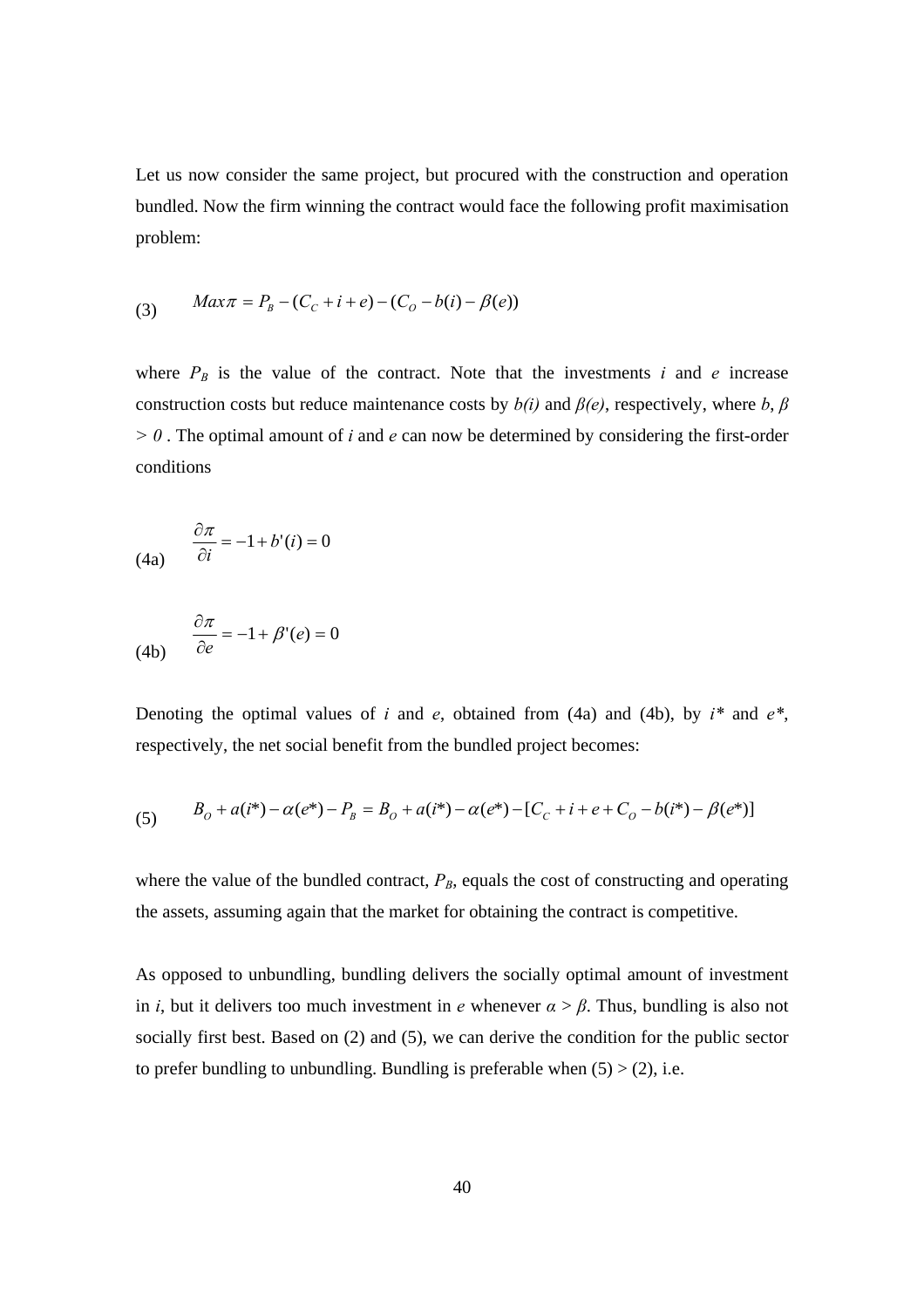(6) 
$$
[a(i^*) - a(e^*)] + [b(i^*) + \beta(e^*)] > i + e
$$

This inequality has a simple, intuitive interpretation: whenever the cost of making the two cost-saving investments (right-hand side of the inequality) falls short of their net benefits (left-hand side), bundling is preferable because it internalises the positive externality between the construction and operational phases of the project. Otherwise unbundling is socially preferable.

Note that the net benefits from bundling consist of two components. First, the second square brackets in (6) denote the benefit from improved productive efficiency achieved through the investments *i* and *e*. Second, the first square brackets denote the net impact of these investments on allocative efficiency (quality), with *i* increasing it and *e* reducing it. Obviously, whether the net impact on allocative efficiency is positive or negative depends on the parameters *a* and *α*.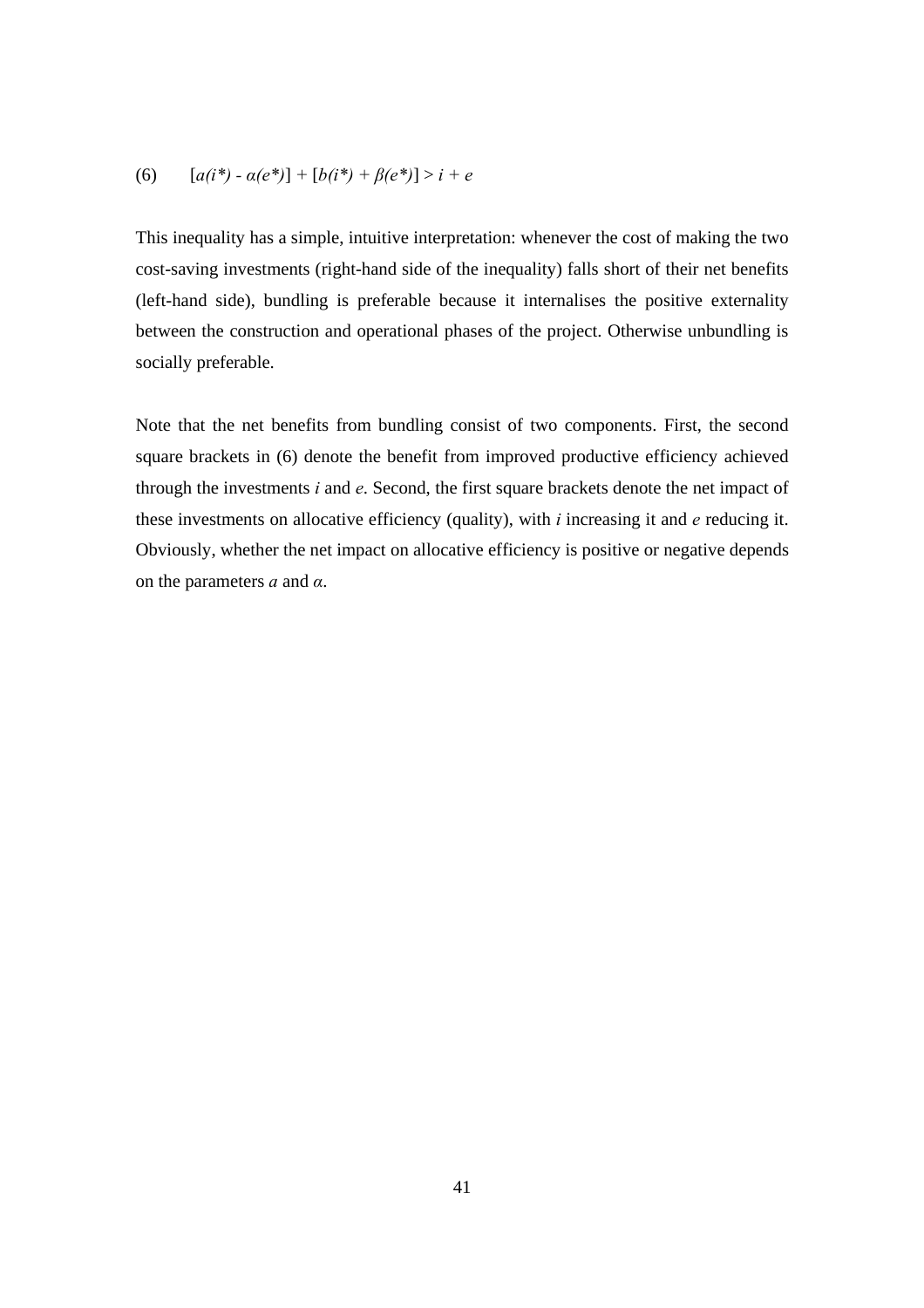### **Appendix 2: Estimation results**

## **Table A1. Estimation results for all roads (full sample)**

|                          | Coefficient | Prob. |
|--------------------------|-------------|-------|
| (Constant)               | 1.432       | 0.000 |
| <b>PPP</b>               | 0.313       | 0.000 |
| Labour                   | 0.043       | 0.000 |
| Dual carriageway dummy   | $-0.101$    | 0.239 |
| Single carriageway dummy | $-0.415$    | 0.097 |
| 2 Lanes                  | $-0.504$    | 0.032 |
| 6 Lanes                  | 0.401       | 0.000 |
| Urban Terrain            | 0.331       | 0.001 |
| <b>Mountain Terrain</b>  | 0.129       | 0.301 |
| Log(length)              | $-0.241$    | 0.000 |
| Tunnel/road              | 0.019       | 0.000 |
| Bridge/road              | 0.017       | 0.000 |
| N                        | 227         |       |
| Adjusted R <sub>2</sub>  | 0.82        |       |

Note: Significant country dummies included in the estimation include Denmark, Finland, Germany, Ireland, Italy the Netherlands, Norway, Spain, Sweden, and the UK.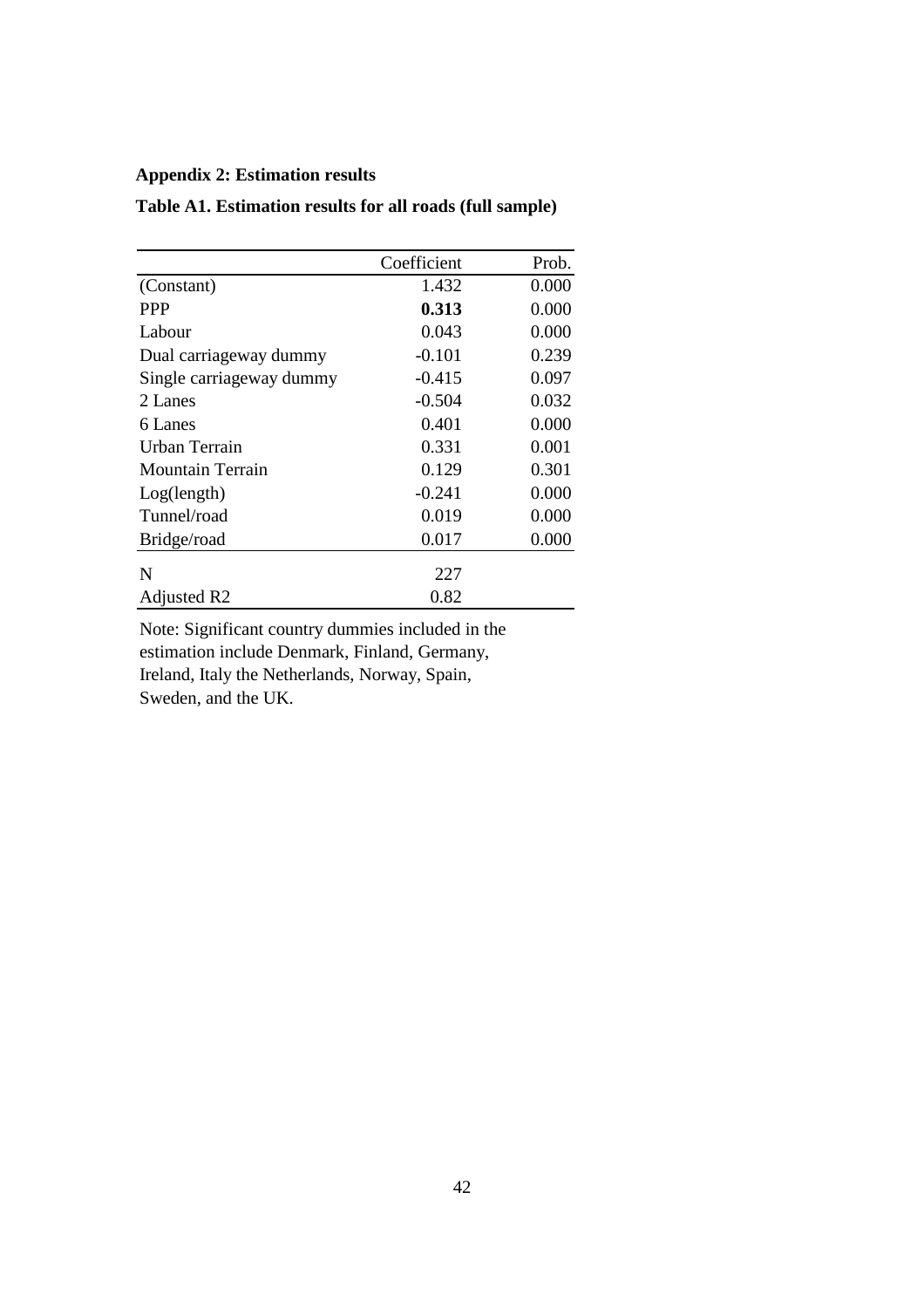**Table A2. Estimation results for all roads, including only projects worth between €20 and €300 million**

|                          | Coefficient | Prob. |
|--------------------------|-------------|-------|
| (Constant)               | 2.196       | 0.000 |
| <b>PPP</b>               | 0.330       | 0.000 |
| Labour                   | 0.024       | 0.000 |
| Dual carriageway dummy   | $-0.172$    | 0.049 |
| Single carriageway dummy | $-0.564$    | 0.039 |
| 2 Lanes                  | $-0.302$    | 0.215 |
| 6 Lanes                  | 0.278       | 0.012 |
| Urban Terrain            | 0.294       | 0.002 |
| Mountain Terrain         | $-0.100$    | 0.464 |
| Log(length)              | $-0.407$    | 0.000 |
| Tunnel/road              | 0.015       | 0.000 |
| Bridge/road              | 0.011       | 0.000 |
| N                        | 168         |       |
| Adjusted R <sub>2</sub>  | 0.80        |       |

Note: Significant country dummies included in the estimation include Denmark, the Netherlands, Norway, and Spain.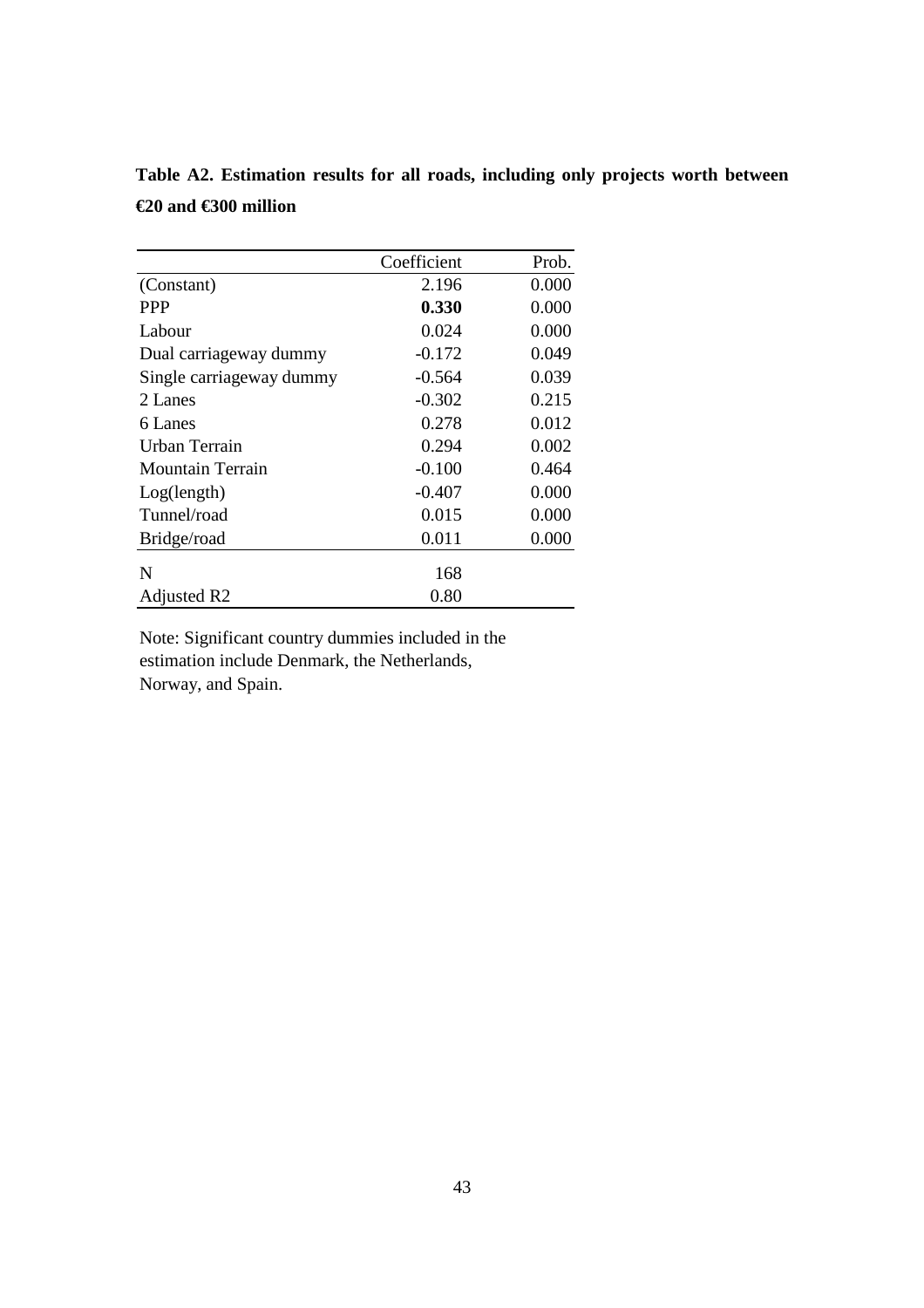**Table A3. Estimation results for all roads, including only observations with the dependent variable within 1.5 standard deviations from the full sample mean**

|                          | Coefficient | Prob. |
|--------------------------|-------------|-------|
| (Constant)               | 1.855       | 0.000 |
| <b>PPP</b>               | 0.268       | 0.000 |
| Labour                   | 0.016       | 0.023 |
| Dual carriageway dummy   | $-0.090$    | 0.302 |
| Single carriageway dummy | $-0.245$    | 0.305 |
| 2 Lanes                  | $-0.443$    | 0.042 |
| 6 Lanes                  | 0.329       | 0.001 |
| Urban Terrain            | 0.177       | 0.049 |
| Mountain Terrain         | $-0.027$    | 0.818 |
| Log(length)              | $-0.165$    | 0.000 |
| Tunnel/road              | 0.019       | 0.000 |
| Bridge/road              | 0.017       | 0.000 |
| N                        | 201         |       |
| Adjusted R <sub>2</sub>  | 0.69        |       |

Note: Significant country dummies included in the estimation include Denmark, Finland, Norway, Portugal, Spain, and Sweden.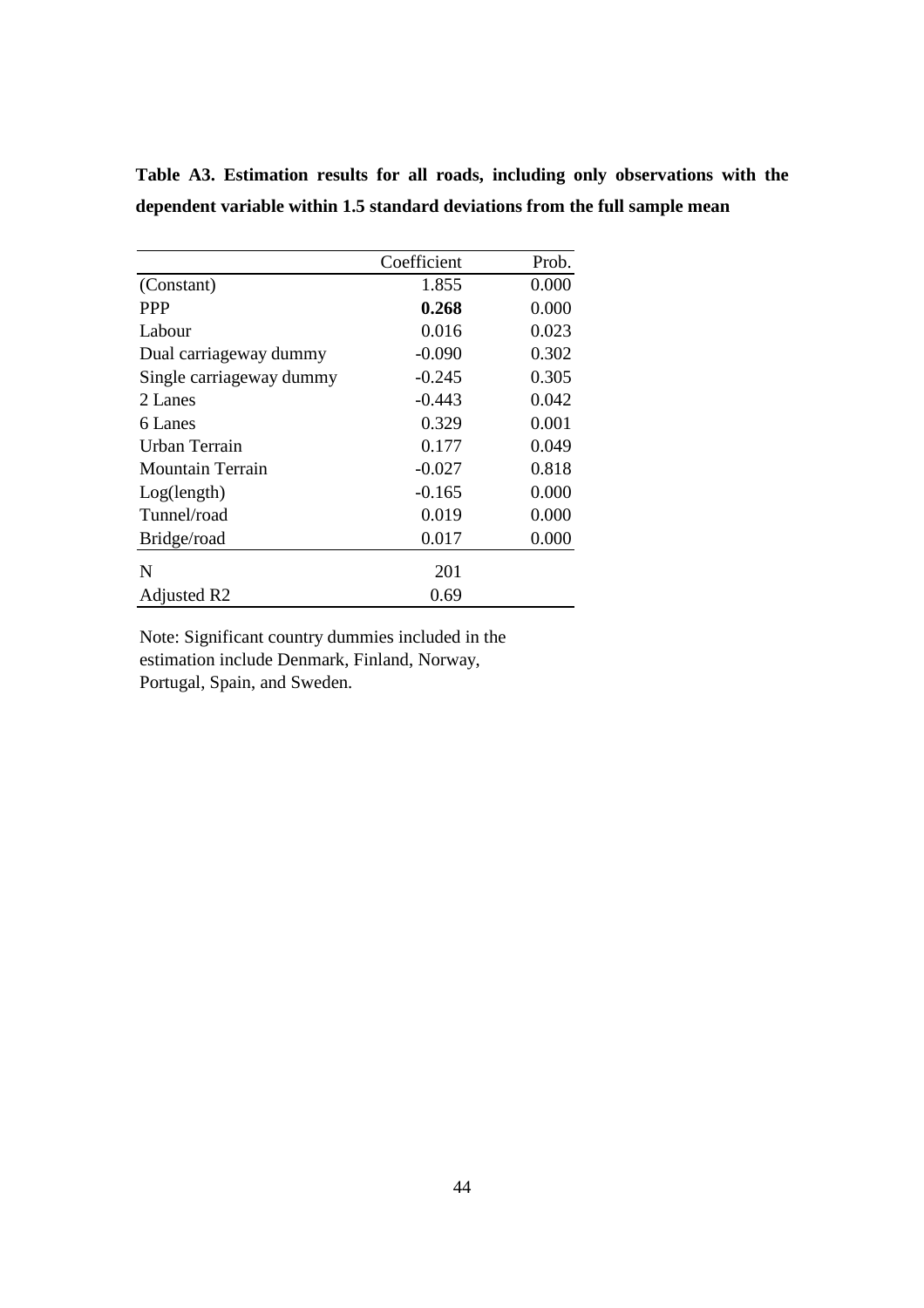**Table A4. Estimation results for all roads, including only observations in countries with both PPP and traditionally procured road projects** Coefficient Prob.

|                          | Coefficient | Prob. |
|--------------------------|-------------|-------|
| (Constant)               | 0.517       | 0.074 |
| <b>PPP</b>               | 0.280       | 0.001 |
| Labour                   | 0.054       | 0.000 |
| Dual carriageway dummy   | $-0.082$    | 0.388 |
| Single carriageway dummy | $-0.813$    | 0.017 |
| 2 Lanes                  | $-0.092$    | 0.773 |
| 6 Lanes                  | 0.337       | 0.001 |
| Urban Terrain            | 0.283       | 0.004 |
| Mountain Terrain         | 0.061       | 0.625 |
| Log(length)              | $-0.187$    | 0.000 |
| Tunnel/road              | 0.021       | 0.000 |
| Bridge/road              | 0.018       | 0.000 |
| N                        | 175         |       |
| Adjusted R <sub>2</sub>  | 0.79        |       |

Note: Significant country dummies included in the estimation include France, Greece, Portugal and the UK.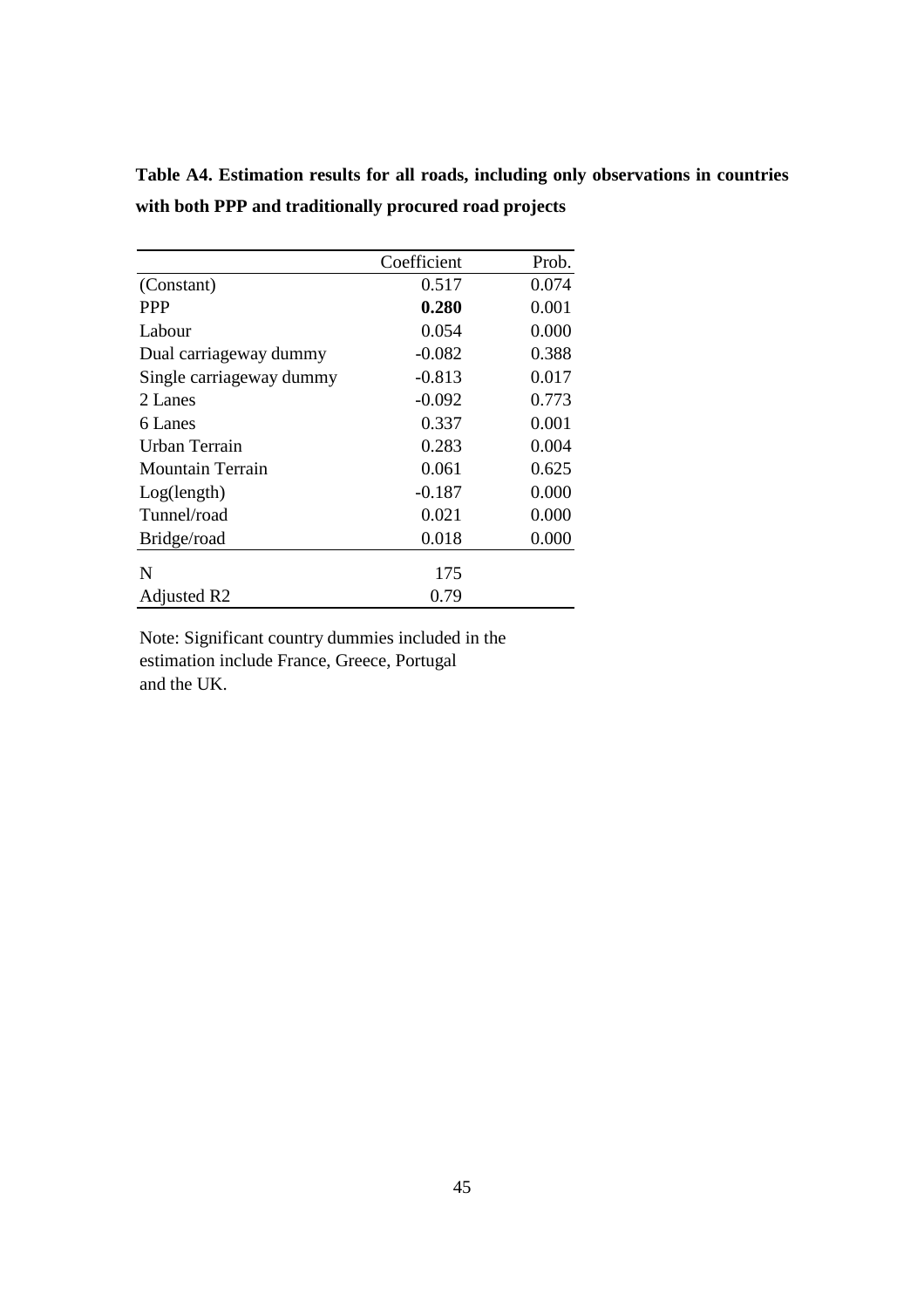|                         | Coefficient | Prob. |
|-------------------------|-------------|-------|
| (Constant)              | 1.310       | 0.000 |
| <b>PPP</b>              | 0.293       | 0.001 |
| Labour                  | 0.021       | 0.000 |
| 2 Lanes                 | $-0.915$    | 0.011 |
| 6 Lanes                 | 0.389       | 0.001 |
| Urban Terrain           | 0.567       | 0.000 |
| <b>Mountain Terrain</b> | 0.109       | 0.440 |
| Log(length)             | $-0.159$    | 0.002 |
| Tunnel/road             | 0.021       | 0.000 |
| Bridge/road             | 0.027       | 0.000 |
| N                       | 156         |       |
| Adjusted R2             | 0.74        |       |

# **Table A5. Estimation results for motorways**

Note: The specification with significant country dummies does not pass diagnostic tests.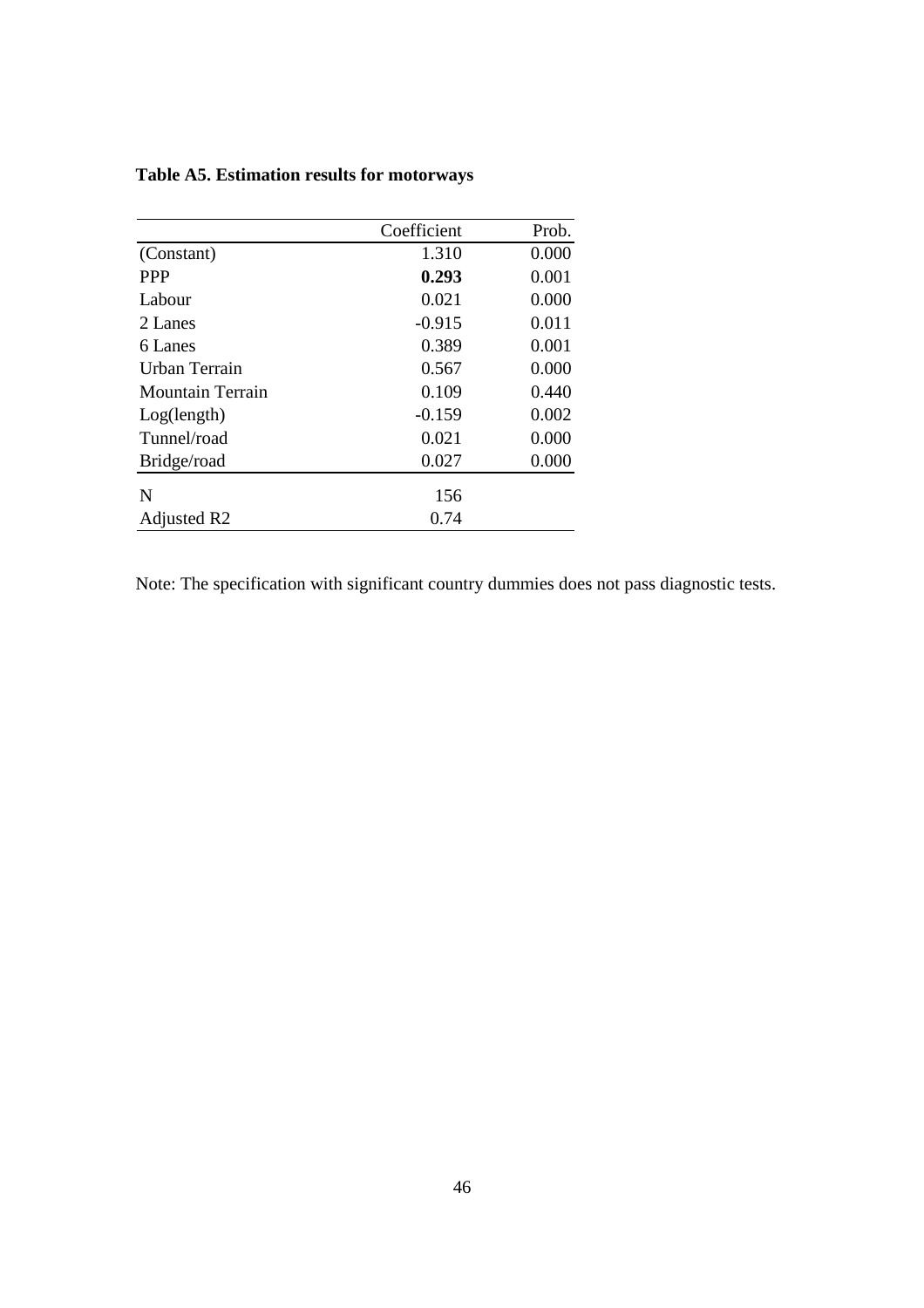**Table A6. Estimation results for motorways, including only projects worth between €20 and €300 million**

|                         | Coefficient | Prob. |
|-------------------------|-------------|-------|
| (Constant)              | 2.430       | 0.000 |
| <b>PPP</b>              | 0.331       | 0.001 |
| Labour                  | 0.006       | 0.313 |
| 2 Lanes                 | $-0.531$    | 0.261 |
| 6 Lanes                 | 0.316       | 0.008 |
| Urban Terrain           | 0.393       | 0.002 |
| Mountain Terrain        | $-0.020$    | 0.903 |
| Log(length)             | $-0.421$    | 0.000 |
| Tunnel/road             | 0.017       | 0.000 |
| Bridge/road             | 0.025       | 0.000 |
| N                       | 117         |       |
| Adjusted R <sub>2</sub> | 0.76        |       |

Note: Significant country dummy included in the estimation includes Sweden.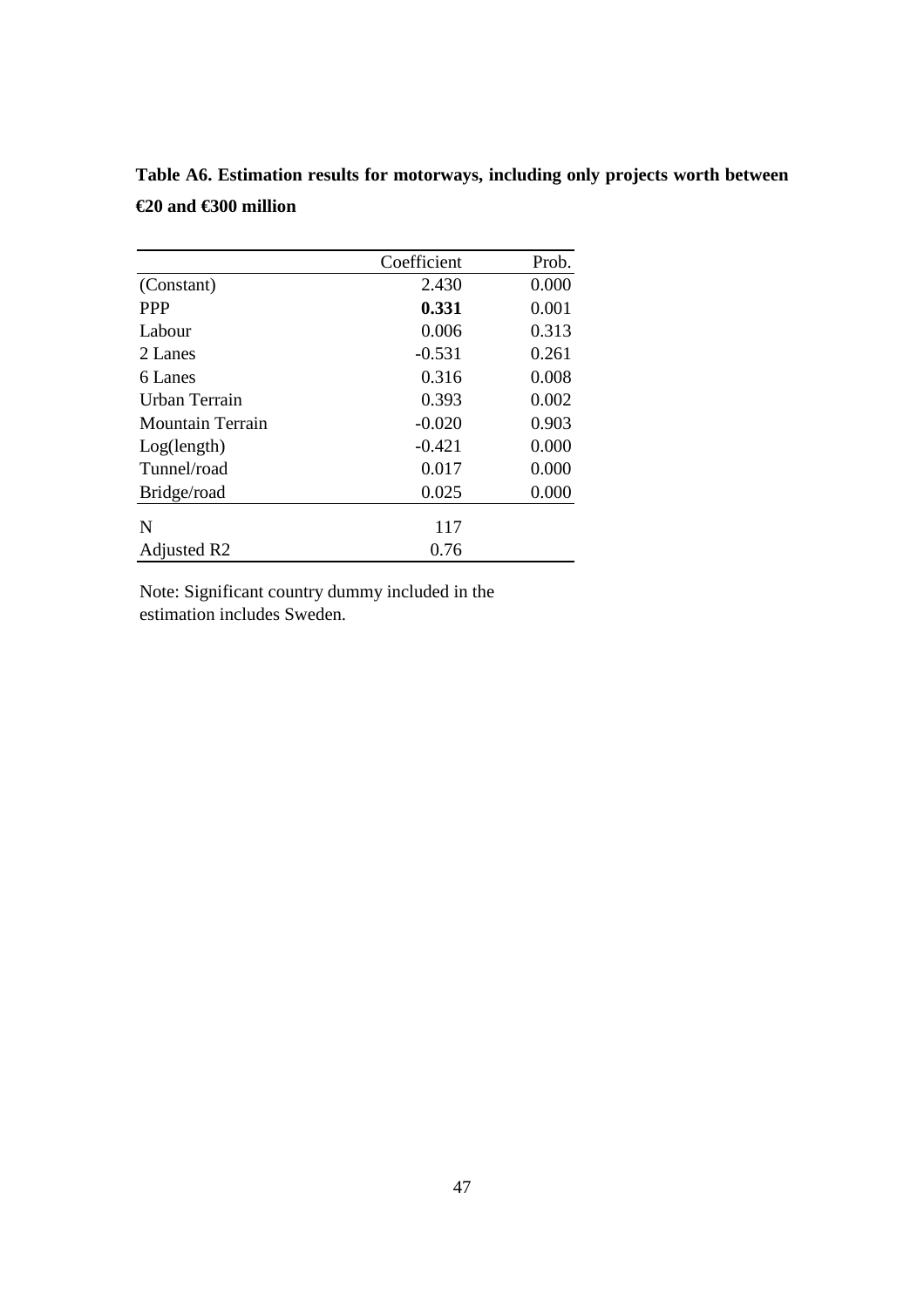**Table A7. Estimation results for motorways, including only observations with the dependent variable within 1.5 standard deviations from the motorway sample mean** 

|                         | Coefficient | Prob. |
|-------------------------|-------------|-------|
| (Constant)              | 1.426       | 0.000 |
| <b>PPP</b>              | 0.285       | 0.000 |
| Labour                  | 0.029       | 0.000 |
| 2 Lanes                 | $-0.858$    | 0.004 |
| 6 Lanes                 | 0.286       | 0.003 |
| Urban Terrain           | 0.356       | 0.002 |
| <b>Mountain Terrain</b> | 0.103       | 0.436 |
| Log(length)             | $-0.178$    | 0.000 |
| Tunnel/road             | 0.020       | 0.000 |
| Bridge/road             | 0.031       | 0.000 |
| N                       | 138         |       |
| Adjusted R <sub>2</sub> | 0.64        |       |

Note: Significant country dummies included in the estimation include Denmark, Germany, Norway and Spain.